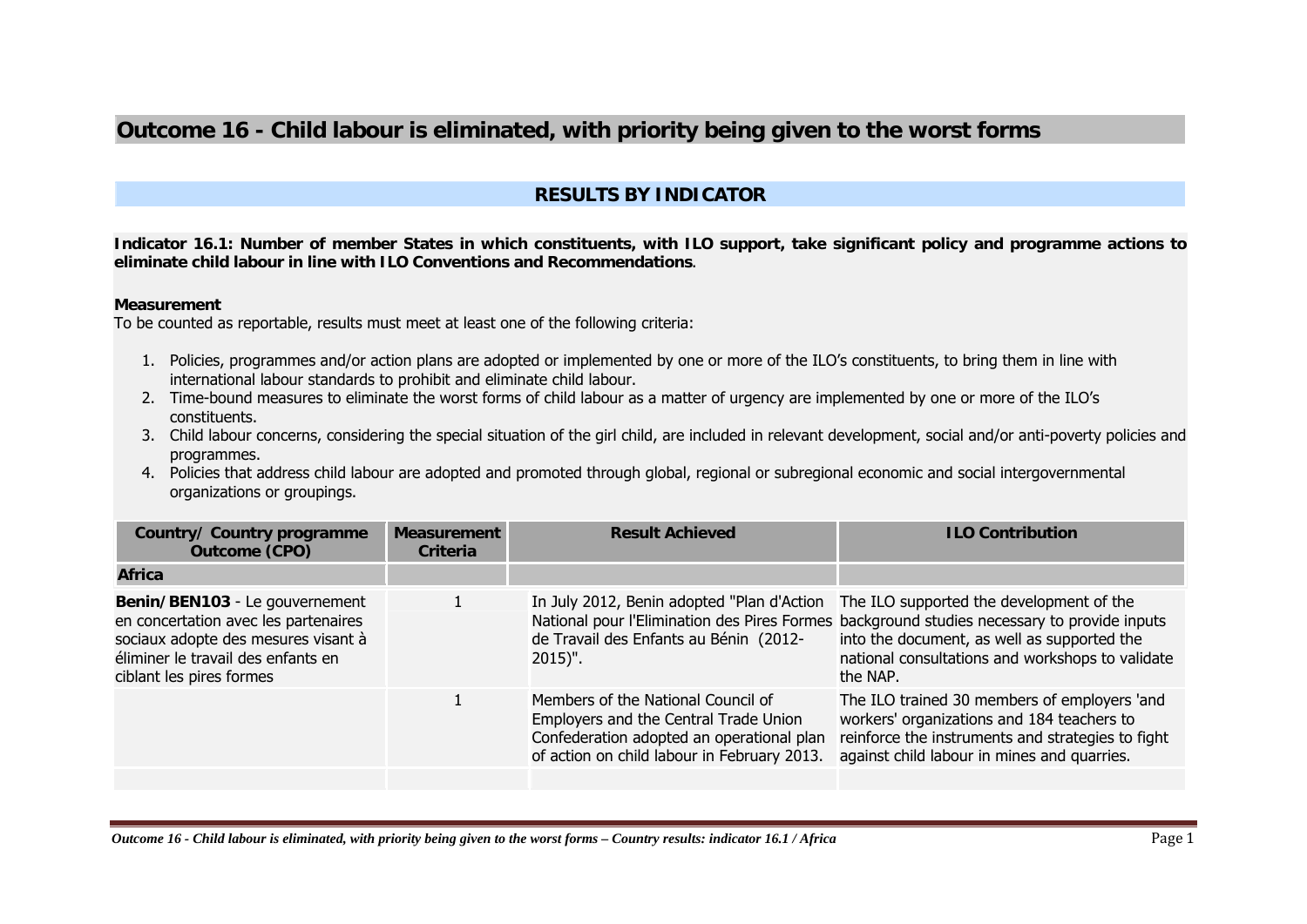| <b>Botswana</b>                                                                                                                                                                        | $\mathbf{1}$   | The police in Botswana have included a<br>module on child labour in their curriculum<br>for new police recruits and in-service<br>training.                                                                                                                                              | The ILO provided training on child labour and<br>assisted to develop the child labour module for<br>the police training curriculum.                                                                                                                             |
|----------------------------------------------------------------------------------------------------------------------------------------------------------------------------------------|----------------|------------------------------------------------------------------------------------------------------------------------------------------------------------------------------------------------------------------------------------------------------------------------------------------|-----------------------------------------------------------------------------------------------------------------------------------------------------------------------------------------------------------------------------------------------------------------|
| Burkina Faso/BFA901 - Le<br>gouvernement en concertation avec<br>les partenaires sociaux adopte des<br>mesures visant à éliminer le travail des<br>enfants en ciblant les pires formes | $\mathbf{1}$   | lutte contre les pires formes de travail des<br>enfants au Burkina Faso » was adopted in<br>February 2012.                                                                                                                                                                               | The « Plan d'actions national 2011-2015 de The ILO through RBSA funds provided in earlier<br>years supported the process of formulating the<br>NAP (2009).                                                                                                      |
| Burundi/BDI827 - Le travail des<br>enfants est progressivement éliminé,<br>particulièrement ses pires formes                                                                           | 2              | By Ministerial Order in January 2013, the<br>Ministry of Labour established a broad<br>national tripartite committee to fight against national action plan.<br>the worst forms of child labor                                                                                            | The ILO advocated for the establishment of this<br>committee as part of the implementation of the                                                                                                                                                               |
| Comoros/COM127 - La capacité des<br>mandants tripartites pour éliminer les<br>pires formes de travail des enfants est<br>renforcée.                                                    | $\overline{2}$ | Child labour activities included in the work<br>plan of the social partners (OPACO and<br>CTC) and effectively conducted in the three<br>islands of the Union.                                                                                                                           | The ILO conducted targeted training sessions and<br>awareness-raising with the social partners,<br>judges, police, and heads of schools to create<br>conditions intended to facilitate the fight against<br>child labour at the national level.                 |
|                                                                                                                                                                                        | $\overline{2}$ | Comoros adopted the Hazardous Child<br>Labour List - Council of Minister<br>No.012/202/PR-SGG in August 2012.                                                                                                                                                                            | The ILO provided financial and technical support<br>to draft the hazardous child labour list as well as<br>the national workshops to validate the final list,<br>and technical assistance by reviewing and<br>providing inputs on the final study and the list. |
|                                                                                                                                                                                        |                |                                                                                                                                                                                                                                                                                          |                                                                                                                                                                                                                                                                 |
| Côte d'Ivoire                                                                                                                                                                          | $\mathbf{1}$   | The new National Plan of Action (NAP)<br>against trafficking and the worst forms of<br>child labour in Côte d'Ivoire (2012-2014)<br>was adopted in March 2012 by the relevant<br>authority. This action plan aims to reduce<br>significantly the worst forms of child labour<br>by 2014. | The ILO provided extensive technical support to<br>develop the NAP                                                                                                                                                                                              |
|                                                                                                                                                                                        |                |                                                                                                                                                                                                                                                                                          |                                                                                                                                                                                                                                                                 |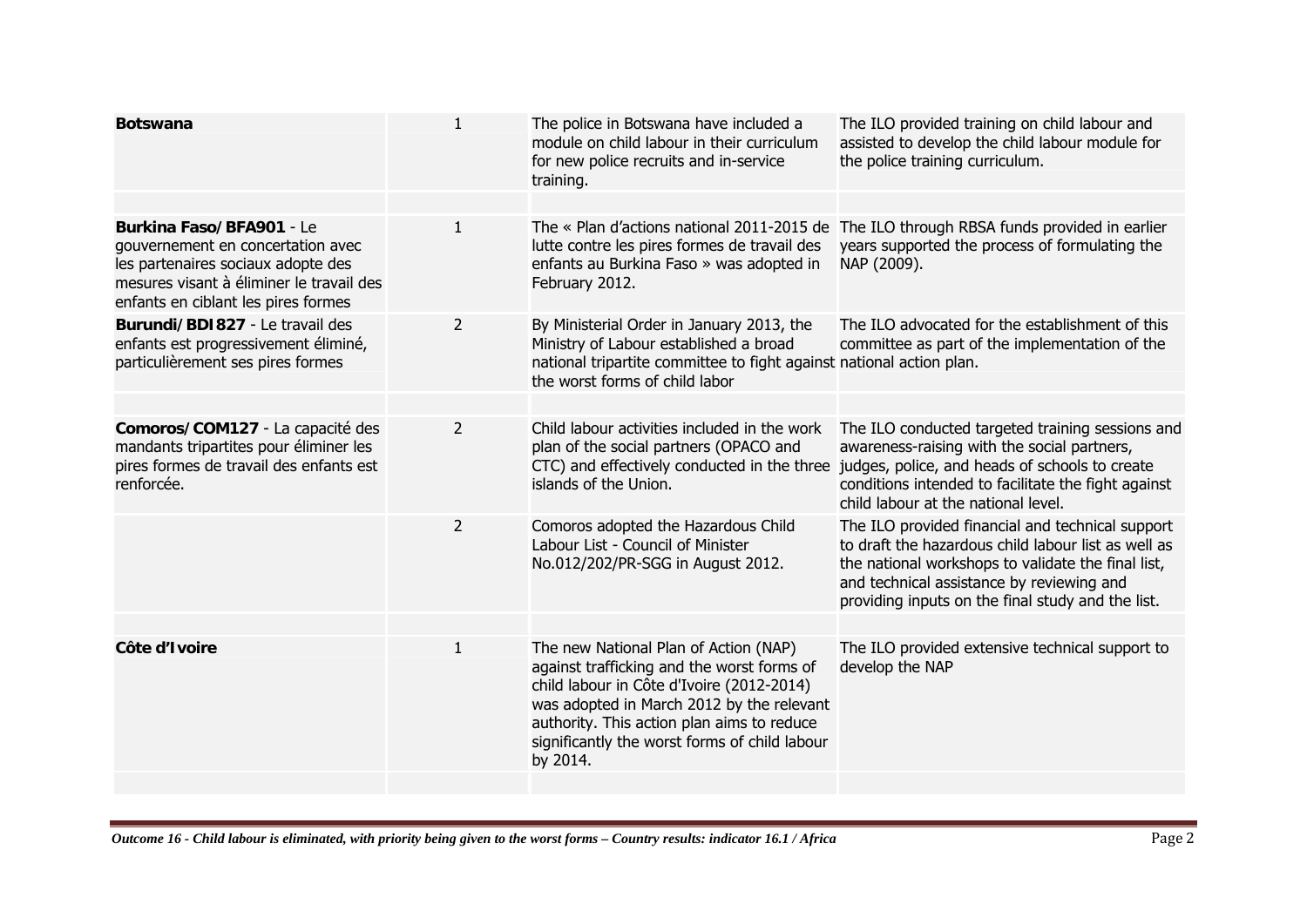|                                                                                                                                                                                      | $\overline{2}$ | The Government has approved the revised<br>list of hazardous work through the Decision<br>nº MEMEASS 009/CAB in January 2012,<br>revising Decree No. 2250.                                                                                                                                                                                                                       | The ILO provided relevant technical materials and<br>identified gaps and priorities during the<br>consultation and development processes.                                                                                                                                                                                                                                                                                                  |
|--------------------------------------------------------------------------------------------------------------------------------------------------------------------------------------|----------------|----------------------------------------------------------------------------------------------------------------------------------------------------------------------------------------------------------------------------------------------------------------------------------------------------------------------------------------------------------------------------------|--------------------------------------------------------------------------------------------------------------------------------------------------------------------------------------------------------------------------------------------------------------------------------------------------------------------------------------------------------------------------------------------------------------------------------------------|
|                                                                                                                                                                                      | $\overline{2}$ | local child protection committees for<br>monitoring and surveillance of child labour<br>in communities (in the departments of<br>Soubré Daloa Agnibilekrou, Bondoukou<br>Tiapoum etc) between January and June<br>2013. The national Child Labour Monitoring<br>System in Côte d'Ivoire (SOSTECI) was<br>launched on 25 June 2013 and<br>is operational in selected communities. | The government of Ivory Coast created 120 The ILO provided support for the creation of local<br>committees through action programs - the<br>development and adoption of various tools of<br>observation and monitoring system of child<br>Bouaflé, Issia M'Batto, Abengourou Daoukro labour. The ILO also provided relevant technical<br>materials and identified gaps and priorities during<br>the consultation and development processes |
|                                                                                                                                                                                      | $\overline{2}$ | Ten communities within each of the 4<br>districts of Soubre, Issia, Bouafle and<br>Daoukro developed and endorsed their<br>Community-level action plans to eliminate<br>child labour for a total of 40 Community<br><b>Action Plans</b>                                                                                                                                          | The ILO provided technical support to community<br>level authorities to develop their local plans.                                                                                                                                                                                                                                                                                                                                         |
|                                                                                                                                                                                      | $\overline{2}$ | (SOSTECI) has been rolled out to about 70<br>communities during 2013 with the<br>associated capacity building efforts to<br>ensure a smooth take off.                                                                                                                                                                                                                            | The National child labour monitoring system The ILO through its USDOL-funded projects,<br>provided support to increase awareness and<br>mobilisation of communities to take action against<br>child labour, scale-up the SOSTECI to enhance<br>the capacities of its partners at all levels.                                                                                                                                               |
| Ghana/GHA901 - The capacity of<br>ILO constituents and key actors to<br>address the worst forms of child labour<br>is enhanced and the knowledge base<br>on child labour is improved | 2              | The Child Labour Unit of the Labour<br>Department of the Ministry of Employment<br>and Social Welfare, as part of implementing<br>their national action plan, adopted a<br>Hazardous Child Labour Framework (HAF)<br>in line with the ILO Convention No. 182 and<br>Recommendation I90.                                                                                          | The ILO provided technical inputs and advice in<br>the development of the framework.                                                                                                                                                                                                                                                                                                                                                       |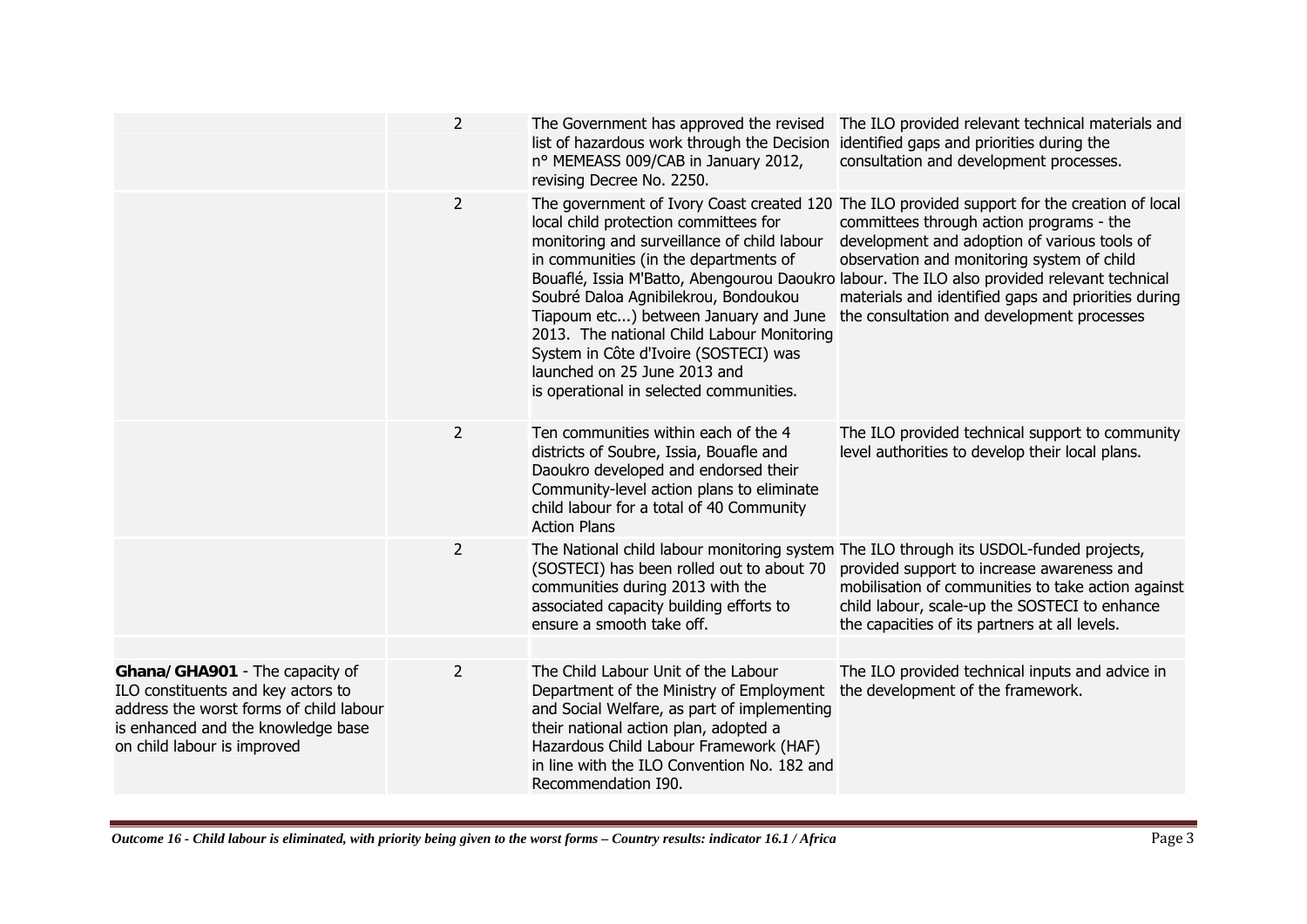|                                                                                                                    | 3 | Agriculture Extension Services of the<br>Ministry of Food and Agriculture adopted a<br>Child Labour Strategic Plan to address child the Ministry.<br>labour in agriculture.                                                                                                                                                                                                      | The ILO advocated for the development of such a<br>plan and provided technical support and input to                                                                                         |
|--------------------------------------------------------------------------------------------------------------------|---|----------------------------------------------------------------------------------------------------------------------------------------------------------------------------------------------------------------------------------------------------------------------------------------------------------------------------------------------------------------------------------|---------------------------------------------------------------------------------------------------------------------------------------------------------------------------------------------|
|                                                                                                                    | 3 | The Government of Ghana, through the<br>Ministry of Employment and Social Welfare<br>re-launched the Livelihood Empowerment<br>Against Poverty programme (LEAP) in July<br>2012 with a requirement that eligible<br>households must ensure that children are in<br>school and are accessing health services<br>under the National Health Insurance<br>Scheme.                    | The ILO provided sustained technical support and<br>advocacy for the inclusion of child labour friendly<br>policies in the social protection scheme.                                        |
| Kenya/KEN104 - Capacity of ILO<br>constituents and partners<br>strengthened to effectively address<br>child labour | 3 | Education and Training implementation<br>strategy was adopted. The strategy<br>addresses the learning needs of<br>educationally excluded children in arid,<br>semi-arid and urban informal settlements in<br>Kenya. The majority of these excluded<br>children are in child labour.                                                                                              | The Five year Alternative Provision of Basic The ILO provided technical advice and support to<br>the Ministry of Education.                                                                 |
|                                                                                                                    | 3 | The new Basic Education Act and the<br>Education Policy were passed in March<br>2013. The Act states that every child has<br>the right to free and compulsory basic<br>education. In addition, no person shall<br>employ a child of compulsory school age in<br>any labour or occupation that prevents such<br>a child from attending school (The Basic<br>Education Act, 2013). | The ILO, through a US-funded project,<br>participated in the education sector working<br>group that provided technical support to the<br>Government for the passing of these<br>instruments |
|                                                                                                                    | 3 | the national education curriculum was                                                                                                                                                                                                                                                                                                                                            | A Guide on mainstreaming child labour into The ILO provided financial and technical guidance<br>to develop the guide.                                                                       |
|                                                                                                                    |   |                                                                                                                                                                                                                                                                                                                                                                                  |                                                                                                                                                                                             |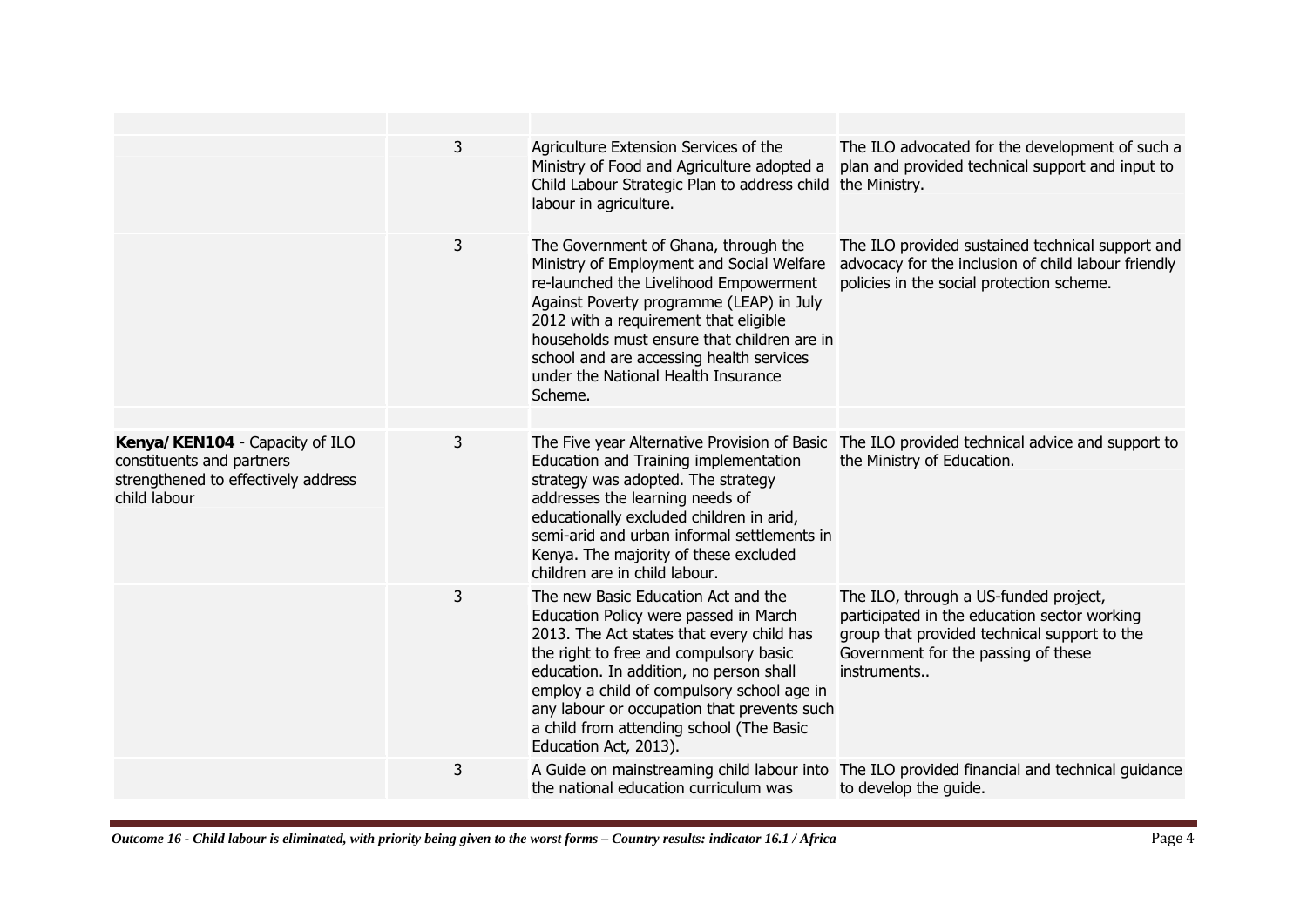|                                                                                                                                                     |                | adopted, The guide speaks to the special<br>situation of the girl child, by showing the<br>kinds of child labour the girl child is<br>involved in.                                                                                                                                                                                                                                                |                                                                                                                                                                                                                                                                                                  |
|-----------------------------------------------------------------------------------------------------------------------------------------------------|----------------|---------------------------------------------------------------------------------------------------------------------------------------------------------------------------------------------------------------------------------------------------------------------------------------------------------------------------------------------------------------------------------------------------|--------------------------------------------------------------------------------------------------------------------------------------------------------------------------------------------------------------------------------------------------------------------------------------------------|
|                                                                                                                                                     | 3              | The second Medium Term Plan (MTP II) of<br>vision 2030 was passed in June 2013."It<br>identifies finalisation and implementation of included in the MTP-II. (KEN0950USA)<br>the child labour policy as a priority as well<br>as carrying out a national child labour<br>survey.                                                                                                                   | The project took part in discussions on policy<br>review that made the proposals that were later                                                                                                                                                                                                 |
|                                                                                                                                                     | 1              | The Kenya Union of Sugar Plantation<br>workers has included clauses prohibiting<br>child labour in their collective bargaining<br>agreements (CBAs) with West Kenya and<br>Nzoia sugar companies and Mumias (cane)<br>Transport. Negotiations have been going on<br>since September 2012, the clauses have<br>been accepted and the CBAs are to be<br>signed between October and December<br>2013 | The ILO (SNAP Kenya) provided on-going<br>technical advice and support, and financial<br>support.                                                                                                                                                                                                |
| Lesotho/LSO826 - Improved<br>capacity of the national constituents to<br>effectively promote the elimination of<br>the worst forms of child labour. | $\mathbf{1}$   | endorsed the revised 2012 Nation Action<br>Plan on the elimination of the worst forms<br>of child labour.                                                                                                                                                                                                                                                                                         | The National Advisory Committee on Labour The ILO provided technical support for enhanced<br>capacity of the Child Labour Unit of the Ministry<br>of Labour to facilitate and drive the<br>implementation of the 2012 National Action Plan<br>in collaboration with other national stakeholders. |
|                                                                                                                                                     | $\overline{2}$ | The Ministry of Labour endorsed in January<br>2013 the establishment of the Child Labour<br>Unit with the labour inspectorate to<br>the 2012 National Action Plan on the<br>elimination of child labour in the country.                                                                                                                                                                           | The ILO facilitated the establishment of the Child<br>Labour Unit and conducted a capacity assessment<br>for the Ministry of Labour and other key<br>effectively coordinate the implementation of stakeholders on the implementation of the 2012<br>National Action Plan.                        |
| Madagascar/MDG205 -                                                                                                                                 | $\overline{2}$ | A Code of Conduct to fight against the                                                                                                                                                                                                                                                                                                                                                            | The ILO provided technical advice and support                                                                                                                                                                                                                                                    |
|                                                                                                                                                     |                |                                                                                                                                                                                                                                                                                                                                                                                                   |                                                                                                                                                                                                                                                                                                  |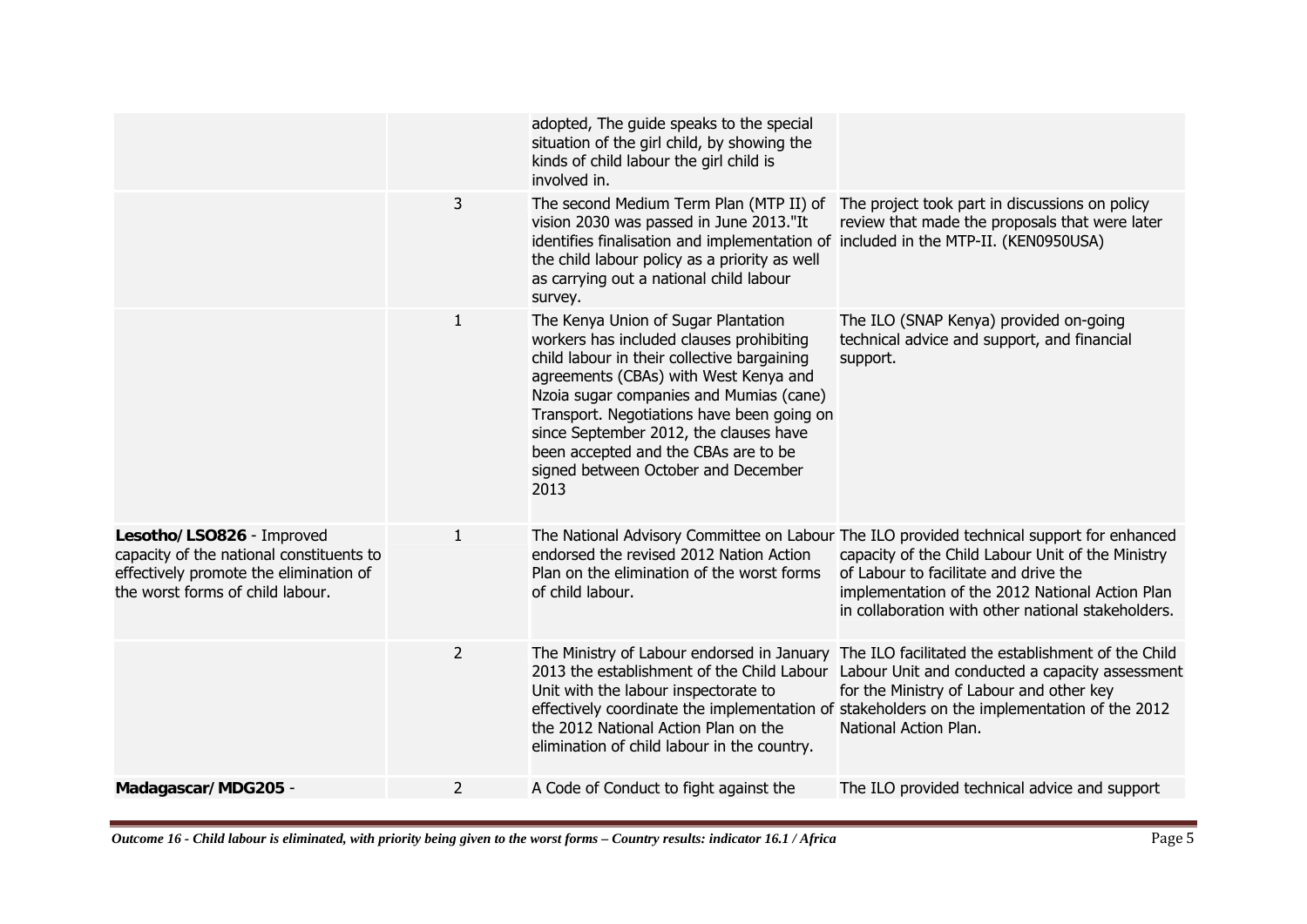|                | sexual exploitation of children for the<br>tourism sector in Madagascar was<br>developed and launched in April 2013                                                                                                                                         | through awareness raising, establishing a drafting<br>committee and facilitating the process of getting<br>inputs and comments from all concerned.                                                                                                                                              |
|----------------|-------------------------------------------------------------------------------------------------------------------------------------------------------------------------------------------------------------------------------------------------------------|-------------------------------------------------------------------------------------------------------------------------------------------------------------------------------------------------------------------------------------------------------------------------------------------------|
| $\overline{2}$ | An action plan to fight against the children<br>being implemented by Employers.                                                                                                                                                                             | The ILO undertook a study on child labour in the<br>in the "vanilla" sector was developed and is vanilla sector to raise awareness of the problem<br>of child labour in the sector.                                                                                                             |
| 2              | The list of hazardous work was gazetted in<br>April 2012.                                                                                                                                                                                                   | The ILO actively supported the Ministry in the<br>development of the List of Hazardous<br>Occupations and assisted in its translation into<br>Chichewa (Local Language) and its dissemination.                                                                                                  |
| $\overline{2}$ | In September 2012, Malawi has conducted<br>its first ever National Conference on Child<br>Labour, which theme was child labour in<br>Agriculture. The outcome document of the<br>conference is based on the National Action<br>Plan to combat child labour. | The ILO has provided on-going technical advice<br>to the Conference as well as partial financial<br>support.                                                                                                                                                                                    |
| $\overline{2}$ | 16 Community Child Labour Committees<br>(CCLCs) have been established as part of a<br>wider community-based CLMS.                                                                                                                                           | The ILO introduced the Community based Child<br>Labour Monitoring System (CB-CLMS), provided<br>technical and financial support its development<br>and pilot, and facilitated its validation as a model<br>for the country to make it available to partners to<br>scale it-up and replicate it. |
| 3              | Child Labour issues were mainstreamed in<br>MGDS II (August 2012), and in the District<br>Development plan (DDPs) of Mulanje<br>District, August 2012)                                                                                                      | The ILO provided on-going technical advice and<br>facilitated the local consultative process.                                                                                                                                                                                                   |
|                |                                                                                                                                                                                                                                                             |                                                                                                                                                                                                                                                                                                 |
| $\overline{2}$ | and assimilated practices was promulgated<br>in July 2012.                                                                                                                                                                                                  | Law 2012/23 on the fight against trafficking The ILO provided technical advice, facilitated<br>national workshops, and advocated for the<br>adoption of this law.                                                                                                                               |
| $\mathbf{1}$   | The revised bill on domestic workers was<br>adopted by the Council of the Government                                                                                                                                                                        | The ILO provided technical inputs during the<br>consultation on the draft law on domestic                                                                                                                                                                                                       |
|                |                                                                                                                                                                                                                                                             |                                                                                                                                                                                                                                                                                                 |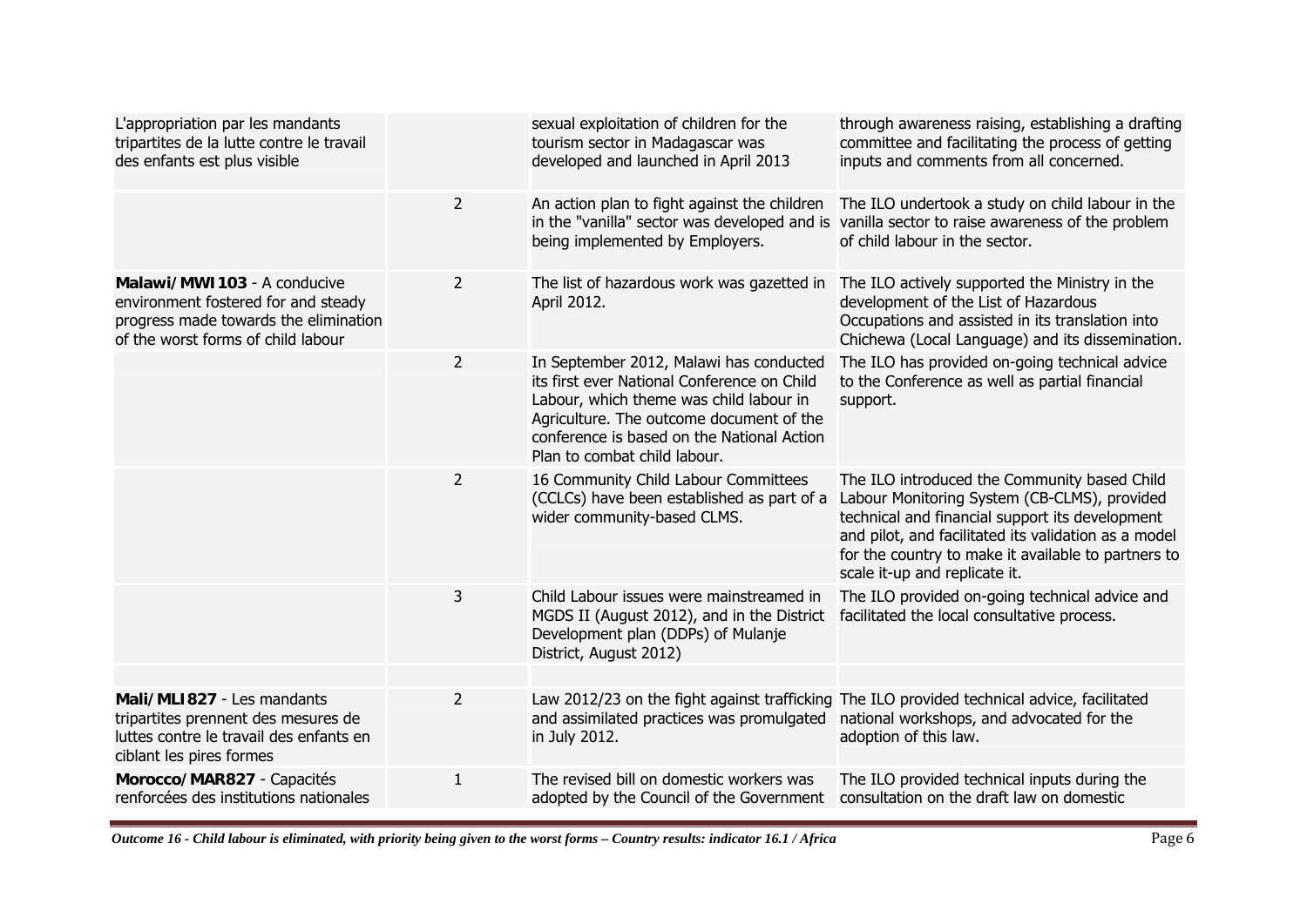| et des partenaires sociaux sur le travail<br>des enfants, mise en oeuvre des<br>politiques et programmes de lutte<br>contre le travail des enfants                                |              | in May 2013. The latest version of this law<br>denies access to employment in domestic<br>work for children less than 15 years and<br>provides for the monitoring and protection<br>of working children aged 15 to 18 years.<br>This bill provides for severe penalties for<br>offenders.                                                                            | workers.                                                                                                                                                                                                                                                                                                                                 |
|-----------------------------------------------------------------------------------------------------------------------------------------------------------------------------------|--------------|----------------------------------------------------------------------------------------------------------------------------------------------------------------------------------------------------------------------------------------------------------------------------------------------------------------------------------------------------------------------|------------------------------------------------------------------------------------------------------------------------------------------------------------------------------------------------------------------------------------------------------------------------------------------------------------------------------------------|
|                                                                                                                                                                                   |              |                                                                                                                                                                                                                                                                                                                                                                      |                                                                                                                                                                                                                                                                                                                                          |
| Nigeria/NGA901 - Enabling<br>environment for effective<br>implementation of the National Action<br>Plan for the elimination of the Worst<br>forms of child labour                 | $\mathbf{1}$ | The National Child Labour Policy and its<br>National Action Plan endorsed by the<br>Federal Executive Council in September<br>2013                                                                                                                                                                                                                                   | The ILO provided extensive technical support and<br>assisted to organize the consultative process.                                                                                                                                                                                                                                       |
| Senegal/SEN104 - Le gouvernement<br>en concertation avec les partenaires<br>sociaux adopte des mesures visant à<br>éliminer le travail des enfants en<br>ciblant les pires formes | 1            | The National Framework on the Prevention<br>and Elimination of Child Labour (NAP) was<br>adopted by the Government of Senegal in<br>November 2012.                                                                                                                                                                                                                   | The ILO, through its Spanish-funded project,<br>prompted the start of the process by mobilizing<br>the social partners to demand that the<br>government take action. In addition, it supported<br>technically and financially the Ministry of Labour<br>and national stakeholders in the technical process<br>leading to the validation. |
|                                                                                                                                                                                   | 3            | The National Development Strategy 2013-<br>2017- Economic and Social Plan adopted<br>in November 2012 includes the<br>implementation of "Plan Cadre National de<br>Prévention et de lutte contre le travail des<br>enfants"                                                                                                                                          | The ILO supported the Child Labour Unit of the<br>Ministry of Labour technically during the<br>formulation and validation process of the<br>document                                                                                                                                                                                     |
| <b>South Africa</b>                                                                                                                                                               | 3            | The South African Police force has included<br>child labour in their training programme<br>through the assistance of the Department<br>of Labour and project technical support.<br>This training is for the entire police force<br>including new recruits. The SA police have<br>budgeted for this training and both the<br>Department of Labour and Social Services | The ILO provided the initial training, developed<br>training materials and advocated that child labour<br>be integrated into the training programme.                                                                                                                                                                                     |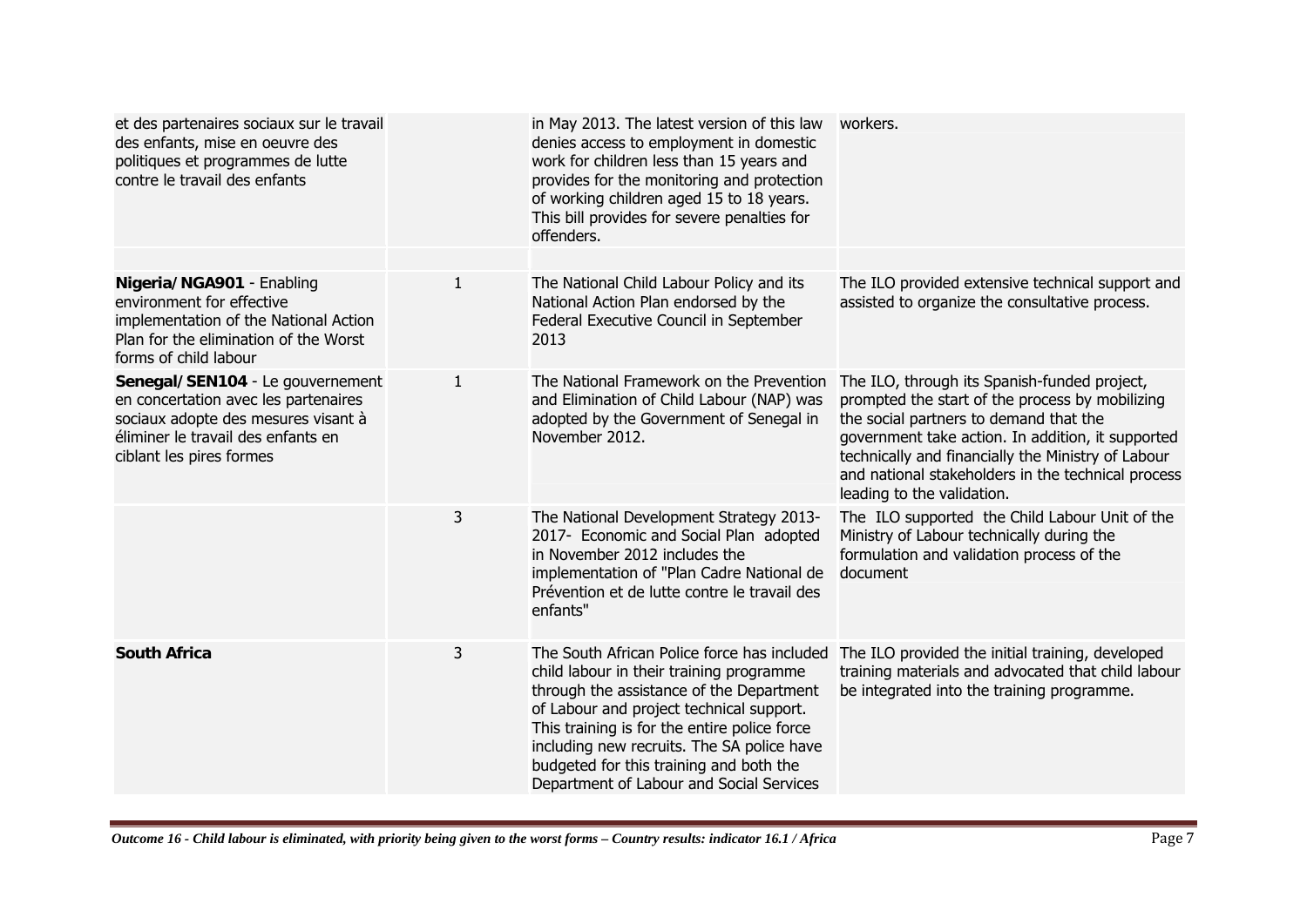|                                                                                                                                                                            |                | are assisting with training material and<br>information.                                                                                                                                                                                                                          |                                                                                                                                                                                                                                                                                    |
|----------------------------------------------------------------------------------------------------------------------------------------------------------------------------|----------------|-----------------------------------------------------------------------------------------------------------------------------------------------------------------------------------------------------------------------------------------------------------------------------------|------------------------------------------------------------------------------------------------------------------------------------------------------------------------------------------------------------------------------------------------------------------------------------|
| Swaziland/SWZ826 - Capacity of<br>Government and social partners<br>strengthened to address child labour in<br>line with Conventions No. 138 and 182                       | $\overline{2}$ | The Government of Swaziland has<br>established a Child Labour Unit within the<br>Ministry of Labour and Social Security.                                                                                                                                                          | The ILO provided technical support to build the<br>capacity of the staff of the newly established<br>Child Labour unit                                                                                                                                                             |
| Togo/TGO103 - Des stratégies,<br>programmes et plans d'action visant à<br>éliminer le travail des enfants en<br>ciblant les pires formes sont élaborés<br>et mis en œuvre  | $\overline{2}$ | been established are now part of the<br>National Child Labour Unit's network.                                                                                                                                                                                                     | Eight (8) local child labour committees have The ILO supported the process with technical and<br>financial inputs for the training and supported the<br>development of child labour monitoring<br>community-based structures                                                       |
| Uganda/UGA151 - National and<br>district development plans and policies<br>and programmes addressing and<br>sustaining gender focused child labour<br>concerns implemented | $\mathbf{1}$   | National Action Plan on Elimination of the<br>Worst Forms of Child labour in Uganda<br>2012/2013 - 20116/1017 was adopted and<br>launched in June 2012.                                                                                                                           | The ILO supported the entire process of<br>development of the NAP and provided technical<br>advice to the tripartite taskforce and national<br>partners.                                                                                                                           |
|                                                                                                                                                                            | $\overline{2}$ | 3 District Child Protection Ordinances were<br>passed to prohibit child labour in Rakai,<br>Wakiso and Mbale. The ordinances aim at<br>promoting enrolment and retention of<br>children in school, and prohibiting<br>employers and community members from<br>employing children. | The ILO with District Labour Officers and District<br>Community Development Officersfacilitated the<br>process of developing the district ordinances                                                                                                                               |
|                                                                                                                                                                            | 3              | <b>Child Protection National Training</b><br>Curriculum developed with child labour<br>being integrated within the child protection<br>component.                                                                                                                                 | The ILO provided technical advice and quidance<br>on the integration of child labour into the<br>curriculum.                                                                                                                                                                       |
|                                                                                                                                                                            | 3              | Non-Formal Education Policy 2012<br>developed with child labour concerns fully<br>integrated                                                                                                                                                                                      | The ILO provided technical and financial support<br>in reviewing the education sector programmes,<br>policies and plans with the aim of identifying the<br>child labour and education linkages and proposed<br>strategies that can give a better focus to tacking<br>child labour. |
|                                                                                                                                                                            |                |                                                                                                                                                                                                                                                                                   |                                                                                                                                                                                                                                                                                    |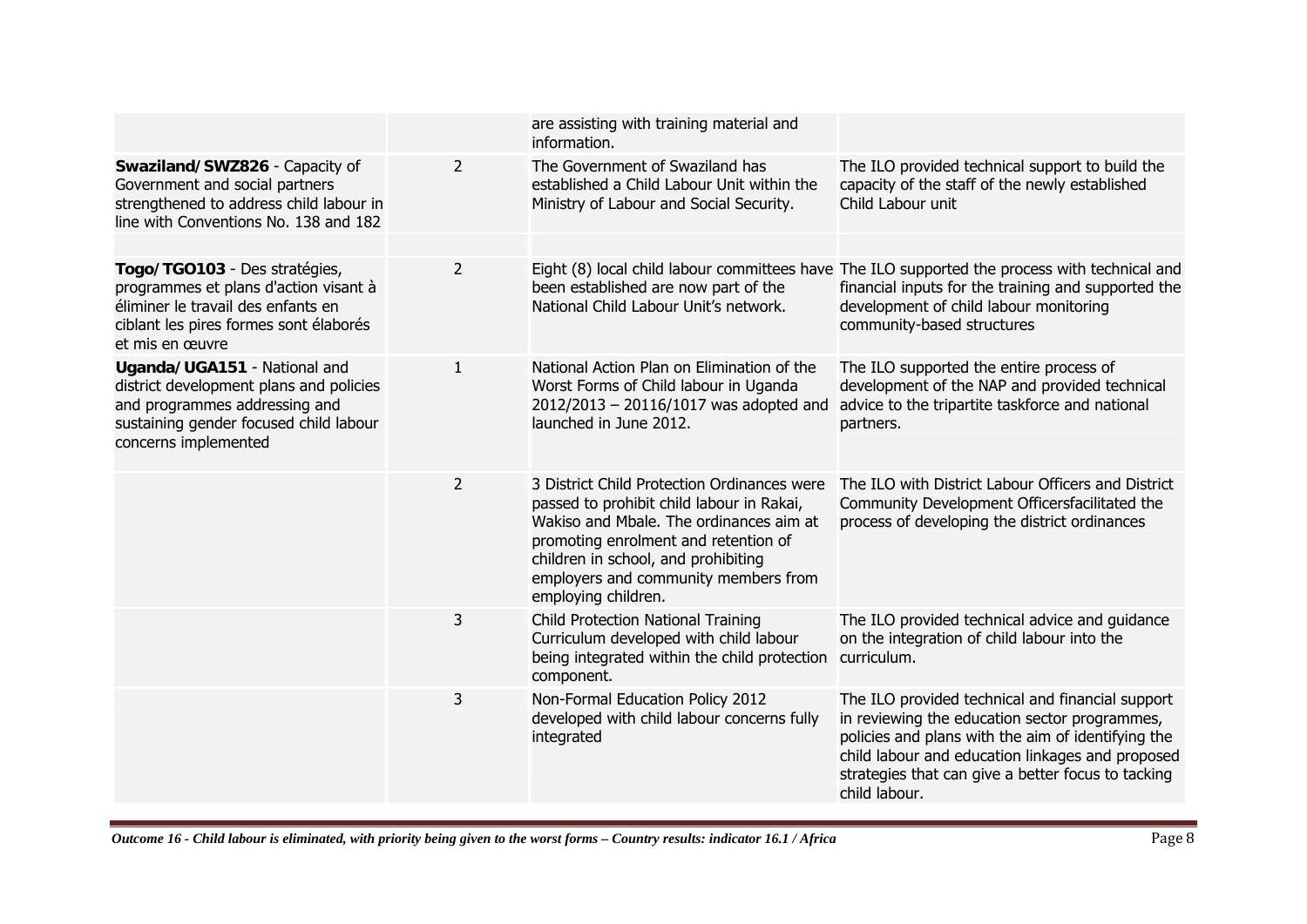|                                                                                                                                                                                                                                                         | 3              | <b>Business Technical Vocational Education</b><br>and Training (BTVET) Strategic Plan<br>2012/13-2021/22 "Skilling Uganda-BTVET<br>Strategic Plan 2012/13-2021/22", gives<br>special consideration to the girl child by<br>promoting female participation in BTVET<br>and enhancing access for persons with<br>disabilities.                                                      | The ILO provided technical inputs and support in<br>the review of the Strategic Plan and technical<br>inputs in the Education Sector Review meetings<br>organised by the Ministry of Education and Sports<br>to support mainstreaming of CL concerns in<br>Education plans. |
|---------------------------------------------------------------------------------------------------------------------------------------------------------------------------------------------------------------------------------------------------------|----------------|-----------------------------------------------------------------------------------------------------------------------------------------------------------------------------------------------------------------------------------------------------------------------------------------------------------------------------------------------------------------------------------|-----------------------------------------------------------------------------------------------------------------------------------------------------------------------------------------------------------------------------------------------------------------------------|
| Zambia/ZMB176 - Support to the<br>implementation of the Child Labour<br>Policy and National Action Plan to<br>combat Child Labour and a policy and<br>Action Plan to combat trafficking                                                                 | $\overline{2}$ | Following the adoption of the National<br>Action Plan for Child Labour in 2011, an<br>expanded implementation plan for national<br>level actions, a resource mobilization<br>strategy and M&E strategy were developed<br>in 2012. A consortium of organizations<br>working on child labour has been<br>established in efforts to strengthen the child<br>labour advocacy network. | The ILO provided technical input and support<br>throughout the development process                                                                                                                                                                                          |
| ECOWAS/SDA102 - strengthen the<br>role policy makers and fostering<br>regional cooperation aimed at the<br>elimination of the worst forms of child<br>labour among its member states<br>(through ECOWAS state members and<br>labour inspection systems) | $\mathbf{1}$   | ECOWAS Council of Ministers adopted the<br>Regional Action Plan (RAP) on the<br>elimination of child labour                                                                                                                                                                                                                                                                       | The ILO drafted and provided technical input and<br>guidance to develop the RAP and to have it<br>adopted.                                                                                                                                                                  |
|                                                                                                                                                                                                                                                         | $\overline{2}$ | Tripartite representatives from ECOWAS<br>member states adopted a "Declaration for<br>the elimination of child labour".                                                                                                                                                                                                                                                           | The ILO organized and facilitated consultations<br>between the tripartite members of ECOWAS<br>countries.                                                                                                                                                                   |
|                                                                                                                                                                                                                                                         |                |                                                                                                                                                                                                                                                                                                                                                                                   |                                                                                                                                                                                                                                                                             |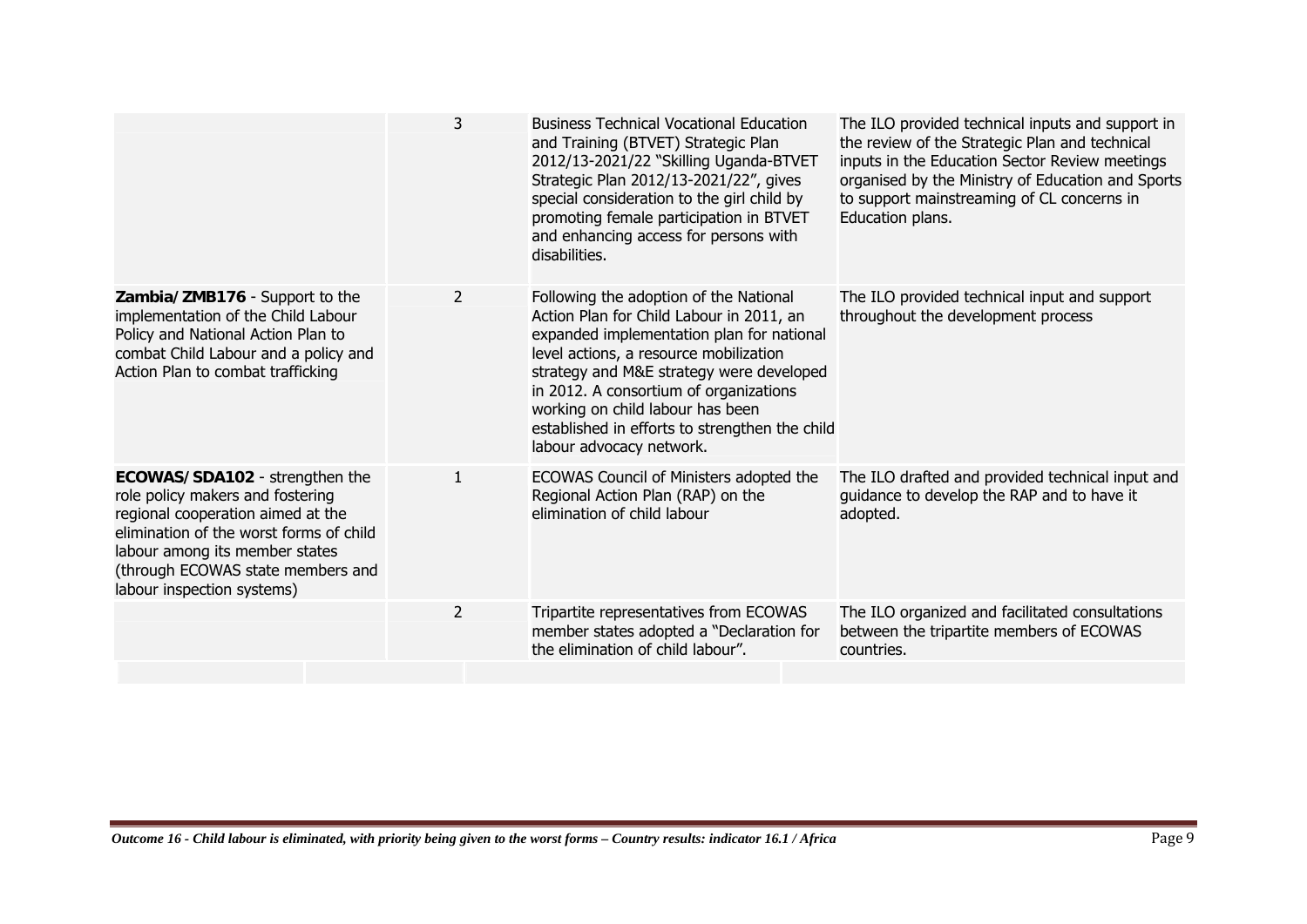| <b>Americas</b>                                                                                                                                                                                     |                |                                                                                                                                                                                           |                                                                                                                                                                                                                                                                                                                                                                                                                   |
|-----------------------------------------------------------------------------------------------------------------------------------------------------------------------------------------------------|----------------|-------------------------------------------------------------------------------------------------------------------------------------------------------------------------------------------|-------------------------------------------------------------------------------------------------------------------------------------------------------------------------------------------------------------------------------------------------------------------------------------------------------------------------------------------------------------------------------------------------------------------|
| Argentina/ARG152 - Acciones directas<br>de carácter demostrativo diseñadas e<br>implementadas para prevenir y erradicar el<br>trabajo infantil                                                      | 2              | The National Commission for the Eradication<br>programs to eliminate child labour locally in<br>Machagai, Tupungato, Mar del Plata, and<br>Bahia Blanca.                                  | The ILO provided permanent advisory services to<br>of Child Labour (CONAETI) initiated 4 specific the CONAETI, to the Observatory on Child and<br>Adolescent Labour (OTIA) of the Ministry of<br>Labour and to the Argentinian Enterprise Network<br>against Child labour.                                                                                                                                        |
|                                                                                                                                                                                                     | $\overline{2}$ | More than 20,000 children benefitted from<br>public-private programmes for the prevention<br>of child labour in 2012-13.                                                                  | The ILO provided technical advisory services to<br>the governmental and private partners for the<br>development of programmes such as "Jardines<br>de Cosecha" and "Porvenir" designed to prevent<br>CL.                                                                                                                                                                                                          |
|                                                                                                                                                                                                     | $\overline{2}$ | Law 26.847 was approved in April 2013 to be<br>incorporated in the penal code, makes<br>benefitting from child labour a crime<br>punishable with prison.                                  | The ILO provided technical advisory services to<br>CONAETI for the development of the law, as well<br>as activities related to its dissemination and<br>training of officials.                                                                                                                                                                                                                                    |
|                                                                                                                                                                                                     | 3              | The Argentinean constituents incorporated<br>the commitments from the II Presidential<br>of Child Labour in MERCOSUR into the 3rd<br>DWCP Argentina 2012-2015.                            | The ILO through an IPEC project organized two<br>regional conferences on CL in MERCOSUR in 2012<br>Declaration on the Prevention and Eradication (Buenos Aires and Porto Alegre) and a regional<br>preparatory meeting for the Brasilia Global<br>Conference on CL. The ILO has also promoted<br>and supported exchange of experiences of<br>Enterprise Networks against CL among Argentina,<br>Chile and Ecuador |
| Bolivia/BOL139 - El Estado boliviano<br>cuenta con políticas y normas definidas en<br>materia de prevención y erradicación del<br>trabajo infantil, especialmente enfocadas<br>en las peores formas | $\overline{2}$ | The Government of the Department of Santa<br>Cruz approved (June 2012) "Law no 46 on<br>the eradication of CL and protection of<br>adolescent workers"                                    | The ILO provided technical advice and inputs<br>during the drafting process.                                                                                                                                                                                                                                                                                                                                      |
|                                                                                                                                                                                                     | $\mathbf{1}$   | The Government of the Department of Santa<br>Cruz approved the Departmental Plan for the<br>Eradication of CL and the protection of<br>adolescent workers 2013-2017 in September<br>2012. | The ILO took part in the inter-institutional<br>meetings to develop the Plan, providing inputs<br>and experiences from other countries as well as<br>policy analysis and statistical data                                                                                                                                                                                                                         |
|                                                                                                                                                                                                     | $\mathbf{1}$   | In August 2013, the Plurinational Public                                                                                                                                                  | The ILO collaborated in the preparation of the                                                                                                                                                                                                                                                                                                                                                                    |
|                                                                                                                                                                                                     |                |                                                                                                                                                                                           |                                                                                                                                                                                                                                                                                                                                                                                                                   |

*Outcome 16 - Child labour is eliminated, with priority being given to the worst forms – Country results: indicator 16.1 /Americas* Page 10 Page 10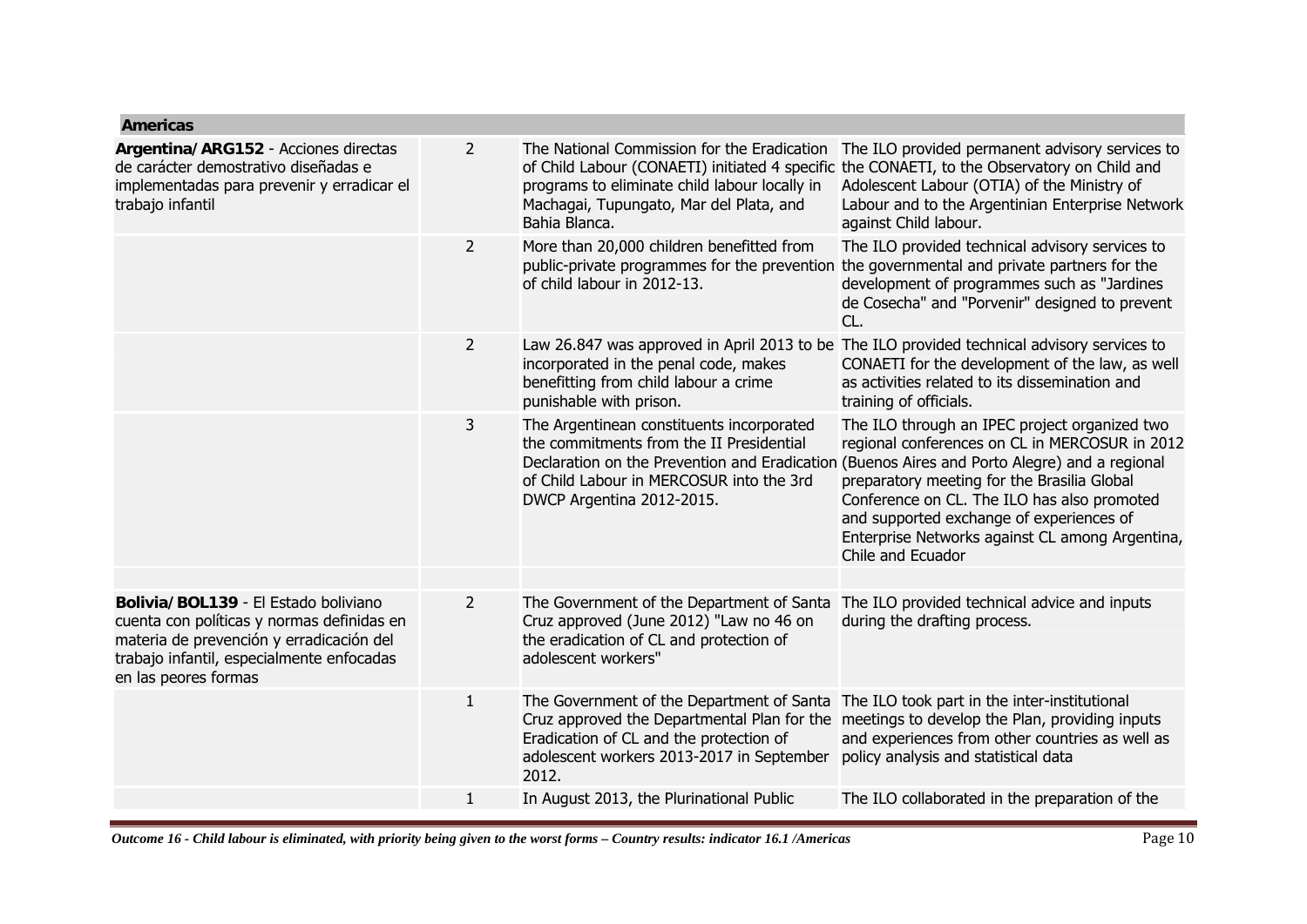|               |                | Management School (Escuela de Gestión<br>Publica Plurinacional, EGPP), which is part of<br>the Ministry of Education, included a child<br>labour module in its training program for<br>public officials from various government<br>agencies                                                                                                                                                                                                                                                                      | module, reviewing materials and contributing<br>comments, suggestions and supporting materials.                                                                                                                                                                                                                                                                                              |
|---------------|----------------|------------------------------------------------------------------------------------------------------------------------------------------------------------------------------------------------------------------------------------------------------------------------------------------------------------------------------------------------------------------------------------------------------------------------------------------------------------------------------------------------------------------|----------------------------------------------------------------------------------------------------------------------------------------------------------------------------------------------------------------------------------------------------------------------------------------------------------------------------------------------------------------------------------------------|
|               | $\overline{2}$ | The municipality of Riberalta, Beni<br>situation of children and adolescents working the capacity of relevant municipal officials.<br>in the Brazil nut harvest.                                                                                                                                                                                                                                                                                                                                                 | The ILO has developed and validated a<br>Department has taken actions to address the methodology for intervention and strengthened                                                                                                                                                                                                                                                           |
| <b>Brazil</b> | 1              | "Entrenamiento Crecer Legal: desafíos para realizados en los tres estados del proyecto.<br>una consciencia sostenible". Desarrollado en<br>los tres principales estados productores de<br>tabaco del país (Rio Grande do Sul, Santa<br>Catarina y Parana) tuvo como objetivo la<br>capacitación de todos los técnicos y<br>orientadores de campo de las empresas de<br>tabaco de la región sul, para prevenir,<br>identificar y encaminar casos de trabajo<br>infantil en las propiedades productora de<br>fumo. | El sector de tabaco del país, representado La OIT hico la capacitación directamente de 1270<br>por el Sinditabaco lanzó el proyecto profesionales agrícolas, en 12 encuentros                                                                                                                                                                                                                |
|               | 3              | Las autoridades del gobierno federal,<br>estadual y municipal y otras organizaciones<br>de los Derechos Humanos de Várzea Grande, esta acción y su sostenibilidad.<br>con énfasis en la erradicación del trabajo<br>infantil de niñas.                                                                                                                                                                                                                                                                           | El IPEC promovió la construción de este comité<br>local en Várzea Grande, donde un programa de<br>no-gubernamentales de la municipalidad de acción para la eliminación del trabajo infantil fue<br>Várzea Grande (en el estado de Mato Grosso) implementado por la municipalidad con el apoyo<br>crearan el Fórum Municipal para la Protección del programa, con fines de fortalecimiento de |
|               | 3              | forum approved the National Professional<br>Apprenticeship Plan. One of the plan's goals<br>is to include 1.2 million youths between ages                                                                                                                                                                                                                                                                                                                                                                        | On 25 May 2013, the National Apprenticeship The ILO participated in the design of the plan,<br>offered comments and suggestions, particularly<br>for inclusion of 14- to 17-year-olds in the plan.                                                                                                                                                                                           |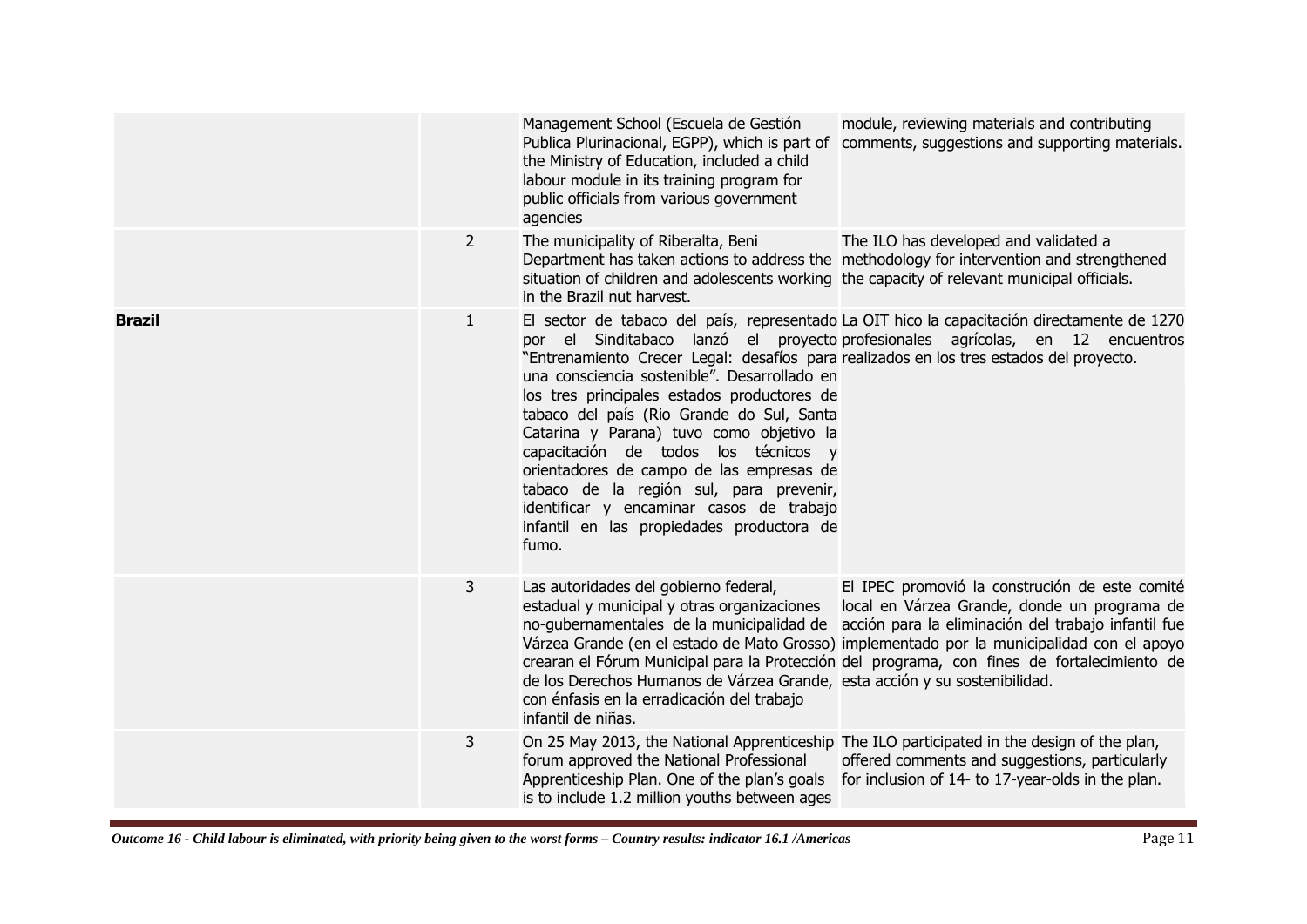|                                                                                                                                                                                                                                                                            |                | 14 and 24 in the professional apprenticeship<br>system, under the apprenticeship law. This<br>represents significant progress in the fight<br>against the worst forms of child labour<br>among youths ages 14 to 17.                                                                                                                                                                           |                                                                                                                                                                                                                                                                                                                                                            |
|----------------------------------------------------------------------------------------------------------------------------------------------------------------------------------------------------------------------------------------------------------------------------|----------------|------------------------------------------------------------------------------------------------------------------------------------------------------------------------------------------------------------------------------------------------------------------------------------------------------------------------------------------------------------------------------------------------|------------------------------------------------------------------------------------------------------------------------------------------------------------------------------------------------------------------------------------------------------------------------------------------------------------------------------------------------------------|
| Chile/CHL102 - Avances logrados en la<br>integración de políticas, planes y programas<br>nacionales para la prevención y<br>erradicación del trabajo infantil                                                                                                              | $\overline{2}$ | The Enterprise Network against Child Labour<br>and for the Protection of Adolescent Workers<br>was established 11 July 2012.                                                                                                                                                                                                                                                                   | The ILO (ACTEMP and IPEC) supported the<br>process towards the establishment of the<br>network through technical assistance to Global<br>Pact Chile on a survey to analyse attitudes and<br>actions of Chilean enterprises on CL. The results<br>were used as basis for the development of<br>actions to be undertaken in the framework of the<br>network. |
|                                                                                                                                                                                                                                                                            |                |                                                                                                                                                                                                                                                                                                                                                                                                |                                                                                                                                                                                                                                                                                                                                                            |
| Colombia/COL104 - La capacidad de los<br>mandantes y las instancias de coordinación<br>interinstitucional nacional y territoriales en<br>la aplicación de la Estrategia Nacional para<br>la Prevención y Erradicación de las Peores<br>Formas de Trabajo Infantil mejorada | $\overline{2}$ | The Ministry of Labour and the Colombian<br>Association of Sugar Cane Growers (Asocaña) support for the identification of the working<br>identified 400 children involved in CL in the<br>sugarcane value chain. In some of the<br>municipalities, the trade unions organizations institutional coordination of the response.<br>CGT and CTC participated in the process of<br>identification. | The ILO provided the methodology and technical<br>children and participated in the technical round-<br>table for analysis of the results and inter-                                                                                                                                                                                                        |
|                                                                                                                                                                                                                                                                            | $\overline{2}$ | The Department of Social Prosperity (DPS)<br>developed a pilot project for prevention and<br>elimination of CL in gold mining in 10<br>municipalities, integrating conditional cash<br>transfers with conditions related to education<br>and health.                                                                                                                                           | The ILO provided technical assistance to include<br>child labour families' in the survey of beneficiaries<br>of the CCT, methodologies for strengthening<br>education services, exchange of good practice -<br>with particular emphasis on the economic<br>development component of the experience from<br>the mining community of Santo Filomena, Peru.   |
| Costa Rica/CRI102 - El país, con el                                                                                                                                                                                                                                        | $\overline{2}$ | The Decent Work Country Programme                                                                                                                                                                                                                                                                                                                                                              | The ILO organized workshops and disseminated                                                                                                                                                                                                                                                                                                               |
| apoyo de la OIT, implementa y da<br>seguimiento al cumplimiento de la hoja de<br>ruta para hacer de Costa Rica un país libre<br>de trabajo infantil.                                                                                                                       |                | (DWCP) including the implementation of the<br>National Roadmap to eliminate of child<br>labour, was signed in May 2012.                                                                                                                                                                                                                                                                        | materials among the three constituents during<br>the development of the DWCP.                                                                                                                                                                                                                                                                              |
|                                                                                                                                                                                                                                                                            | $\overline{2}$ | The Ministry of Labour and Social Security                                                                                                                                                                                                                                                                                                                                                     | The ILO supported - through a sub-contract with                                                                                                                                                                                                                                                                                                            |
|                                                                                                                                                                                                                                                                            |                |                                                                                                                                                                                                                                                                                                                                                                                                |                                                                                                                                                                                                                                                                                                                                                            |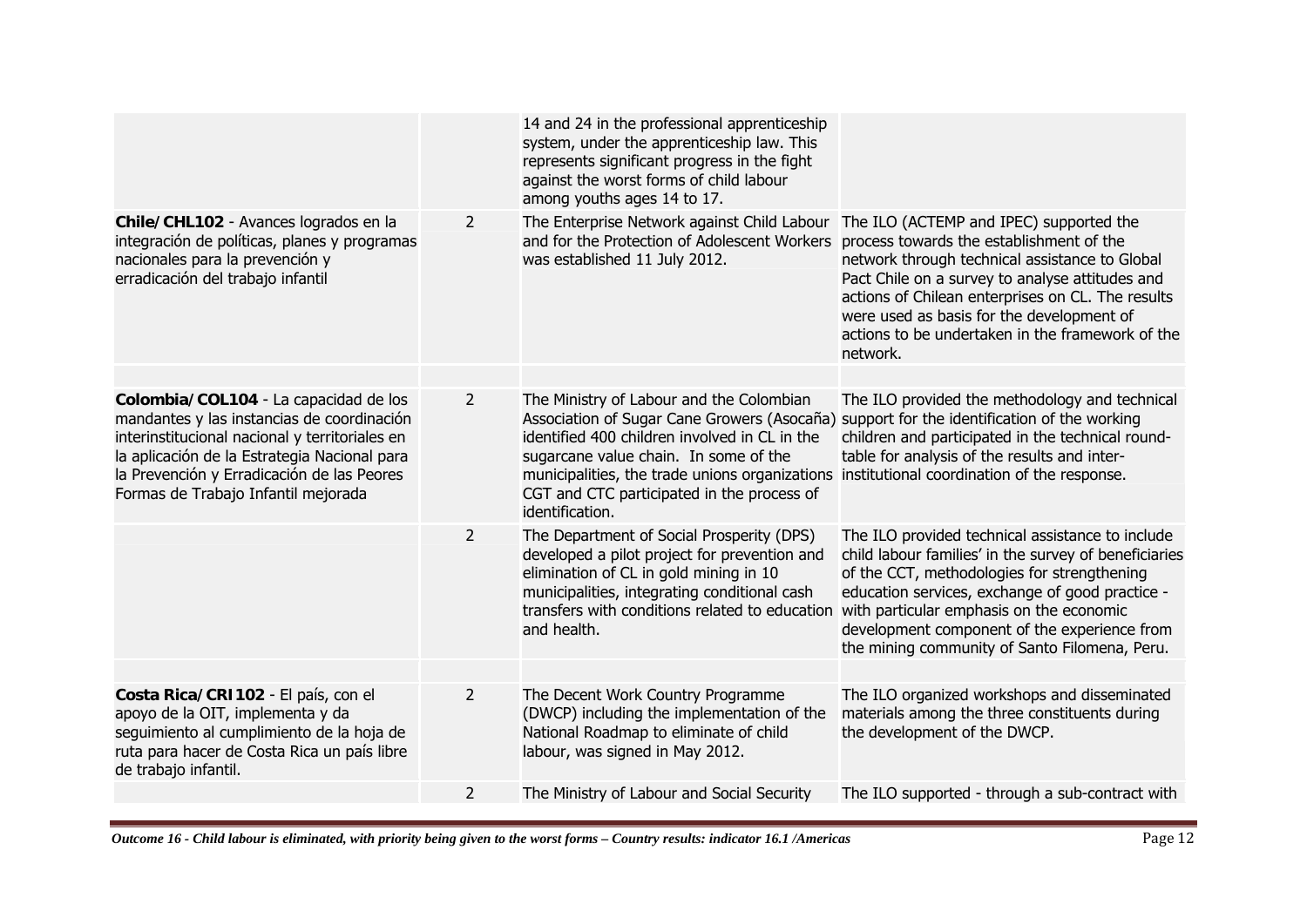|                                                                                                                                                                                                                                                                          |                | (MTSS) developed a programme including a<br>computerized system for the monitoring of<br>the implementation of the national Roadmap<br>on CL. This was included in the general M&E<br>system of the ministry for its strategic plan.                                                                                                                                                                                                                             | a software enterprise - the development of the<br>system during January 2012.                                                                                                                                                                                                                                                                                                                                                                                                                                                                                                                  |
|--------------------------------------------------------------------------------------------------------------------------------------------------------------------------------------------------------------------------------------------------------------------------|----------------|------------------------------------------------------------------------------------------------------------------------------------------------------------------------------------------------------------------------------------------------------------------------------------------------------------------------------------------------------------------------------------------------------------------------------------------------------------------|------------------------------------------------------------------------------------------------------------------------------------------------------------------------------------------------------------------------------------------------------------------------------------------------------------------------------------------------------------------------------------------------------------------------------------------------------------------------------------------------------------------------------------------------------------------------------------------------|
|                                                                                                                                                                                                                                                                          |                |                                                                                                                                                                                                                                                                                                                                                                                                                                                                  |                                                                                                                                                                                                                                                                                                                                                                                                                                                                                                                                                                                                |
| El Salvador/SLV103 - El país, con el<br>apoyo de la OIT, implementa el Plan<br>Nacional de Acción contra el Trabajo<br>Infantil en el marco de los programas anti-<br>pobreza y educación, con énfasis en<br>modelos de reducción del trabajo infantil a<br>nivel local. | $\overline{2}$ | Child labour concerns have been<br>mainstreamed into the institutional<br>responsibilities of 11 public institutions,<br>including 5 ministries and the President's<br>Office Technical Secretariat. This was done<br>through an Operational Plan 2012-2014 of<br>the National Roadmap to Combat Child<br>Labour, which was approved by the National<br>Steering Committee in June 2012, and<br>includes a Monitoring and Evaluation System.                     | The ILO provided:<br>i) Technical assistance and guidance to several<br>public institutions which lead to the adoption of<br>the Operational planning 2012-2014;<br>ii) Through an action programme assistance was<br>provided to the Ministry of Economics for the<br>setting up of the Monitoring and Evaluation<br>System of the Roadmap's Operational Plan 2012-<br>2014 (www.trabajoinfantil.gob.sv).<br>This Monitoring and Evaluation System allows all<br>concerned institutions to monitor and follow up<br>their Operational Plan 2012-2014's<br>respective level of implementation. |
|                                                                                                                                                                                                                                                                          | $\overline{2}$ | In April 2013, the Ministry of Labour adopted<br>and started implementation of the Single<br>Labour inspection Certificate (Acta unica de<br>inspección) which is a key instrument which<br>provides instructions for labour inspectors to<br>confirm the presence or absence of child<br>labor in work places. The use of the<br>certificate by Labour Inspectors of the<br>Ministry of Labour is effective as from 17<br>April 2013 and applicable nationwide. | The ILO provided technical input to the drafting<br>of the Certificate's section on child labour and its<br>verification procedure.                                                                                                                                                                                                                                                                                                                                                                                                                                                            |
| Guatemala/GTM102 - El país, con el<br>apoyo de la OIT, implementa y da<br>seguimiento al cumplimiento de la hoja de<br>ruta para hacer de Guatemala un país libre<br>de trabajo infantil                                                                                 | $\overline{2}$ | The Ministry of Labour revised and approved<br>the re-programming of the implementation<br>plan 2013-2015 for the National Road Map on workshops with relevant stakeholders.<br>child labour.                                                                                                                                                                                                                                                                    | The ILO provided technical support through a<br>consultancy, facilitating technical meetings and                                                                                                                                                                                                                                                                                                                                                                                                                                                                                               |
|                                                                                                                                                                                                                                                                          | $\overline{2}$ | The Ministry of Labour developed a system                                                                                                                                                                                                                                                                                                                                                                                                                        | The ILO provided technical support through a                                                                                                                                                                                                                                                                                                                                                                                                                                                                                                                                                   |
|                                                                                                                                                                                                                                                                          |                |                                                                                                                                                                                                                                                                                                                                                                                                                                                                  |                                                                                                                                                                                                                                                                                                                                                                                                                                                                                                                                                                                                |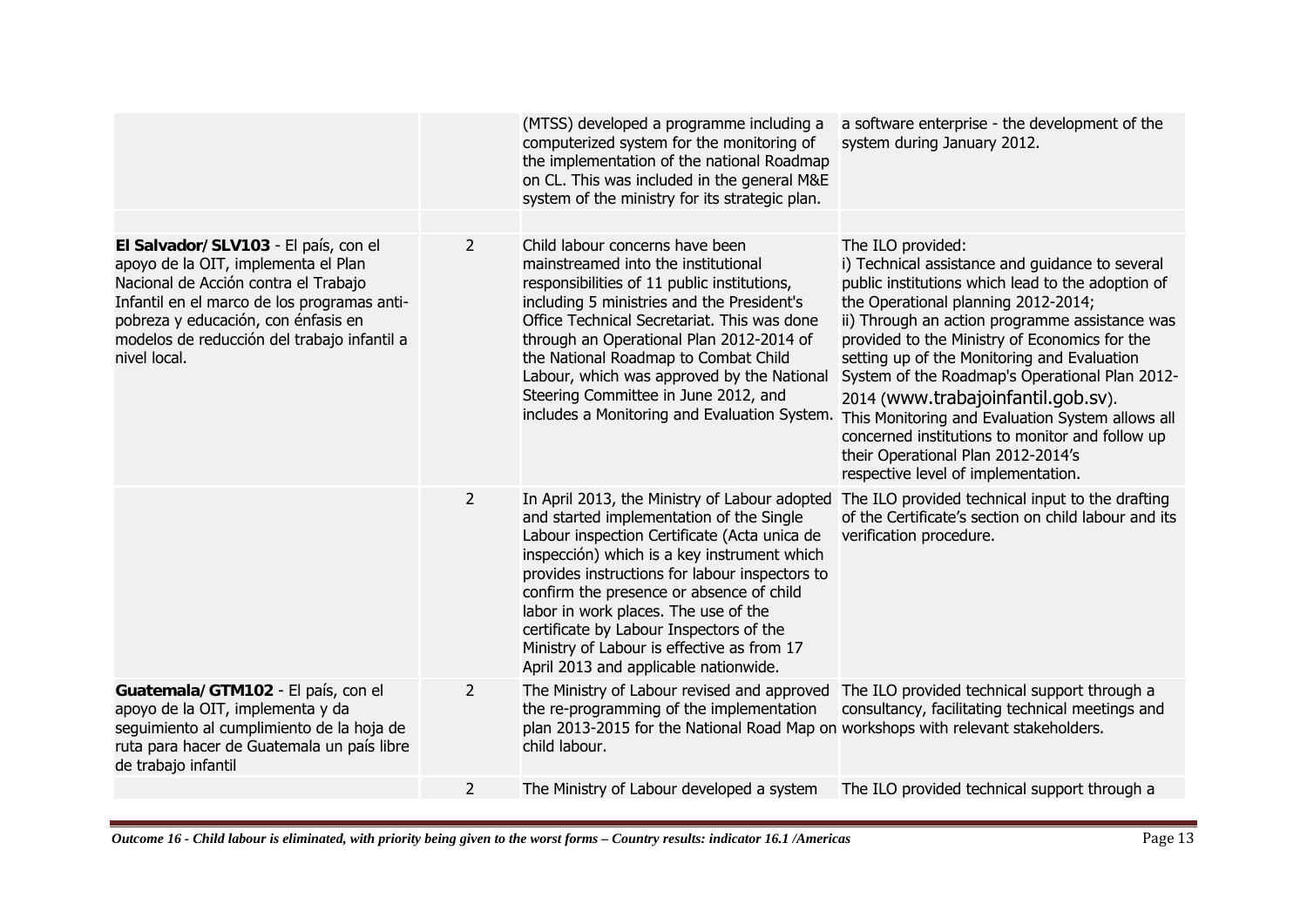| for monitoring and evaluation of the<br>consultancy, for the design of the system.<br>implementation of the Road Map.<br>$\overline{2}$<br>As a time-bound measure, the Ministry of<br>The ILO provided technical advice through the<br>Labour hired 102 new labour inspectors and<br>meetings of the Technical Secretariat of the<br>developed an operational plan for the sectors<br>National Commission for the Eradication of CL,<br>of construction, brick making, mines and<br>training new members of the secretariat and new<br>department directors of the Ministry of Labour<br>quarries, firework, agro-industry and residue<br>management to ensure focus on the sectors<br>with the highest levels of child labour.<br>$\overline{2}$<br>The Executive Secretariat of the National<br>The ILO coordinated the workshop and<br>development of the agenda as well as logistics<br>Commission with the Ministry of Interior<br>trained 117 police officials as well as 3<br>related to the participation of trainers from the<br>prosecutors and 109 labour inspectors in the<br>Brazilian Ministry of Labour.<br>detection and identification of cases of<br>trafficking for forced labour and labour<br>exploitation.<br>Haiti/HTI105 - El país, con el apoyo de la<br>To improve access to safe work for youth<br>The ILO provided technical support to the<br>$\mathbf{2}$<br>above minimum age, the Ministry of<br>development of the certification and is providing<br>Education and the National Institute of<br>training courses for youth leading to the new<br>Vocational Training developed a system of<br>certification. The ILO has developed the<br>certification of skills for adolescents between<br>curriculum in Creole, and it will be at the base of<br>the ages of 14-17 years in the construction<br>a reform of the national system of vocational<br>sector.<br>training<br>3<br>The National Policy on Prevention of Violence The ILO provided technical advisory services to<br>constituents and civil society organizations to<br>Against Children and Youth was approved in<br>promote the inclusion of child labour as a form of<br>January 2013 and includes economic<br>exploitation, exclusion from education and<br>violence insofar as it is a violation of fundamental<br>underemployment as forms of violence<br>rights.<br>against children and youth and includes<br>recommendations for prevention and<br>remediation.<br>The National Policy on Human Rights was<br>The ILO provided technical support and advisory<br>$\mathbf{1}$<br>approved by the President in March 2013 and services to the consultants and the Secretariat of |                                                                                                                                                                                                                             |  |  |
|----------------------------------------------------------------------------------------------------------------------------------------------------------------------------------------------------------------------------------------------------------------------------------------------------------------------------------------------------------------------------------------------------------------------------------------------------------------------------------------------------------------------------------------------------------------------------------------------------------------------------------------------------------------------------------------------------------------------------------------------------------------------------------------------------------------------------------------------------------------------------------------------------------------------------------------------------------------------------------------------------------------------------------------------------------------------------------------------------------------------------------------------------------------------------------------------------------------------------------------------------------------------------------------------------------------------------------------------------------------------------------------------------------------------------------------------------------------------------------------------------------------------------------------------------------------------------------------------------------------------------------------------------------------------------------------------------------------------------------------------------------------------------------------------------------------------------------------------------------------------------------------------------------------------------------------------------------------------------------------------------------------------------------------------------------------------------------------------------------------------------------------------------------------------------------------------------------------------------------------------------------------------------------------------------------------------------------------------------------------------------------------------------------------------------------------------------------------------------------------------------------------------------------------------------------------------------------------------------------------------------------------------------------------------------------------|-----------------------------------------------------------------------------------------------------------------------------------------------------------------------------------------------------------------------------|--|--|
|                                                                                                                                                                                                                                                                                                                                                                                                                                                                                                                                                                                                                                                                                                                                                                                                                                                                                                                                                                                                                                                                                                                                                                                                                                                                                                                                                                                                                                                                                                                                                                                                                                                                                                                                                                                                                                                                                                                                                                                                                                                                                                                                                                                                                                                                                                                                                                                                                                                                                                                                                                                                                                                                                        |                                                                                                                                                                                                                             |  |  |
|                                                                                                                                                                                                                                                                                                                                                                                                                                                                                                                                                                                                                                                                                                                                                                                                                                                                                                                                                                                                                                                                                                                                                                                                                                                                                                                                                                                                                                                                                                                                                                                                                                                                                                                                                                                                                                                                                                                                                                                                                                                                                                                                                                                                                                                                                                                                                                                                                                                                                                                                                                                                                                                                                        |                                                                                                                                                                                                                             |  |  |
|                                                                                                                                                                                                                                                                                                                                                                                                                                                                                                                                                                                                                                                                                                                                                                                                                                                                                                                                                                                                                                                                                                                                                                                                                                                                                                                                                                                                                                                                                                                                                                                                                                                                                                                                                                                                                                                                                                                                                                                                                                                                                                                                                                                                                                                                                                                                                                                                                                                                                                                                                                                                                                                                                        |                                                                                                                                                                                                                             |  |  |
|                                                                                                                                                                                                                                                                                                                                                                                                                                                                                                                                                                                                                                                                                                                                                                                                                                                                                                                                                                                                                                                                                                                                                                                                                                                                                                                                                                                                                                                                                                                                                                                                                                                                                                                                                                                                                                                                                                                                                                                                                                                                                                                                                                                                                                                                                                                                                                                                                                                                                                                                                                                                                                                                                        |                                                                                                                                                                                                                             |  |  |
|                                                                                                                                                                                                                                                                                                                                                                                                                                                                                                                                                                                                                                                                                                                                                                                                                                                                                                                                                                                                                                                                                                                                                                                                                                                                                                                                                                                                                                                                                                                                                                                                                                                                                                                                                                                                                                                                                                                                                                                                                                                                                                                                                                                                                                                                                                                                                                                                                                                                                                                                                                                                                                                                                        | OIT, toma medidas para reducir el trabajo<br>infantil, en particular en las actividades de<br>reconstrucción, creando conciencia y bases<br>de conocimiento sobre su importancia,<br>incorporando la perspectiva de género. |  |  |
|                                                                                                                                                                                                                                                                                                                                                                                                                                                                                                                                                                                                                                                                                                                                                                                                                                                                                                                                                                                                                                                                                                                                                                                                                                                                                                                                                                                                                                                                                                                                                                                                                                                                                                                                                                                                                                                                                                                                                                                                                                                                                                                                                                                                                                                                                                                                                                                                                                                                                                                                                                                                                                                                                        |                                                                                                                                                                                                                             |  |  |
|                                                                                                                                                                                                                                                                                                                                                                                                                                                                                                                                                                                                                                                                                                                                                                                                                                                                                                                                                                                                                                                                                                                                                                                                                                                                                                                                                                                                                                                                                                                                                                                                                                                                                                                                                                                                                                                                                                                                                                                                                                                                                                                                                                                                                                                                                                                                                                                                                                                                                                                                                                                                                                                                                        | Honduras/HND103 - El país, con el<br>apoyo de la OIT, implementa y da<br>seguimiento al cumplimiento de la hoja de<br>ruta para hacer de Honduras un país libre<br>de trabajo infantil                                      |  |  |
|                                                                                                                                                                                                                                                                                                                                                                                                                                                                                                                                                                                                                                                                                                                                                                                                                                                                                                                                                                                                                                                                                                                                                                                                                                                                                                                                                                                                                                                                                                                                                                                                                                                                                                                                                                                                                                                                                                                                                                                                                                                                                                                                                                                                                                                                                                                                                                                                                                                                                                                                                                                                                                                                                        |                                                                                                                                                                                                                             |  |  |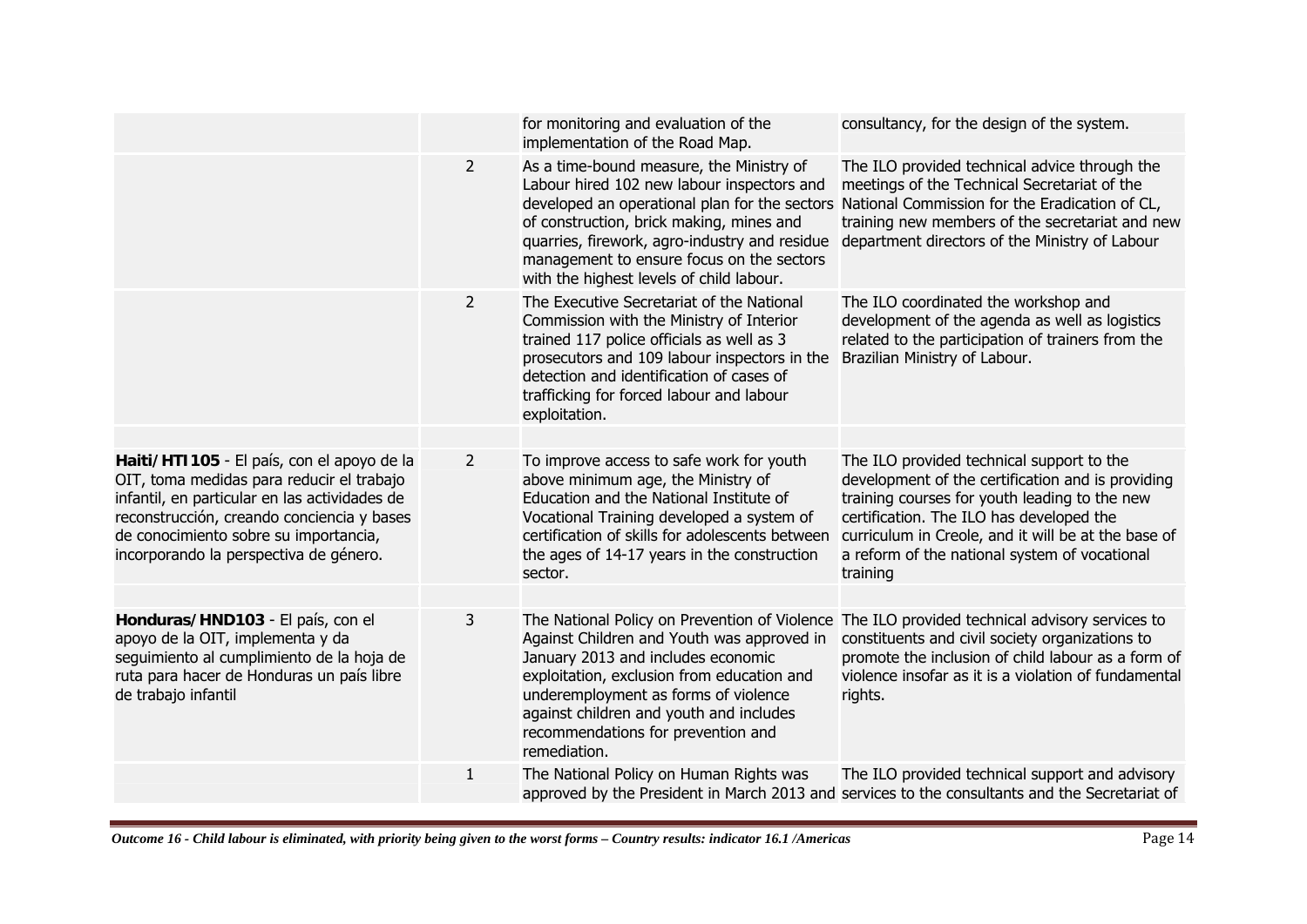|                                                                                                                                                                                                |                | includes a mandate for the implementation of Justice and Human Rights, advocating for the<br>the national policy on child labour.                                                                                                                                                                                                                        | inclusion of child labour as a human rights issue.                                                                                                                                                      |
|------------------------------------------------------------------------------------------------------------------------------------------------------------------------------------------------|----------------|----------------------------------------------------------------------------------------------------------------------------------------------------------------------------------------------------------------------------------------------------------------------------------------------------------------------------------------------------------|---------------------------------------------------------------------------------------------------------------------------------------------------------------------------------------------------------|
|                                                                                                                                                                                                | $\overline{2}$ | The national trade unions have developed a<br>programme of training on child labour,<br>forming part of the trade union commitment<br>to contribute to the eradication of child<br>labour                                                                                                                                                                | The ILO provided technical and logistical support,<br>e.g. materials, information, advisory meetings,<br>and training workshops, with the education<br>secretariats of the TU organizations.            |
|                                                                                                                                                                                                | $\overline{2}$ | A number of government institutions<br>including the ministries of labour, education,<br>health social development and agriculture,<br>have developed operational plans 2012-14<br>including the responsibilities and actions<br>under their respective institutions under the<br>National Policy for the Prevention and<br>Eradication of Child Labour. | The ILO provided advisory services and facilitated<br>workshops with the various institutions for the<br>elaborations of the plans.                                                                     |
| Mexico/MEX151 - Mandantes adoptan e<br>instrumentan Programa Nacional para<br>Eliminación del Trabajo Infantil,<br>comenzando por sus peores formas,<br>particularmente en el sector agrícola. | $\mathbf{1}$   | industrial sector in the state signed a<br>collaboration agreement for the<br>implementation of strategic actions for the<br>prevention and eradication of child labour in<br>Veracruz in August 2012.                                                                                                                                                   | The Veracruz state government and the agro-The ILO provided technical support to the state<br>and the agro-industrial sector in implementing<br>activities for the prevention and eradication of<br>CL. |
|                                                                                                                                                                                                | $\overline{2}$ | The Sugarcane sector in Mexico (employers,<br>unions and "campesino" organizations)<br>signed an action plan in June 2013 to make<br>the sugar cane sector child labour free,<br>including a declaration of zero tolerance on<br>child labour.                                                                                                           | The ILO (IPEC and SIMAPRO) provided<br>awareness raising materials and training,<br>coordinated social dialogue roundtables to<br>establish the content and scope of the signed<br>agreements.          |
|                                                                                                                                                                                                | $\overline{2}$ | The inter secretarial commission for the<br>prevention and elimination of child labour<br>have been installed at the federal level, as<br>well as in the states of Chiapas, Veracruz,<br>Sinaloa and Oaxaca.                                                                                                                                             | The ILO provided technical support for the<br>creation of the commissions both at federal and<br>state levels.                                                                                          |
|                                                                                                                                                                                                | $\overline{2}$ | The Federal government adopted (November The ILO provided technical support to the<br>2012) the list of hazardous work prohibited                                                                                                                                                                                                                        | working group in charge of determining the list of                                                                                                                                                      |
|                                                                                                                                                                                                |                |                                                                                                                                                                                                                                                                                                                                                          |                                                                                                                                                                                                         |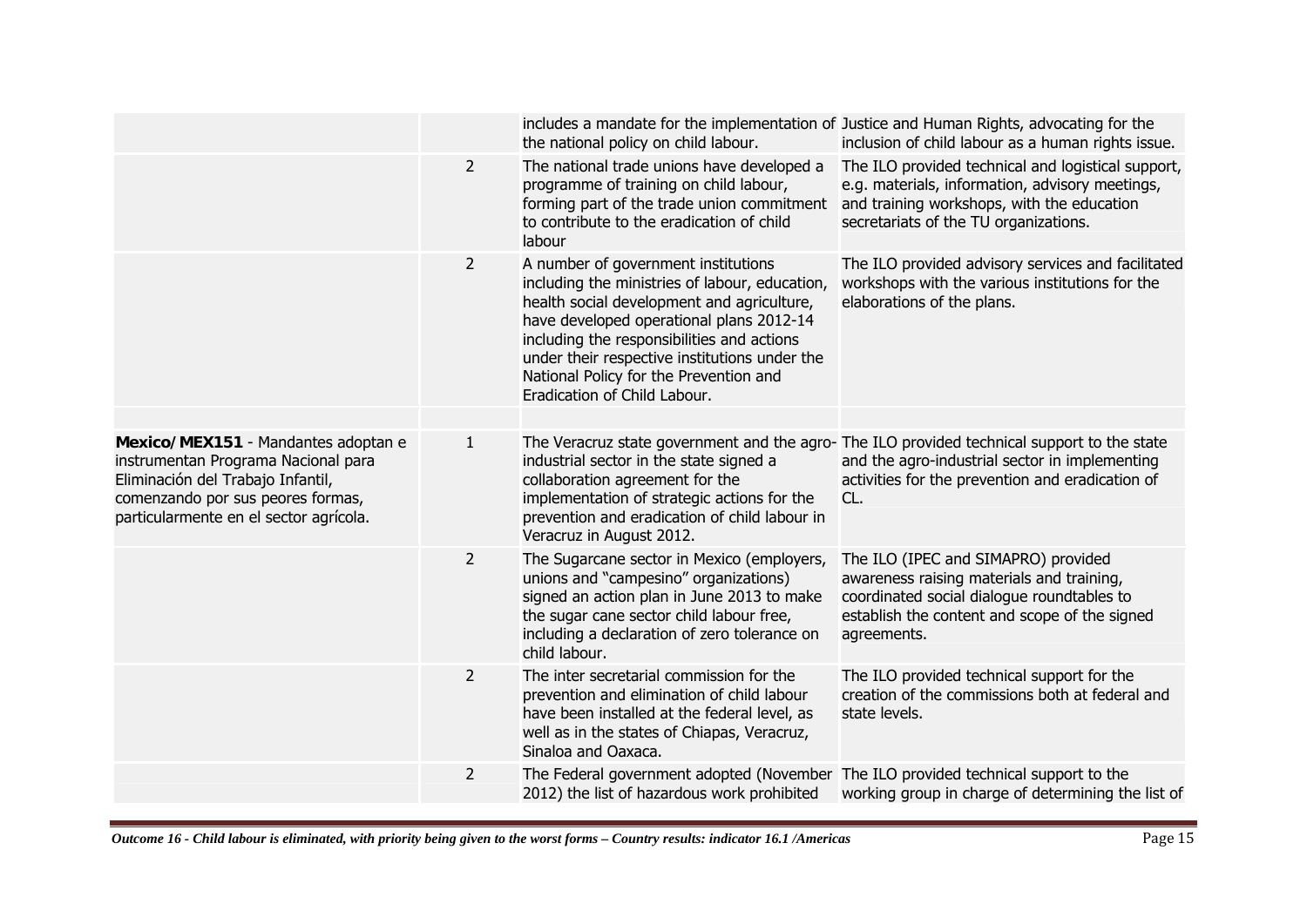|                                                                                                                                                                                  |                | for children and included it in the reformed<br>Labour Code, Art. 176, among other legal<br>changes to address child labour is also the<br>criminalization of the crime of hiring anyone<br>under the age of 14.                                        | hazardous work.                                                                                                                                                                                                                                                                                                                              |
|----------------------------------------------------------------------------------------------------------------------------------------------------------------------------------|----------------|---------------------------------------------------------------------------------------------------------------------------------------------------------------------------------------------------------------------------------------------------------|----------------------------------------------------------------------------------------------------------------------------------------------------------------------------------------------------------------------------------------------------------------------------------------------------------------------------------------------|
|                                                                                                                                                                                  | $\overline{2}$ | The Labour Secretariat (STPS) developed<br>"Guidelines for Labour Inspection on Child<br>Labour and the Protection of Adolescent<br>Workers"                                                                                                            | The ILO provided technical support to the<br>elaboration of tools to strengthen the labour<br>inspections' capacity for action on child labour.                                                                                                                                                                                              |
|                                                                                                                                                                                  | 3              | Oaxaca's State Council on Children and<br>Adolescent's Rights has adopted its strategic<br>plan for 2012-15 integrating child labour in<br>the plan.                                                                                                    | The ILO provided technical support to the<br>elaboration process on the inclusion of child<br>labour.                                                                                                                                                                                                                                        |
|                                                                                                                                                                                  | 3              | The National Development Plan 2013-2018<br>includes the eradication of child labour as a<br>strategic theme.                                                                                                                                            | The ILO has promoted and supported the<br>participation of the Labour Secretariat in activities<br>related to the development of the plan.                                                                                                                                                                                                   |
|                                                                                                                                                                                  |                |                                                                                                                                                                                                                                                         |                                                                                                                                                                                                                                                                                                                                              |
| Panama/PAN103 - El país, con el apoyo<br>de la OIT, implementa y da seguimiento al<br>cumplimiento de la hoja de ruta para hacer<br>de Panamá un país libre de trabajo infantil. | $\overline{2}$ | The Committee for the Eradication of Child<br>Labour and Protection of Adolescent Workers<br>(CETTIPAT) developed and approved in June procedures and terminology<br>2013 an inter institutional protocol for<br>treating child labour cases.           | The ILO provided support to the technical review<br>of the document, including recommendations on                                                                                                                                                                                                                                            |
|                                                                                                                                                                                  |                |                                                                                                                                                                                                                                                         |                                                                                                                                                                                                                                                                                                                                              |
| Paraguay/PRY153 - Avances logrados en<br>la integración de políticas, planes y<br>programas nacionales para la prevención y<br>erradicación del trabajo infantil                 | $\overline{2}$ | The municipality of Encarnación issued<br>Resolution 517/2012, declaring the municipal<br>garbage dump a child labour free zone, as<br>well as ordinance 157/2012 prohibiting the<br>entry of children under 18 to any residual<br>management facility. | The ILO supported the process on elimination of<br>child labour in the garbage dump through<br>technical assistance to the municipality in the<br>drafting of the two instruments, and support to<br>an exchange presenting the municipal authorities<br>to the successful experience in elimination of CL<br>from garbage dumps in Ecuador. |
|                                                                                                                                                                                  |                |                                                                                                                                                                                                                                                         |                                                                                                                                                                                                                                                                                                                                              |
| Peru/PER144 - El estado peruano cuenta<br>con políticas definidas de prevención y<br>erradicación de trabajo infantil                                                            | $\mathbf{1}$   | In September 2013 Peru approved the<br>National Strategy for the Prevention and<br>Eradication of Child Labour 2012-2021.                                                                                                                               | The ILO provided technical assistance to the<br>Ministry of Labour and Employment Promotion<br>(MTPE) in areas such as: comparative analysis of                                                                                                                                                                                              |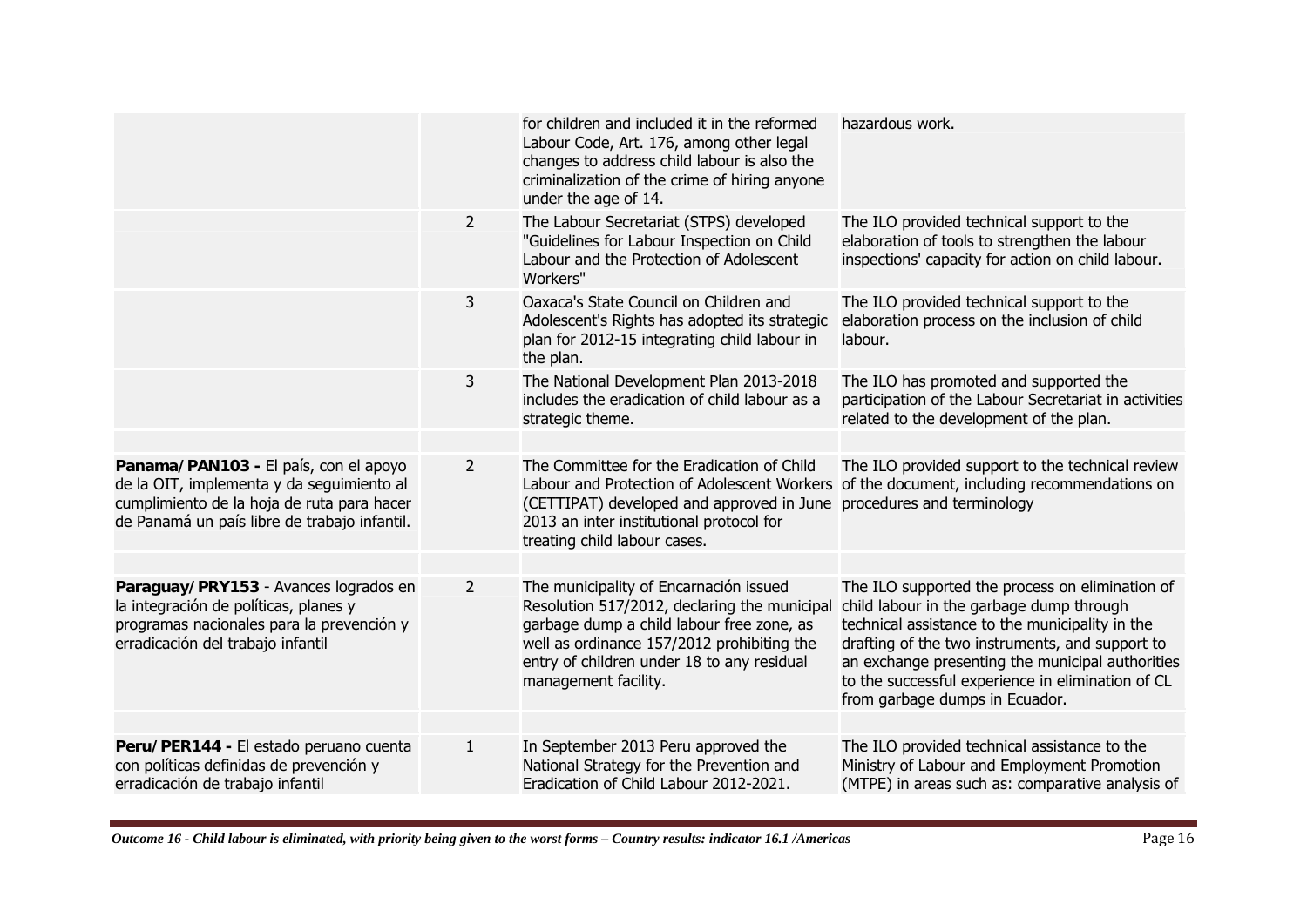| especialmente enfocadas en las peores<br>formas.                                                                                                                                                           |                |                                                                                                                                                                                                                                                                                                | CL policies, analysis of data and statistics,<br>development of indicators, advocacy with key<br>stakeholders for the coordination with other key<br>policies on child protection, development and<br>inclusion, revision and technical opinion on the<br>final strategy document.                                                           |
|------------------------------------------------------------------------------------------------------------------------------------------------------------------------------------------------------------|----------------|------------------------------------------------------------------------------------------------------------------------------------------------------------------------------------------------------------------------------------------------------------------------------------------------|----------------------------------------------------------------------------------------------------------------------------------------------------------------------------------------------------------------------------------------------------------------------------------------------------------------------------------------------|
|                                                                                                                                                                                                            | 3              | In April 2013 Peru approved the National<br>Strategy for Inclusive Growth (Crecer para<br>Incluir), which targets people meeting at<br>least three of four criteria on vulnerability. It<br>includes an intermediate result on the<br>reduction of hazardous work has been<br>included.        | The ILO provided technical assistance to the<br>Ministry of Development and Social Inclusion<br>(MDIS) in the elaboration of the instrument for<br>inter-institutional coordination.                                                                                                                                                         |
|                                                                                                                                                                                                            |                |                                                                                                                                                                                                                                                                                                |                                                                                                                                                                                                                                                                                                                                              |
| Uruguay/URY901 - Incrementada la<br>sensibilidad social en relación al trabajo<br>infantil y su erradicación, a través del<br>apoyo técnico prestado, en cumplimiento<br>con los convenios internacionales | $\mathbf{1}$   | The Government of Uruguay has developed<br>an action plan to address child labour in<br>garbage dumps and recycling plants.                                                                                                                                                                    | The ILO provided support to exchange and<br>learning from successful experiences in the sector<br>in other countries in the region through south-<br>south cooperation.                                                                                                                                                                      |
| <b>MERCOSUR</b>                                                                                                                                                                                            | $\overline{4}$ | The MERCOSUR member states signed in<br>2012 the II Presidential Declaration on the<br>Prevention and Eradication of Child Labour in<br>MERCOSUR. The Argentinean constituents<br>incorporated the commitments from the II<br>Presidential Declaration in the 3rd DWCP<br>Argentina 2012-2015. | The ILO organized two regional conferences on<br>child labour in MERCOSUR in 2012 (Buenos Aires<br>and Porto Alegre) and a regional preparatory<br>meeting for the 3rd Global Child Labour<br>Conference. The ILO promoted and supported<br>exchange of experiences of Enterprise Networks<br>against CL among Argentina, Chile and Ecuador. |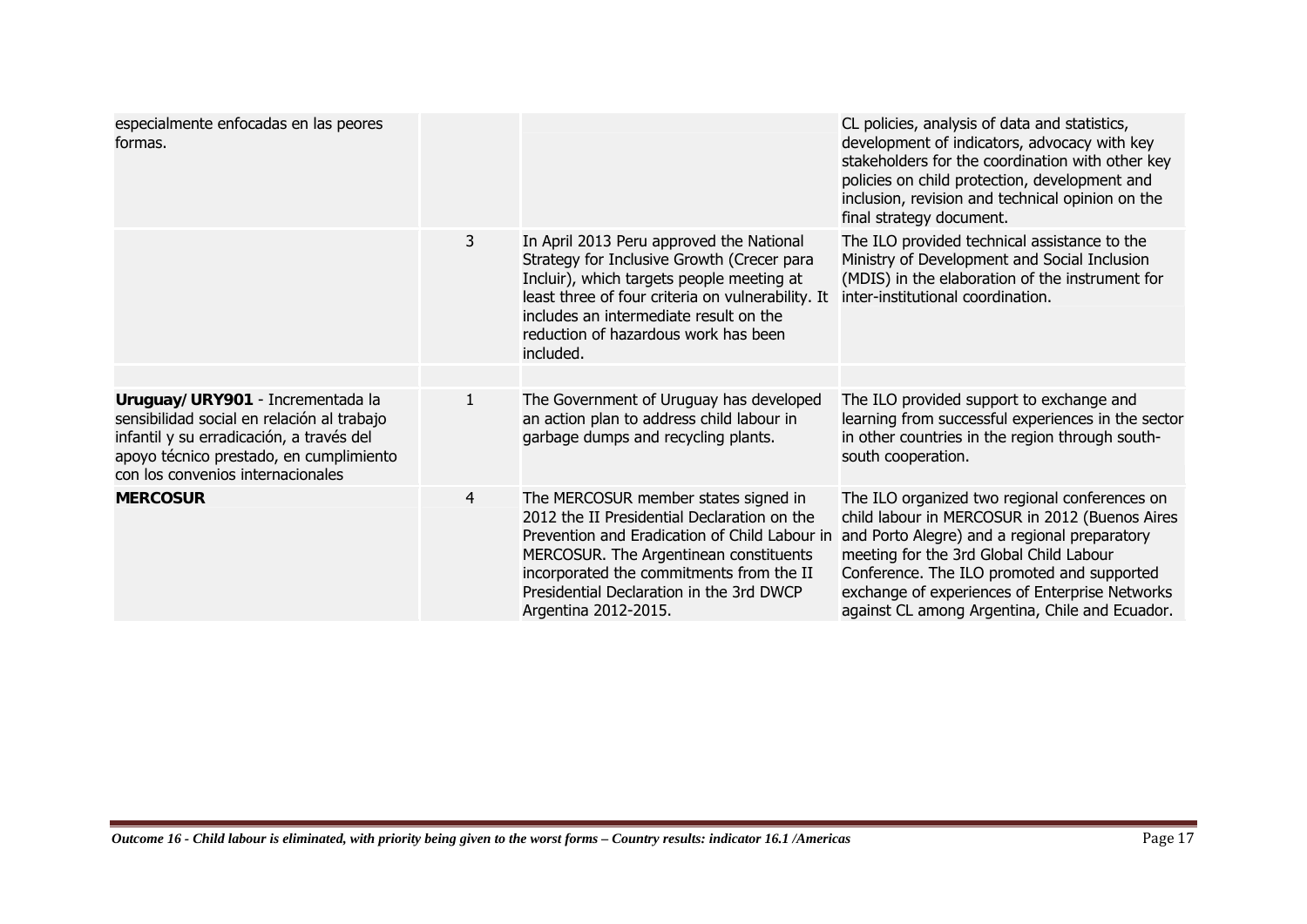| <b>Arab States</b> |                |                                                                                                                                                                                                                                                                                             |                                                                                                                                                                                                                                                                                                                                                 |
|--------------------|----------------|---------------------------------------------------------------------------------------------------------------------------------------------------------------------------------------------------------------------------------------------------------------------------------------------|-------------------------------------------------------------------------------------------------------------------------------------------------------------------------------------------------------------------------------------------------------------------------------------------------------------------------------------------------|
| <b>Jordan</b>      |                | National Framework on Child Labour<br>amended in line with the new developments<br>in Jordan, and implemented through pilot<br>activities in selected areas.                                                                                                                                | The ILO through its USDOL-funded project<br>provided technical advice to Committee<br>responsible for revising the framework and<br>supported the implementation of the National<br>Framework on Child Labour through pilot<br>activities in selected areas and broadening roles<br>and responsibilities to include other relevant<br>partners. |
|                    | $\overline{2}$ | The Tripartite Technical Committee on Child<br>Labour was established for the<br>implementation and monitoring of the<br>National Framework on Child Labour as well<br>as for reinforcing communications, coherence<br>and coordination between national and<br>international stakeholders. | The ILO through its USDOL-funded project,<br>provided support to the Technical Committee<br>through technical advice and secretariat services.                                                                                                                                                                                                  |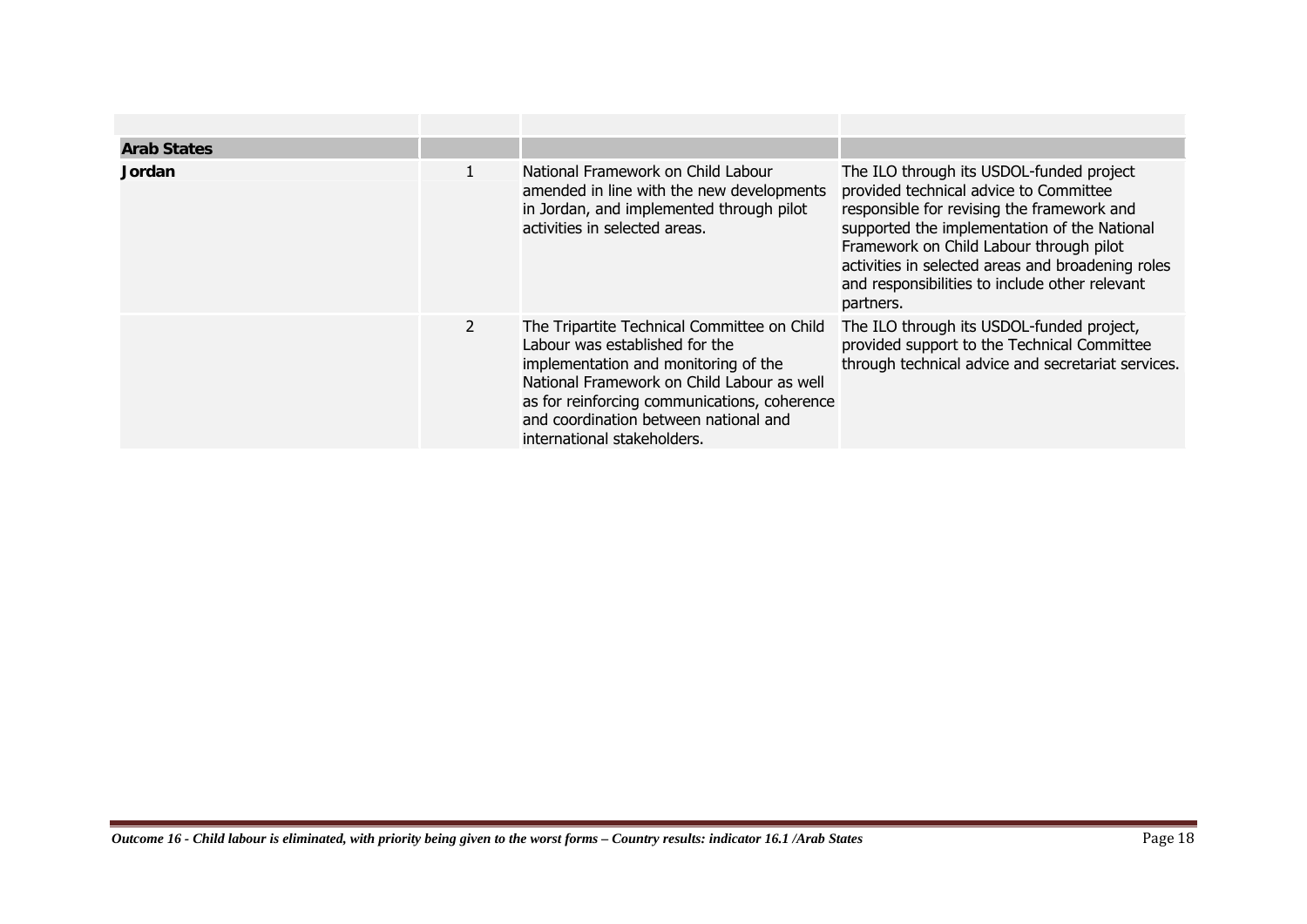| <b>Asia and the Pacific</b>                                                         |                |                                                                                                                                                                                                                                                                                                                                                            |                                                                                                                                                                                                                                    |
|-------------------------------------------------------------------------------------|----------------|------------------------------------------------------------------------------------------------------------------------------------------------------------------------------------------------------------------------------------------------------------------------------------------------------------------------------------------------------------|------------------------------------------------------------------------------------------------------------------------------------------------------------------------------------------------------------------------------------|
| <b>Bangladesh</b>                                                                   | $\mathbf{1}$   | The National Plan of Action (NPA) for the<br>elimination of child labour was adopted in<br>November 2012 and is being implemented by<br>the Ministry of Labour and Employment                                                                                                                                                                              | The ILO provided technical and financial support<br>throughout the NPA development process.                                                                                                                                        |
|                                                                                     | $\overline{2}$ | Government in March 2013.                                                                                                                                                                                                                                                                                                                                  | List of hazardous child labour gazetted by the ILO advocacy, studies on hazardous child labour<br>and technical assistance contributed to the<br>adoption of the list of hazardous child labour.                                   |
| Cambodia                                                                            | 1              | In February 2012, Cambodia adopted the<br>National Plan of Action (NPA) on eliminating<br>Child Labour in the Fisheries & Aquaculture<br>Sector, as part of the 10 year Strategic<br>Planning Framework for Fisheries (SPFF)<br>2010-2019) and included child labour<br>concerns into the Cambodia Code of Conduct<br>for Responsible Fisheries (CAMCODE). | The ILO, in close collaboration with FAO, provided<br>financial and technical support (e.g. concept note,<br>agenda, background materials) and co-organized<br>the National Consultation leading to the<br>development of the NPA. |
|                                                                                     | 2              | The Cambodia specific child labour<br>monitoring system (CLMS) was adopted in<br>June 2012 and implemented by the Ministry<br>of Labour and Vocational Training.                                                                                                                                                                                           | The CLMS was developed and adapted to the<br>context of Cambodia through active participation<br>in discussions, meetings and workshops and<br>providing substantive technical inputs to its<br>design.                            |
| Fiji/FJI129 - Effective progress is made<br>towards the elimination of child labour | $\overline{2}$ | The Fiji Employers Federation developed<br>child labour strategies and codes of conduct<br>and has appointed child labour focal points<br>within the Fiji Commerce and Employers<br>Federation.                                                                                                                                                            | The ILO through its EU funded project, providing<br>detailed training on child labour to over 200<br>employer representatives.                                                                                                     |
|                                                                                     | $\overline{2}$ | The National child labour data base and the<br>national child labour monitoring system<br>developed by the Ministry of Labour and<br>Industrial Relations Child Labour Unit is<br>operational                                                                                                                                                              | Technical advice, support and inputs into the<br>design of the systems were provided by the ILO<br>through its EC-funded project.                                                                                                  |
|                                                                                     |                |                                                                                                                                                                                                                                                                                                                                                            |                                                                                                                                                                                                                                    |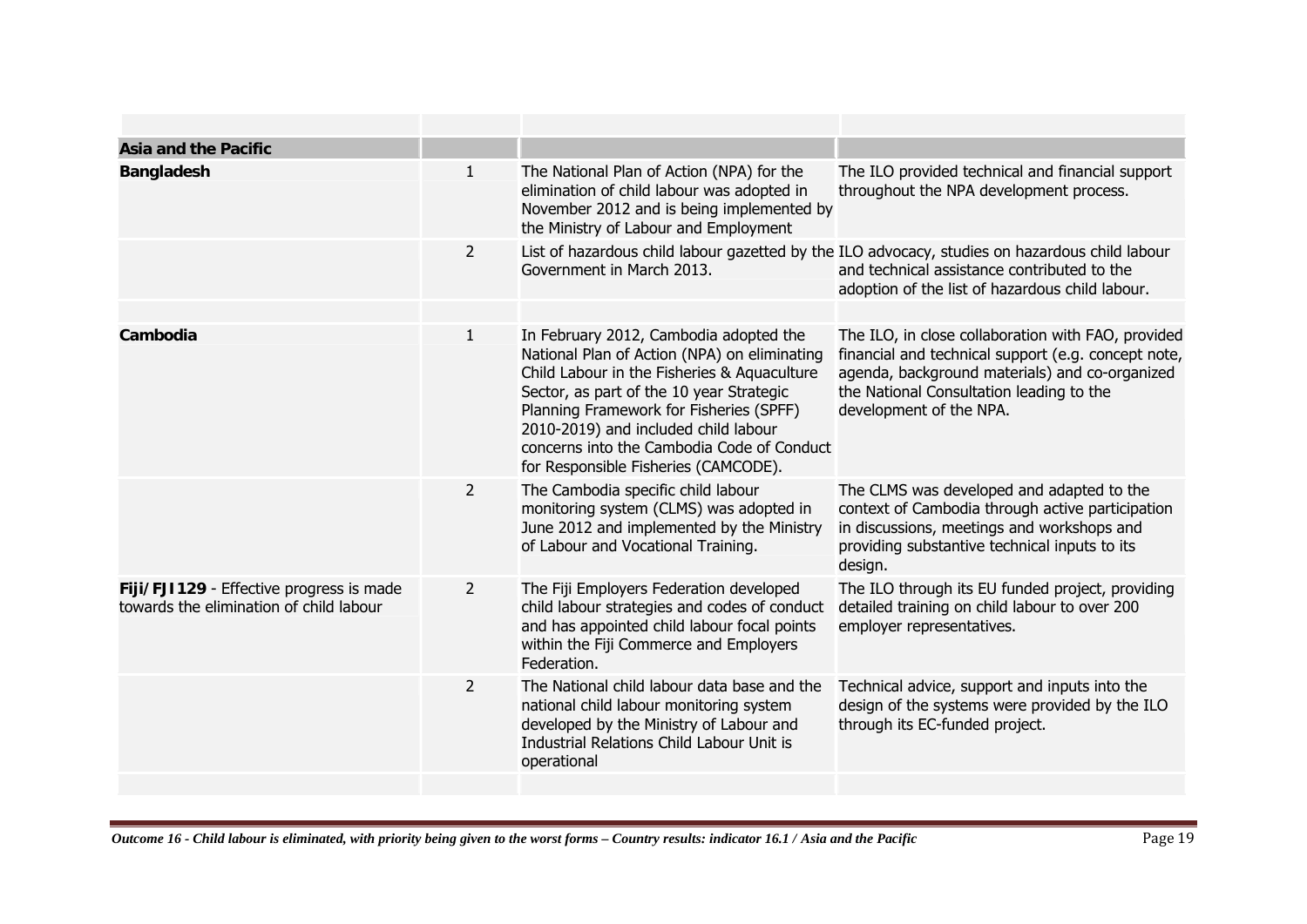| India/IND151 - Policy frame-work is<br>strengthened for elimination of child labour                                                                                                                                                                | $\mathbf{1}$   | The State Action Plan for the elimination of<br>child labour adopted in Jharkhand. The<br>implementation of the Integrated Action Plan<br>in Orissa started in 2013.                                                                                                                                                                                                                                                                                                                                                                                | The ILO provided technical inputs to develop<br>state action plans for elimination of child labour.                                                                                                                                                                                                                                                                                                               |
|----------------------------------------------------------------------------------------------------------------------------------------------------------------------------------------------------------------------------------------------------|----------------|-----------------------------------------------------------------------------------------------------------------------------------------------------------------------------------------------------------------------------------------------------------------------------------------------------------------------------------------------------------------------------------------------------------------------------------------------------------------------------------------------------------------------------------------------------|-------------------------------------------------------------------------------------------------------------------------------------------------------------------------------------------------------------------------------------------------------------------------------------------------------------------------------------------------------------------------------------------------------------------|
|                                                                                                                                                                                                                                                    | $\mathbf{1}$   | The Government has implemented a holistic<br>convergence-based model for the elimination<br>and prevention of child labour, including<br>trafficking/migration of children for work.<br>The Model has been implemented by ILO<br>and its constituents in two districts in each of of child labour.<br>the following five States, namely Bihar,<br>Gujarat, Jharkhand, Madhya Pradesh, and<br>Odisha.                                                                                                                                                | The ILO, through its USDOL-funded project,<br>provided financial and technical advisory services<br>and implemented the technical cooperation<br>project to promote the strategy for a<br>convergence-based approach on the elimination                                                                                                                                                                           |
|                                                                                                                                                                                                                                                    |                |                                                                                                                                                                                                                                                                                                                                                                                                                                                                                                                                                     |                                                                                                                                                                                                                                                                                                                                                                                                                   |
| Indonesia/IDN 101 "Enabling<br>environment for effective implementation<br>of the National Action Plan for the<br>elimination of the Worst Forms."                                                                                                 | 2              | In 2012, the Ministry of Manpower and<br>Transmigration (MoMT) revised the training<br>program for its social workers. The related<br>Modules now include guidance on various<br>forms of child labour including street<br>children. The revised manuals are used by<br>MoMT and the Ministry of Social Affairs to<br>train social workers who will work with child<br>labour under the Penarikan Pekerja Anak<br>untuk mendukung Program Keluarga<br>Harapan (PPA PKH) programme and the<br>Program Kesejahteraan Sosial Anak (PKSA)<br>programme. | The ILO provided support to MOMT in<br>strengthening its training program and structure<br>and in providing training (as the trainer.) and<br>provided support to MOSA in reviewing social<br>workers' capacity and advocacy future training<br>program, and in liaising with the 3rd party<br>training provider in developing program structure<br>for vocational and life skill training for street<br>children |
|                                                                                                                                                                                                                                                    |                |                                                                                                                                                                                                                                                                                                                                                                                                                                                                                                                                                     |                                                                                                                                                                                                                                                                                                                                                                                                                   |
| Nepal/NPL829 - Constituents, in<br>partnership with other stakeholders, have<br>implemented priority activities of National<br>Master Plan on Child Labour, with specific<br>emphasis on the elimination of worst forms<br>of child labour by 2016 | $\overline{2}$ | A training programme on "Capacity<br>public service officials, the social partners and development of the training programme.<br>civil society partners was developed and<br>implemented by the Government (Ministry of<br>Labour and Employment) and produced 189<br>(38 Female and 151 Male) resource persons                                                                                                                                                                                                                                     | The ILO, through its DANIDA-funded project,<br>Development for Child Labour Elimination" for provided technical advisory services for the                                                                                                                                                                                                                                                                         |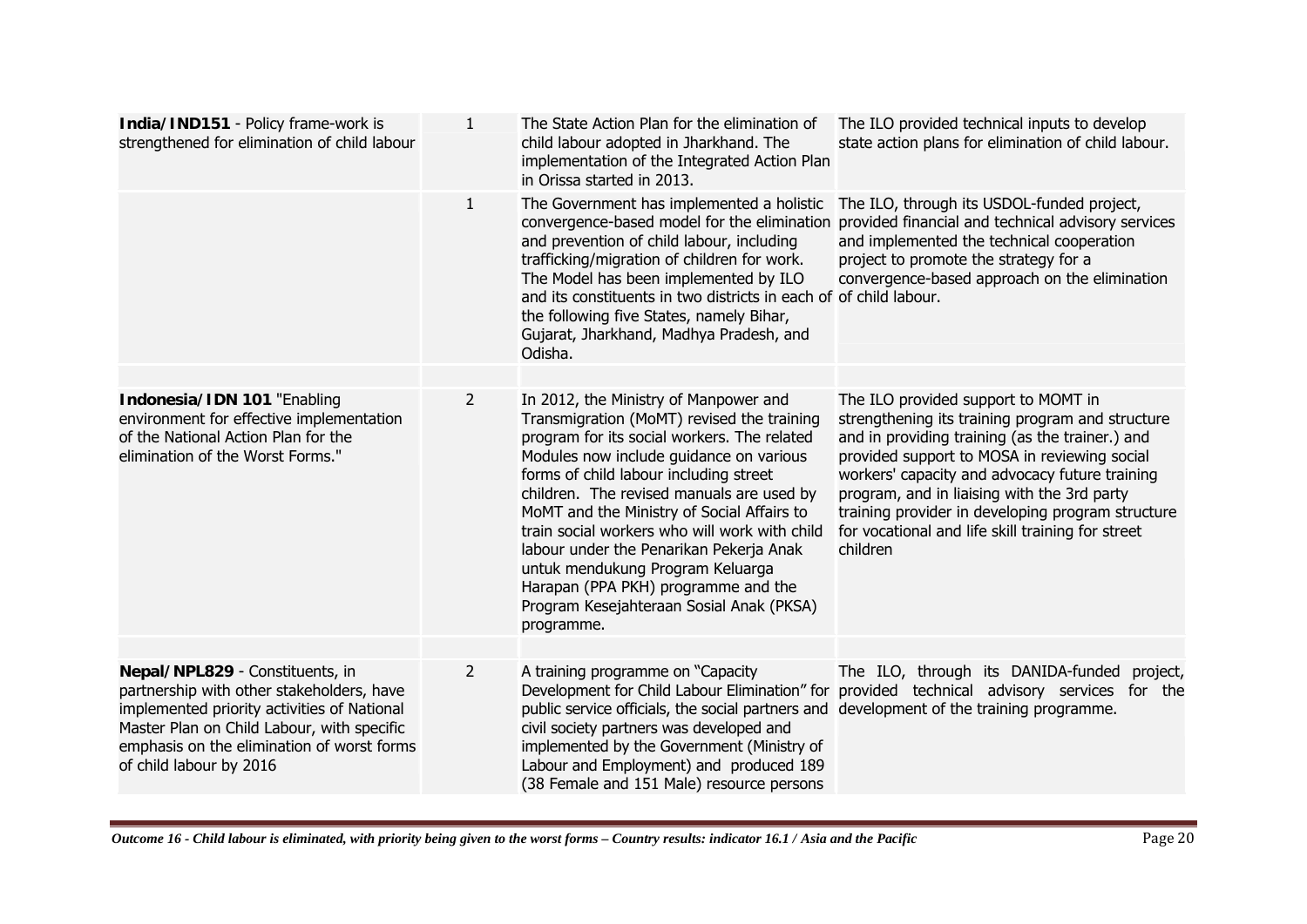|                                                                                                                                 |                | able to facilitate child labour elimination<br>training nationwide                                                                                                                                                                                                               |                                                                                                                                                                                                                                                                                                                                                                                                                                                                                                                                  |
|---------------------------------------------------------------------------------------------------------------------------------|----------------|----------------------------------------------------------------------------------------------------------------------------------------------------------------------------------------------------------------------------------------------------------------------------------|----------------------------------------------------------------------------------------------------------------------------------------------------------------------------------------------------------------------------------------------------------------------------------------------------------------------------------------------------------------------------------------------------------------------------------------------------------------------------------------------------------------------------------|
| Pakistan/PAK102 Constituents actively<br>promoting and supporting the elimination<br>of child labour, including its worst forms | 2              | The Employment of Children Act, 1991<br>revised in 4 provinces (Balochistan, Khyber<br>Pakhtunkhwa, Punjab and Sindh)                                                                                                                                                            | The ILO, through its EC-Funded project, provided<br>technical assistance through a tripartite, inter-<br>provincial workshop (2012) to review the<br>Employment of Children Act, 1991 and identify<br>gaps and weaknesses with respect to the C138,<br>C182 and UN CRC. Legal expertise provided by<br>the ILO in the drafting of the new provincial laws<br>prohibiting the employment of children.                                                                                                                             |
|                                                                                                                                 | $\overline{2}$ | A 5-year Government of Punjab-funded<br>project was launched by the Punjab<br>provincial government in 2012 to combat the<br>worst forms of child labour in Chakwal,<br>Jhang, Jhelum and Layyah districts using a<br>in 2 pilot districts.                                      | The ILO, through its EC-Funded project, provided<br>technical assistance for the preparation of<br>documents, subsequent revisions,<br>planning<br>selection criteria for districts and implementing<br>partners, orientation of district admin staff,<br>district-based approach developed by the ILO training of project staff and District Coordination<br>Committees on CL in target districts, conduct of<br>rapid assessment surveys on WFCL in target<br>districts, sharing of good practices and lessons<br>learnt, etc. |
|                                                                                                                                 | $\overline{2}$ | The Employers' Federation of Pakistan, in<br>developed and signed Employers Code of<br>Conduct for 9 informal economy sectors to<br>address child labour. These Codes of<br>Conduct are being applied by 16 local<br>employers' associations in Sukkur and<br>Sahiwal districts. | The ILO, through it EC-funded project, provided<br>consultation with local employer associations, technical assistance to mobilize local employers,<br>to carry out research on OSH issues, and to<br>educate employers<br>hazards and<br><b>OSH</b><br>on<br>requirements.                                                                                                                                                                                                                                                      |
| Papua New Guinea/PNG103 - Effective<br>progress is made towards the elimination<br>of child labour                              | 2              | 6 Provincial Tripartite Child Labour<br>labour activities at the provincial and<br>community levels                                                                                                                                                                              | The ILO conducted child labour awareness raising<br>Committees were established to support child and sensitisation workshops and advocated for<br>the creation of such committees to ensure<br>sustainability.                                                                                                                                                                                                                                                                                                                   |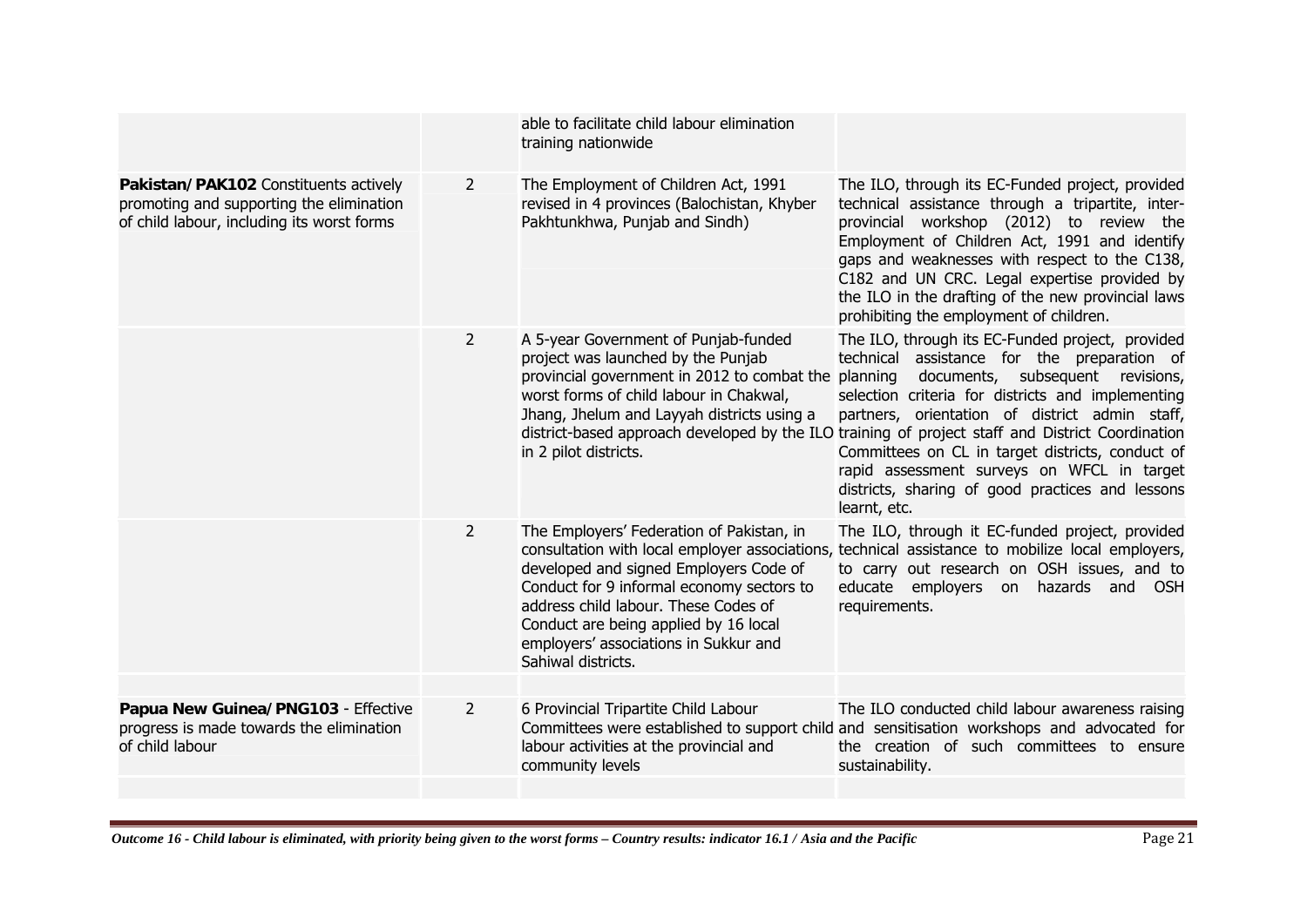| <b>Philippines</b> | $\mathbf{1}$   | The Philippine Government approved the<br>Convergence Program Against Child Labour<br>with a budget allocation of USD 225,000,000<br>from 2013-2016. This is a national<br>government program led by the Department<br>of Labour and Employment (DOLE). The<br>implementation started January 2013                                                                                                                                            | The ILO, through its USDOL-funded project,<br>provided technical and financial support to the<br>which<br>produced<br>planning<br>process<br>the<br>Convergence Program while the Survey on<br>Children of 2011 conducted by NSO and financed<br>by the Project put the child labour issue in the<br>public's attention thus triggering the planning<br>process. |
|--------------------|----------------|-----------------------------------------------------------------------------------------------------------------------------------------------------------------------------------------------------------------------------------------------------------------------------------------------------------------------------------------------------------------------------------------------------------------------------------------------|------------------------------------------------------------------------------------------------------------------------------------------------------------------------------------------------------------------------------------------------------------------------------------------------------------------------------------------------------------------|
|                    | 1              | Committees (PCLCs) of Northern Samar,<br>Quezon, Bukidnon and Masbate, developed<br>their Strategic Plans up to 2016.                                                                                                                                                                                                                                                                                                                         | In February 2013, the Provincial Child Labour The Project funded and provided technical<br>support in the conduct of the workshops that<br>produced these Provincial Child Labour Committee<br>Plans.                                                                                                                                                            |
|                    | $\overline{2}$ | The Philippines passed a new law in January<br>2013 on domestic workers law prohibiting<br>employment of children below 15 years old<br>as domestic worker. Working children (age<br>15-17 years) are entitled to minimum wage<br>and all benefits under the law.                                                                                                                                                                             | ILO provided technical inputs during the drafting<br>of the bill as well as in the public hearings in<br>Congress, particularly through and with the<br>tripartite<br>plus Domestic Workers<br>Technical<br><b>Working Group</b>                                                                                                                                 |
|                    | $\overline{2}$ | Community-based child labour monitoring<br>systems are being implemented by the<br>Barangay Councils for the Protection of<br>Children and linked to the integrated service<br>delivery system.                                                                                                                                                                                                                                               | ILO-IPEC assisted the establishment of functional<br>child labour monitoring system in IPEC pilot<br>communities, managed by the Barangay Council<br>for the protection of children and linked to the<br>integrated service delivery system. The CCLM was<br>implemented with participation of DOLE and the<br>social partners in certain areas.                 |
|                    | $\overline{2}$ | Memorandum of Agreement on eliminating<br>child labour and promoting responsible<br>fishing practices in the fishing industry in<br>Cawayan was signed in February 2013<br>between Cawayan, Masbate and the<br>composite Team including Municipal Social<br>Welfare and Development Office (MSWDO),<br>the Philippine National Police (PNP), and<br>Municipal Agriculture Office (MAO). The MOU<br>created a task force to patrol the fishing | The ILO provided technical and financial inputs<br>and facilitated the agreement between the parties<br>by organizing workshops.                                                                                                                                                                                                                                 |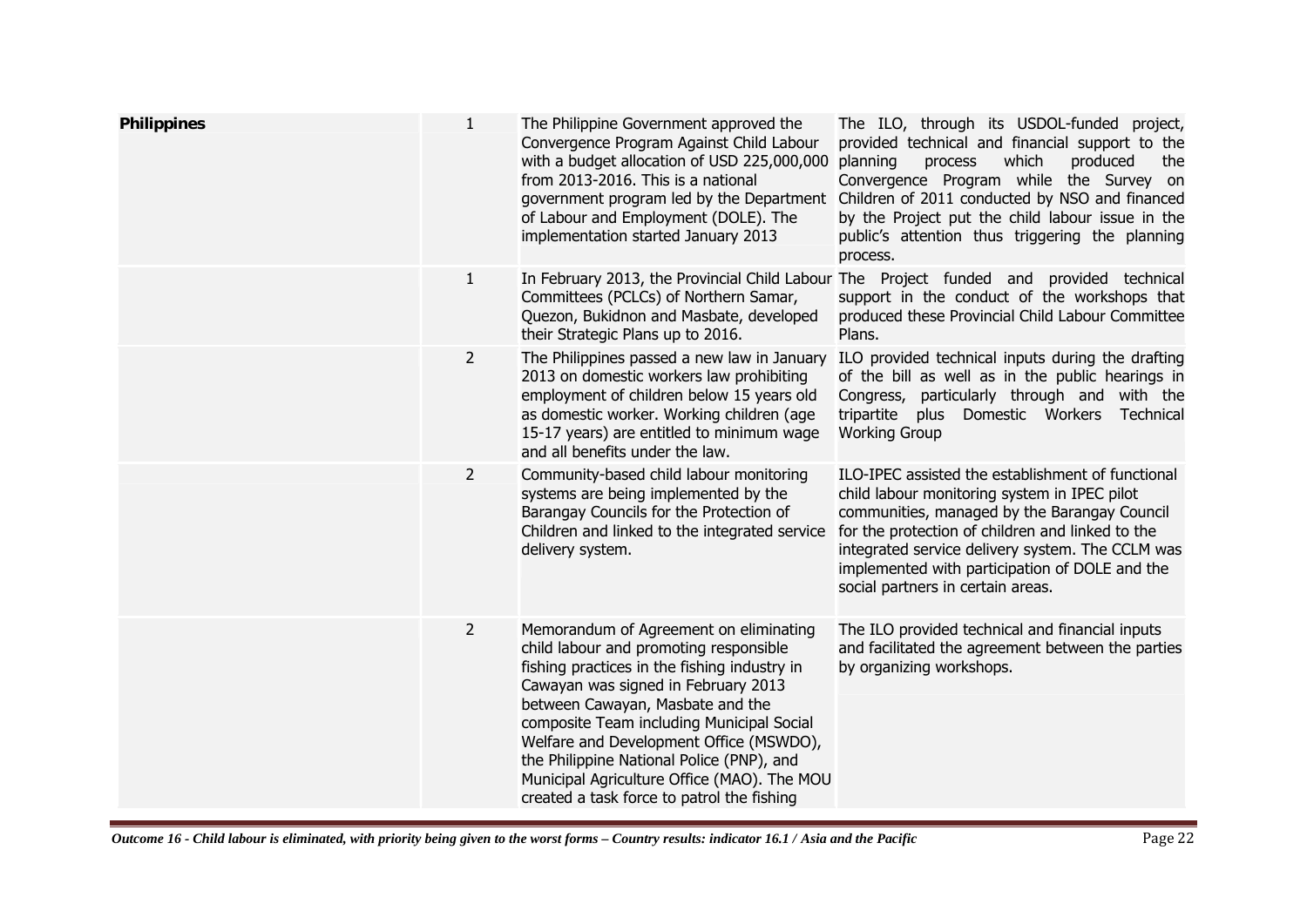|                                                                                                                                                                                                                                  |                | waters of Cawayan for possible child labour<br>cases.                                                                                                                                                                                                                                                                                                                                                                                                                |                                                                                                                                                                                                                                                                                                                                                                                              |
|----------------------------------------------------------------------------------------------------------------------------------------------------------------------------------------------------------------------------------|----------------|----------------------------------------------------------------------------------------------------------------------------------------------------------------------------------------------------------------------------------------------------------------------------------------------------------------------------------------------------------------------------------------------------------------------------------------------------------------------|----------------------------------------------------------------------------------------------------------------------------------------------------------------------------------------------------------------------------------------------------------------------------------------------------------------------------------------------------------------------------------------------|
|                                                                                                                                                                                                                                  | 3              | The Conditional Cash Transfer (CCT)<br>program was modified and adopted in<br>November 2012 to target Families in Need of<br>Social Protection (FNSP) which include those<br>with child labour. These families will now<br>receive subsidies for education thereby<br>ensuring that their children stay in school<br>and out of child labour.                                                                                                                        | ILO, together with the Department of Labour and<br>Employment (DOLE) requested the Department of<br>Social Welfare and Development (DSWD) to<br>address child labour in its CCT. The ILO has<br>repeatedly advocated for the inclusion of a child<br>labour conditionality in the CCT in various<br>meetings with authorities.                                                               |
|                                                                                                                                                                                                                                  |                |                                                                                                                                                                                                                                                                                                                                                                                                                                                                      |                                                                                                                                                                                                                                                                                                                                                                                              |
| Sri Lanka/LKA109 - Worst forms of child<br>labour reduced through preventative<br>measures for children at risk/vulnerable<br>populations and the protection of survivors                                                        | 3              | of girls, has been mainstreamed in the<br>Ratnapura District Child Development Plan<br>(2013-16) and implementation is underway                                                                                                                                                                                                                                                                                                                                      | Child labour, considering the special situation The ILO, through RB/RBSA, provided technical<br>advisory services to the District to pilot the<br>Mainstreaming Strategy for elimination of the<br>worst forms of child labour by 2016 by building on<br>and utilizing the knowledge and tools that were<br>developed with ILO support, through USDOL-<br>funded project, in previous years. |
|                                                                                                                                                                                                                                  |                |                                                                                                                                                                                                                                                                                                                                                                                                                                                                      |                                                                                                                                                                                                                                                                                                                                                                                              |
| Thailand/THA 153 "Royal Thai<br>Government, Employers and Trade Unions<br>capacity at the national, provincial and<br>local levels to work towards elimination of<br>child labour in particular in its worst forms<br>enhanced." | $\overline{2}$ | The List of Hazardous Work for the Worst<br>Forms of Child Labour in Thailand was<br>released 9 November 2012.                                                                                                                                                                                                                                                                                                                                                       | ILO provided technical support on the revision of<br>Hazardous work list, as well as technical and<br>financial support on additional research on<br>Hazardous Work managed by Ministry of Labour<br>Thailand                                                                                                                                                                                |
|                                                                                                                                                                                                                                  | $\overline{2}$ | The Thai Frozen Foods Association (TFFA),<br>an association of employers, launched a<br>Policy Concerning Child Labour and Forced<br>Labour in June 2012. The policy has one of<br>its objectives to eliminate child labour and<br>forced labour from member's facilities and<br>affiliated primary processors within 2 years,<br>with clear measures against violations. In<br>addition, the TFFA has formed a labour team<br>which is conducting visits to primary | The ILO, under its USDOL-funded project,<br>provided technical assistance to Thai constituents,<br>conducted<br>a media and communication workshop in 2012 for<br>a small group of TFFA members. A joint study<br>tour to the Philippines was also organizes<br>together with the Employers' Confederation of<br>Thailand (ECOT) in 2012.                                                    |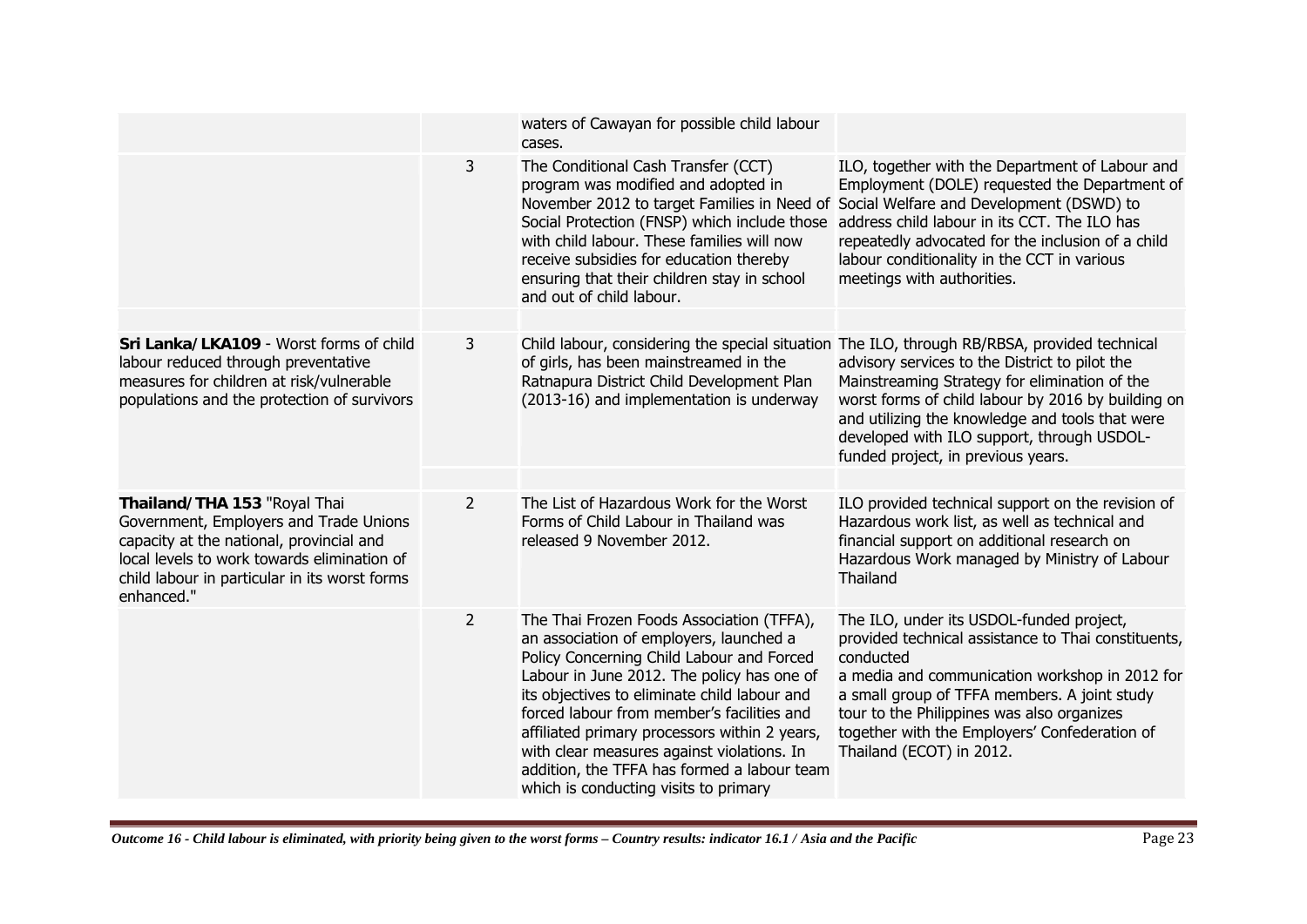|                                                                                                                                                  |                | processing enterprises registered with TFFA<br>members (suppliers), and also conducts<br>investigations of TFFA members when cases<br>of labour abuse including child labour are<br>alleged.                                                                                                                                                                                                                                                                                                                                                          |                                                                                                                                                                                                                                                         |
|--------------------------------------------------------------------------------------------------------------------------------------------------|----------------|-------------------------------------------------------------------------------------------------------------------------------------------------------------------------------------------------------------------------------------------------------------------------------------------------------------------------------------------------------------------------------------------------------------------------------------------------------------------------------------------------------------------------------------------------------|---------------------------------------------------------------------------------------------------------------------------------------------------------------------------------------------------------------------------------------------------------|
|                                                                                                                                                  | $\overline{2}$ | A Notification for Good Labour Practices<br>(GLP) Guidelines for Primary Processing<br>Workplaces in the Shrimp and Seafood<br>Industry in Thailand was issued by the<br>Ministry of Labour on 13 September 2013.<br>The harmonization of the Guidelines with the<br>existing Thai labour laws and regulations<br>have been technically vetted and cleared.<br>The Notification provides the Guidelines legal<br>foundations and serves as a complimentary<br>instrument driving compliance in the shrimp<br>and seafood primary processing industry. | The ILO provided technical assistance in the<br>conceptualization of the programme and in<br>drafting and reviewing the Guidelines.                                                                                                                     |
| Viet Nam/VNM 104 "National policies<br>and legislation for child labour reviewed,<br>improved and harmonized with<br>international conventions." | $\overline{2}$ | Chapter XI, Section I of the Labour Law was<br>ratified by the National Assembly in June<br>2012, and comes into effect in May 2013.<br>This chapter revises legislation so that it is in<br>conformity with the ILO's two child labour<br>Conventions.                                                                                                                                                                                                                                                                                               | The ILO provided technical advice during the<br>revision process.                                                                                                                                                                                       |
|                                                                                                                                                  | $\overline{2}$ | The Circular No.10/2013/TT-BLĐTBXH on<br>Issuance of hazardous work list and work<br>places that prohibit adolescent workers, and<br>the Circular No.11/2013/TT-BLĐTBXH on<br>Issuance of light work list that allow persons<br>under 15 years of age to perform, have been<br>promulgated by the Minister of the Ministry<br>of Labour, Invalid and Social Affairs in June<br>2013.                                                                                                                                                                  | The ILO provided technical and financial support<br>to and worked closely with Ministry of Labour's<br>Bureau for Safe Work during the drafting process<br>by providing substantive inputs, as well as sharing<br>ILO relevant documents for reference. |
|                                                                                                                                                  | $\overline{2}$ | Elimination of the Worst Forms of Child<br>Labour in the sectors of Footwear and<br>Garment, Sea Food and Aquatic Processing,                                                                                                                                                                                                                                                                                                                                                                                                                         | Code of Conduct (COC) for Employers on the The ILO provided technical guidance through<br>sharing relevant materials for reference;<br>reviewing different drafts, and providing technical<br>comments.                                                 |
|                                                                                                                                                  |                |                                                                                                                                                                                                                                                                                                                                                                                                                                                                                                                                                       |                                                                                                                                                                                                                                                         |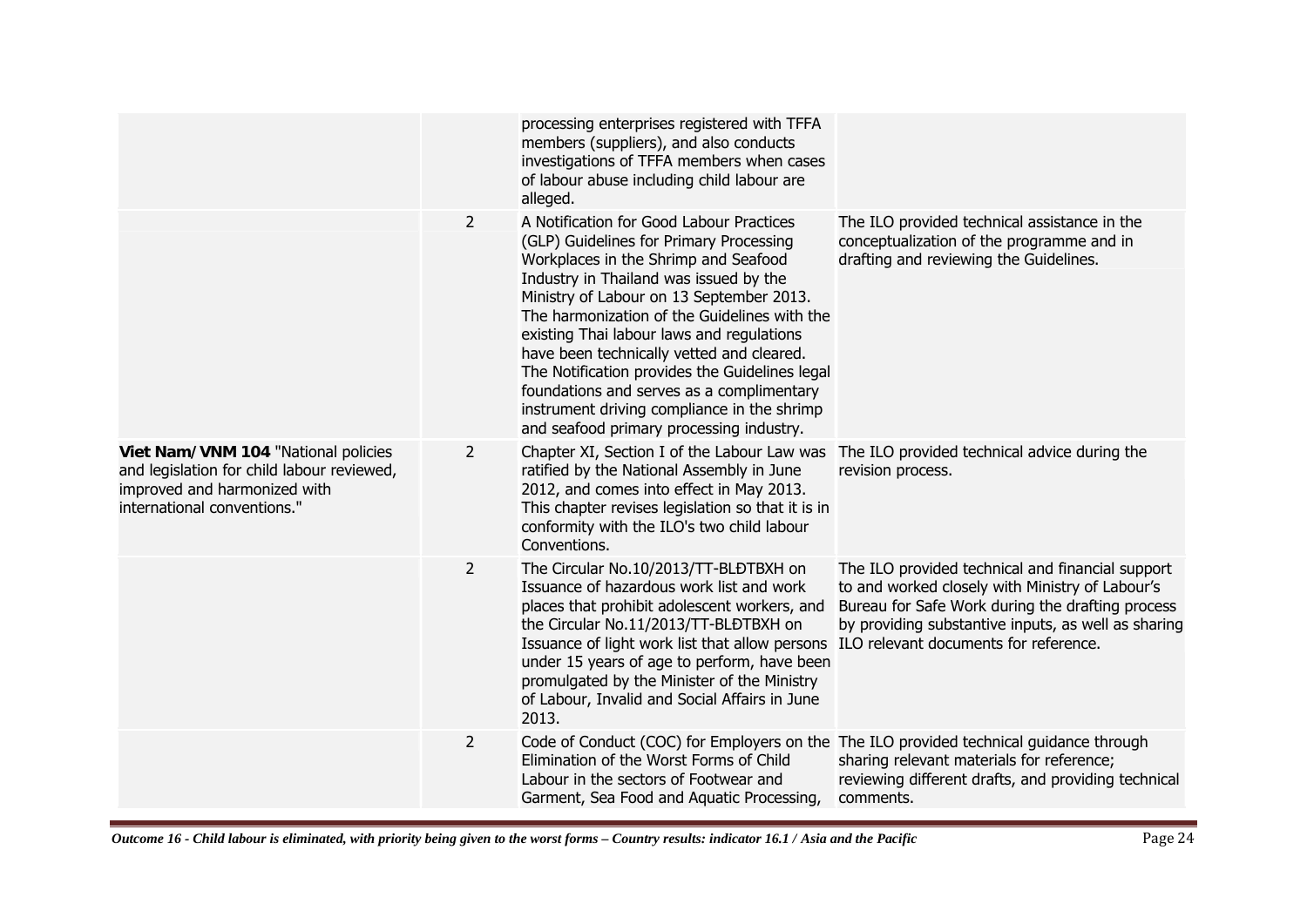|                                                                      |                | Stone and Wood Carving, and Handicraft<br>Making has been developed by $VCCI - the$<br>employers' organisation for its members.                                                                                                                                                                                                                                                                                                                                                                                                                                                                                                                                                                                                                                                                                                                                                                                                                                                                                                                                                                                                      |                                                                                                                                                                                                                                                                                                                                                                                                                                                                                                                                                                                                                                                                                                                                                                                                                                                                                                                                                                                                                                                          |
|----------------------------------------------------------------------|----------------|--------------------------------------------------------------------------------------------------------------------------------------------------------------------------------------------------------------------------------------------------------------------------------------------------------------------------------------------------------------------------------------------------------------------------------------------------------------------------------------------------------------------------------------------------------------------------------------------------------------------------------------------------------------------------------------------------------------------------------------------------------------------------------------------------------------------------------------------------------------------------------------------------------------------------------------------------------------------------------------------------------------------------------------------------------------------------------------------------------------------------------------|----------------------------------------------------------------------------------------------------------------------------------------------------------------------------------------------------------------------------------------------------------------------------------------------------------------------------------------------------------------------------------------------------------------------------------------------------------------------------------------------------------------------------------------------------------------------------------------------------------------------------------------------------------------------------------------------------------------------------------------------------------------------------------------------------------------------------------------------------------------------------------------------------------------------------------------------------------------------------------------------------------------------------------------------------------|
|                                                                      |                |                                                                                                                                                                                                                                                                                                                                                                                                                                                                                                                                                                                                                                                                                                                                                                                                                                                                                                                                                                                                                                                                                                                                      |                                                                                                                                                                                                                                                                                                                                                                                                                                                                                                                                                                                                                                                                                                                                                                                                                                                                                                                                                                                                                                                          |
| South Asian Association for Regional<br><b>Cooperation's (SAARC)</b> | 4              | Policies on child rights/child labour, arising<br>from the ILO Conventions No. 138 and 182,<br>were adopted by the South Asia Initiative to<br>End Violence against Children (SAIEVAC)<br>Regional Secretariat by signing of an MOU<br>with the ILO (August 2012). SAIEVAC has<br>promoted the policies through its work,<br>including technical consultations.<br>SAIEVAC as the Apex Body on Children of the groups.<br>South Asian Association for Regional<br>Cooperation's (SAARC), further promotes<br>these policies in India, which is a member of<br>both SAARC and a Governing Board member<br>of SAIEVAC.<br>The MOU foresees enhanced cooperation in<br>the promotion and implementation of child<br>labour policies as a result of exchanging<br>information and good practices, providing<br>technical advice, organizing consultations,<br>meetings and workshops.<br>The MOU result affects all eight SAARC<br>countries in South Asia through their CPOs:<br>Afghanistan (AFG153), Bangladesh<br>(BGD302), India (IND151), Nepal (NPL829),<br>Pakistan (P AK102), the Maldives (MLD826),<br>and Sri Lanka (LKA109), | As the Chair of the SACG, ILO had a leadership<br>role in managing the multi-agency alliance of<br>SACG and provided guidance and direction in<br>decision-making of SAIEVAC. In addition to<br>technical support on child labour, the ILO<br>oversees the implementation of SACG's strategic<br>plan, organizes network meetings and represents<br>the SACG, including in liaison with SAARC and all<br>key agencies, and SACG chairs technical advisory<br>The ILO spearheaded efforts to develop the South<br>Asia Strategy against Child Labour. in 20012 and<br>2013, through a consultative process involving the<br>ILO and SAIEVAC constituents.<br>ILO provided technical advisory services and<br>funded the participation of constituents in a<br>course under the MOU, organized by the ILO in<br>collaboration with ITC, and funded by ILO<br>through various TC projects (June 2013), which<br>also enabled constituents from all SAARC<br>countries to participate in the development of the<br>South Asia Strategy against Child Labour. |
|                                                                      |                |                                                                                                                                                                                                                                                                                                                                                                                                                                                                                                                                                                                                                                                                                                                                                                                                                                                                                                                                                                                                                                                                                                                                      |                                                                                                                                                                                                                                                                                                                                                                                                                                                                                                                                                                                                                                                                                                                                                                                                                                                                                                                                                                                                                                                          |
|                                                                      | $\overline{4}$ | Delegates representing the tripartite<br>constituents at the Second (Tripartite)                                                                                                                                                                                                                                                                                                                                                                                                                                                                                                                                                                                                                                                                                                                                                                                                                                                                                                                                                                                                                                                     | ILO, through a USDOL-funded project, provided<br>financial, technical and organizational support.                                                                                                                                                                                                                                                                                                                                                                                                                                                                                                                                                                                                                                                                                                                                                                                                                                                                                                                                                        |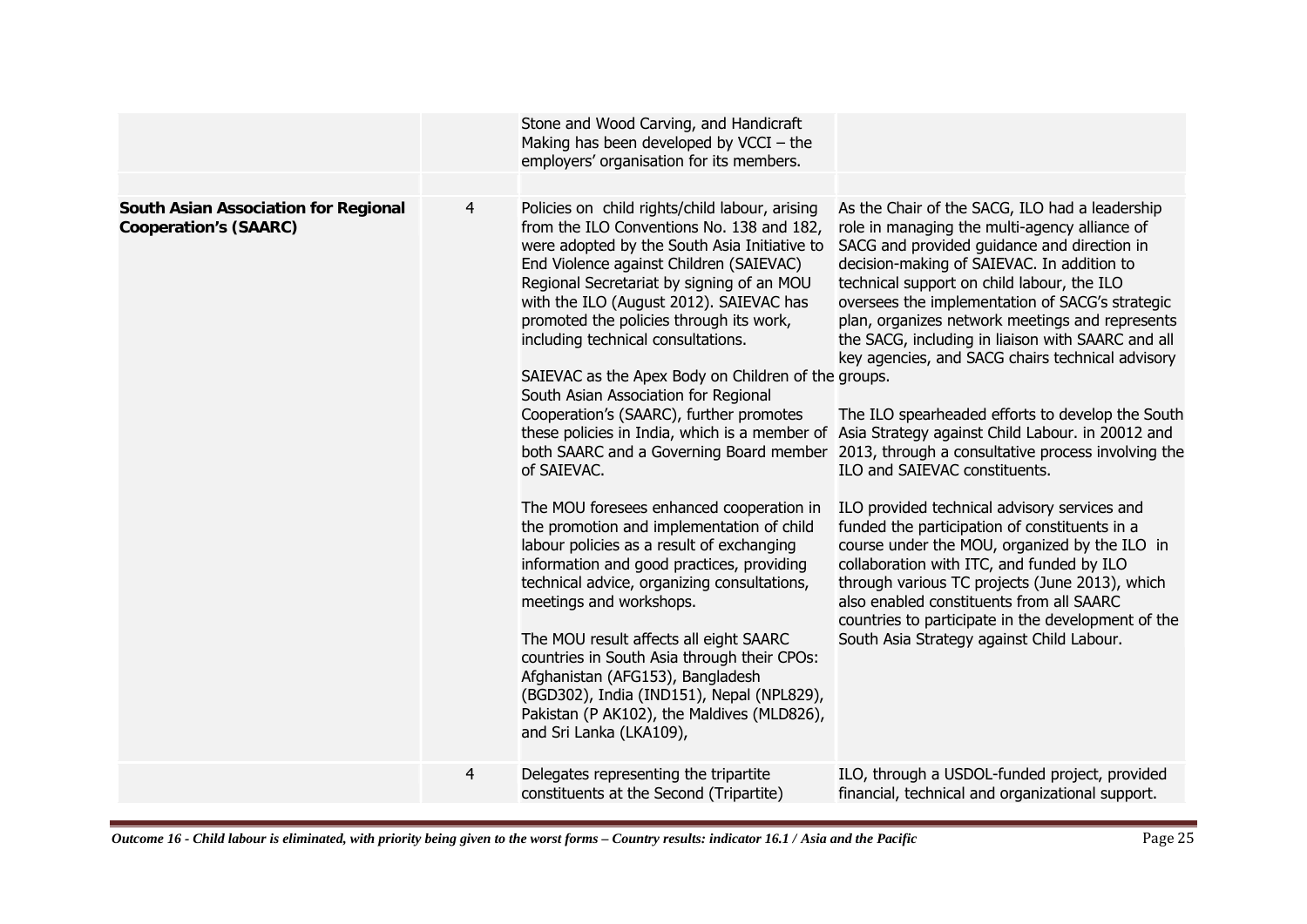SAARC Workshop on Child Labour, organized by the Ministry of Labour and Employment in collaboration with V.V.Giri National Labour Institute and the ILO (May 2013), adopted a Statement of Commitment to promote South Asia regional cooperation through the exchange of policy recommendations, stories of success and areas of difficulty; to enhance data collection tools and building knowledge resources and to have clarity of concepts and operational indicators; and to pursue capacity development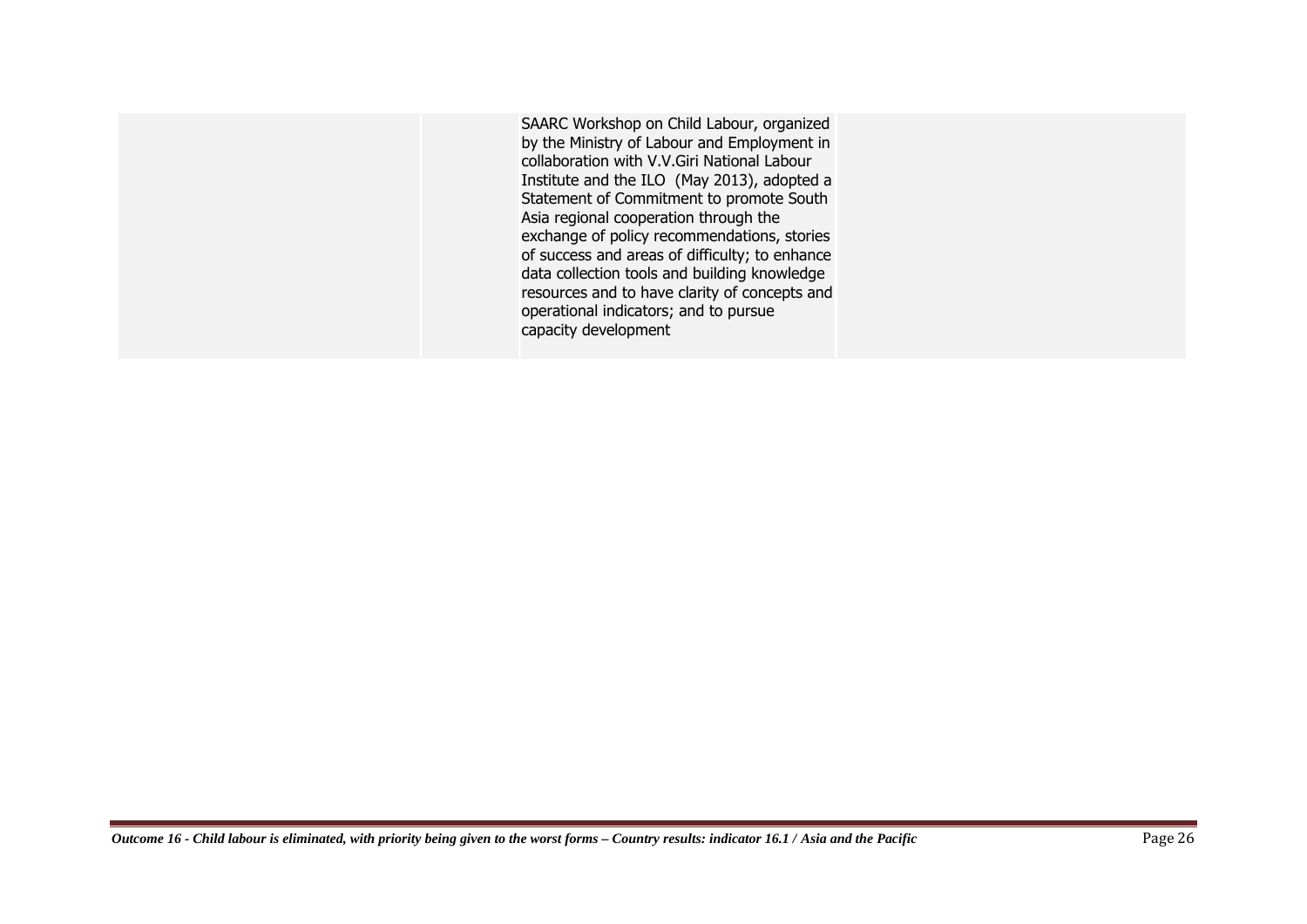| <b>Europe</b>                                                                                                                                                                                                                                                                 |                |                                                                                                                                                                                                                                                                                                            |                                                                                                                                                                                                                        |
|-------------------------------------------------------------------------------------------------------------------------------------------------------------------------------------------------------------------------------------------------------------------------------|----------------|------------------------------------------------------------------------------------------------------------------------------------------------------------------------------------------------------------------------------------------------------------------------------------------------------------|------------------------------------------------------------------------------------------------------------------------------------------------------------------------------------------------------------------------|
| Kazakhstan/KAZ126 - Social partnership<br>in eliminating the worst forms of child<br>labour is strengthened                                                                                                                                                                   | $\overline{2}$ | The Joint Work plan on the Elimination of the The ILO, through its German-funded project,<br>WFCL and implementation of the ILO<br>Convention No. 182 in the Republic of<br>Kazakhstan for 2012-2014 was approved by<br>the National Coordination Council on Child<br>Labour (NCCCL).                      | provided technical assistance to the National<br>Coordination Council on Child Labour (NCCCL) in<br>the drafting process as well as on the<br>organization of 2 NCCCL meetings held on 10<br>February and 25 May 2012. |
|                                                                                                                                                                                                                                                                               | 2              | General Tripartite Agreements between the<br>Government, Workers' and Employers'<br>Organizations for 2012-14, include the<br>elimination of the Worst Forms of Child<br>Labour in Section V of the Agreement.                                                                                             | The ILO has contributed to this achievement<br>through consistent advocacy with social partners.                                                                                                                       |
| Kyrgyzstan/KGZ101 - The capacity of<br>the Government and social partners in<br>Kyrgyzstan to address the worst forms of<br>child labour strengthened and the general<br>awareness of the population of the hazards<br>of the worst forms of child labour issue<br>increased. | $\overline{2}$ | The issues of child labour have been<br>mainstreamed in the Tripartite General<br>Agreement 2012-2015 signed on 29 Oct 2012 with social partners.<br>(the provision No 17 of the TGA, under the<br>area of cooperation 3: labour market<br>development and jobs creation.                                  | The ILO facilitated the inclusion of child labour<br>issues into the TGA through consistent advocacy                                                                                                                   |
|                                                                                                                                                                                                                                                                               | $\overline{2}$ | The Law $#$ 54 on the amendments to the<br>Family Code, signed by the President on 17<br>May 2012, contains the provision (under<br>Art.74) that parents or legal guardian(s)<br>could be deprived of their parental rights for<br>involving children in the WFCL.                                         | The ILO was part of the Working Group on<br>developing the draft provisions of the Family<br>Code, in close cooperation with the Ministry of<br>Interior and the Ministry of Justice.                                  |
|                                                                                                                                                                                                                                                                               | $\overline{2}$ | On the 11th of July 2012, the President of<br>Kyrgyzstan signed the Law on the Code on<br>Children approved by the Parliament on 31<br>May 2012. Prohibition of the Worst Forms of<br>Child Labour is among the main principles of<br>the Code and Article 14 of the Code bans the<br>use of child labour. | The ILO provided relevant technical inputs and<br>took part in several discussions to convince the<br>ILO social partners to support the development<br>and adoption of this Law.                                      |
|                                                                                                                                                                                                                                                                               | 3              | The issue of Child Labour is mainstreamed in<br>the Roadmap for the implementation the<br>Social Protection Development Strategy for                                                                                                                                                                       | The ILO has contributed to this achievement<br>through consistent advocacy by the various<br>interventions.                                                                                                            |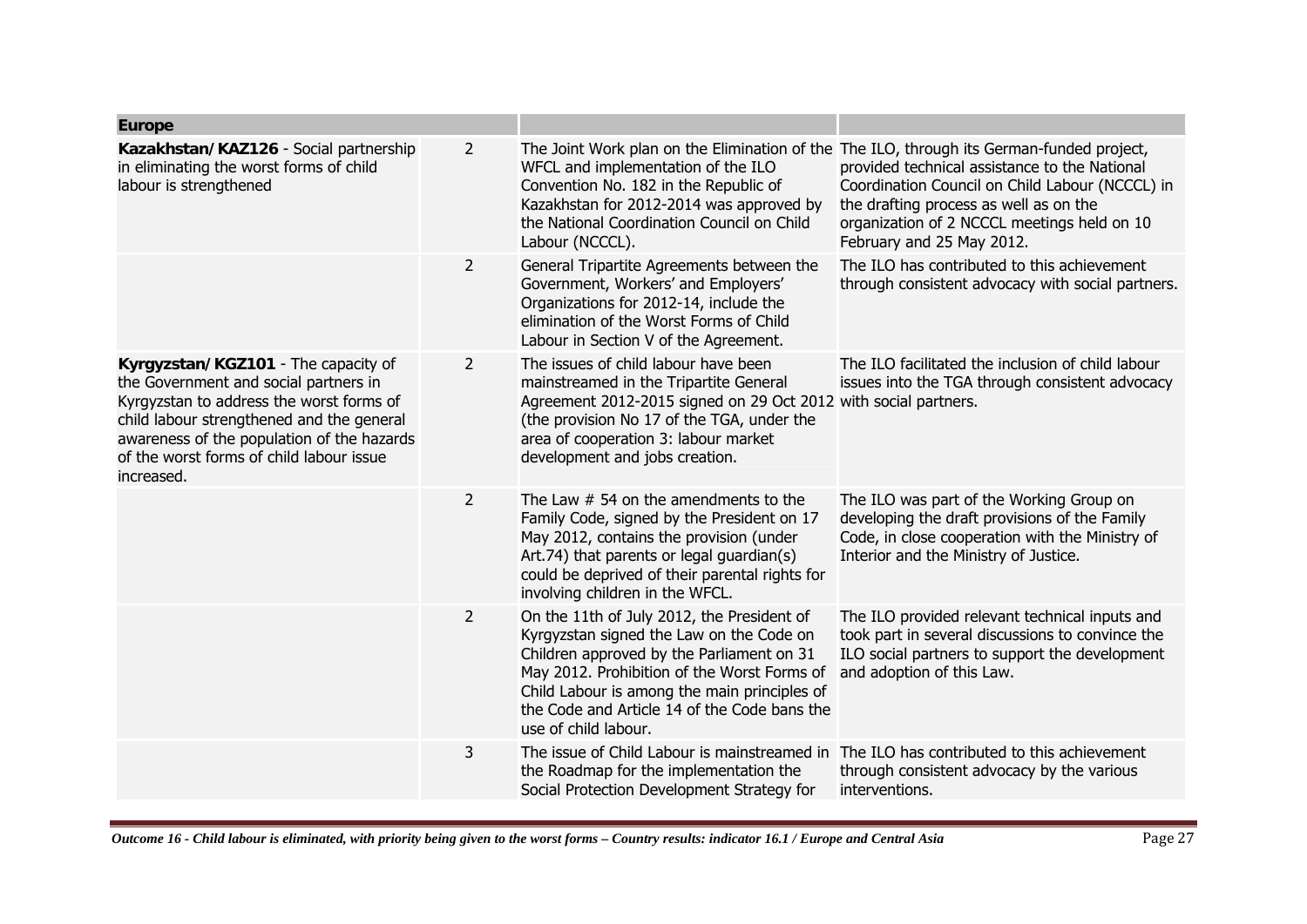| 2012-2014 and its National Action Plan for<br>2012-2014. |  |
|----------------------------------------------------------|--|
|                                                          |  |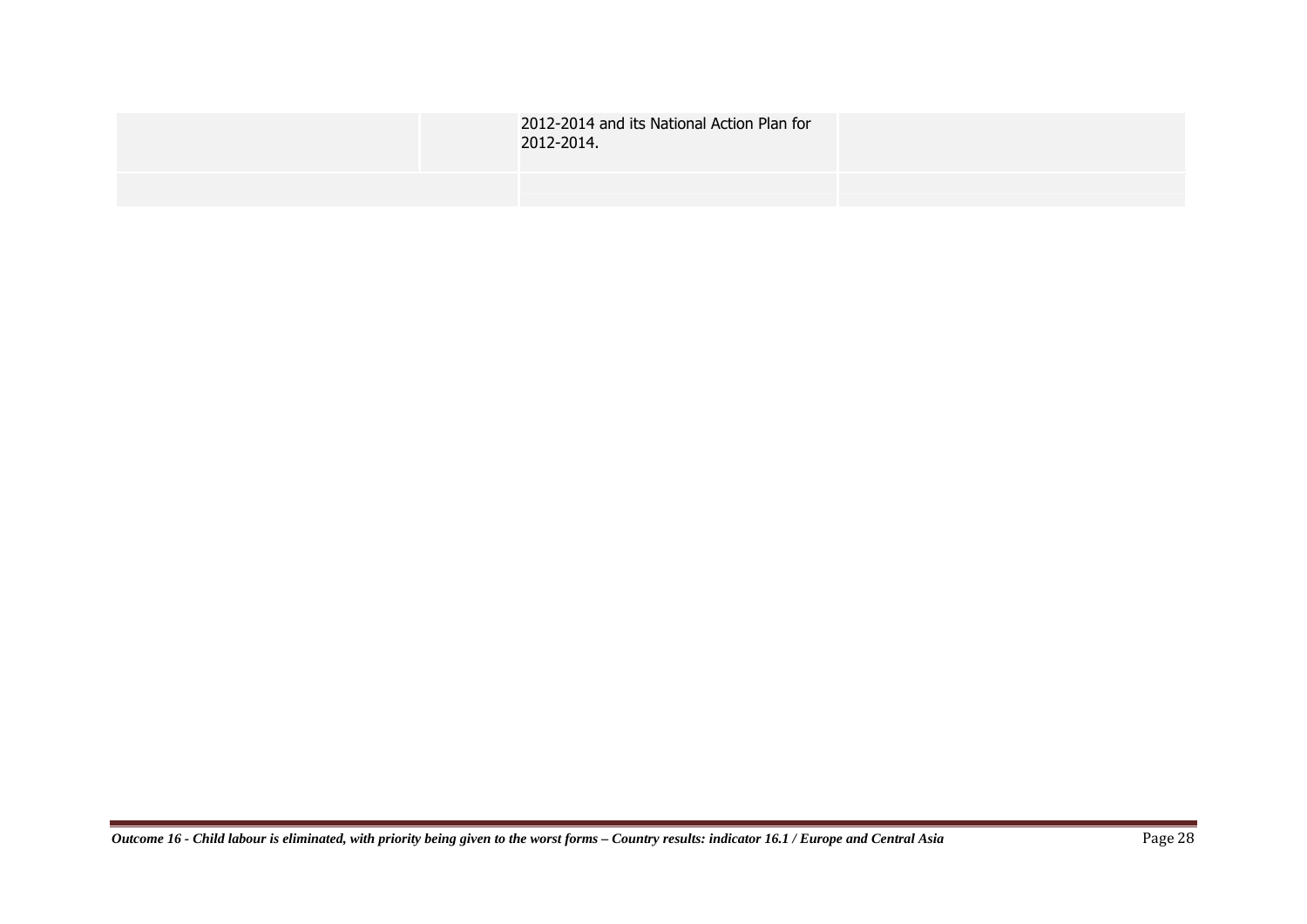**Indicator 16.2: Number of member States in which constituents, with ILO support, take action to adopt or modify their legislation or reinforce their knowledge base on child labour.** 

## **Measurement**

To be counted as reportable, results must meet at least one of the following criteria:

- 1. Either Convention No. 138 or 182 is ratified.
- 2. The ILO supervisory bodies have noted with satisfaction or interest progress in the application of the relevant Conventions.
- 3. Mechanisms and systems are established or strengthened so that up-to-date sex-disaggregated data and statistics concerning the situation of child labourers are available.
- 4. Targeted data collection and analysis and research are undertaken by constituents and/or other national partners to expand the knowledge base on child labour and to document lessons learned.

| Country/ Country programme Outcome Measurement<br>(CPO) | <b>Criteria</b> | <b>Result Achieved</b>                                                                                                                                                                                                                                                                                                                                                                                                                                                                                                        | <b>ILO Contribution</b>     |
|---------------------------------------------------------|-----------------|-------------------------------------------------------------------------------------------------------------------------------------------------------------------------------------------------------------------------------------------------------------------------------------------------------------------------------------------------------------------------------------------------------------------------------------------------------------------------------------------------------------------------------|-----------------------------|
| <b>Africa</b>                                           |                 |                                                                                                                                                                                                                                                                                                                                                                                                                                                                                                                               |                             |
| <b>Burkina Faso</b>                                     | $\overline{2}$  | Case of interest re: C138 (Report 2012):<br>under the terms of section 5 of this Act, any<br>person who commits an offence<br>constituting one of the worst forms of child<br>labour, including hazardous work, shall be<br>liable to imprisonment ranging from ten to<br>20 years.<br>Case of satisfaction re: C138 and C182<br>(Report 2012): the Government, in<br>cooperation with the employers' and<br>workers' organizations concerned, drew up<br>and adopted Decree No. 2009-<br>365/PRES/PM/MTSS/MS/MASSN of 28 May | See Footnote <sup>1</sup> 1 |

 $^1$  Regarding cases of progress, which were noted with satisfaction or interest by the Committee of Experts on the Application of Conventions and Recommendations (CEACR), the changes in national law and /or practice followed one or more previous comments by the supervisory bodies and/or technical assistance provided by the Office. These comments were prepared with the assistance of the Office. The Office conducts an in-depth analysis of national law and practice for the CEACR and maintains a permanent dialogue with the constituents.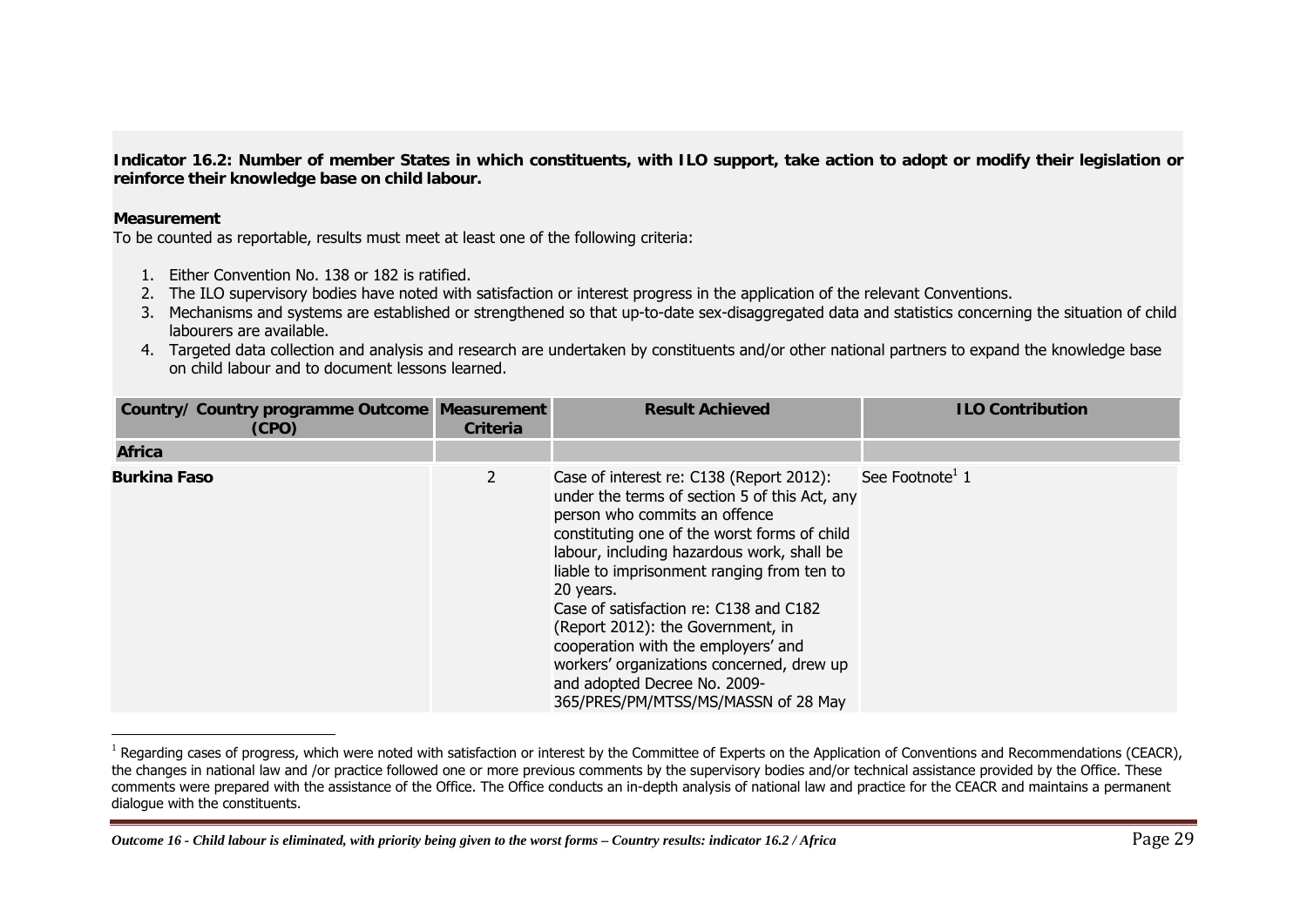|               |                | 2009 determining the list of hazardous<br>types of work prohibited for children in<br>Burkina Faso.<br>Case of interest re: C182 (Report 2012):<br>the Government's indications that, during<br>the years 2009-11, some 2,299 child<br>victims of internal trafficking (742 girls and<br>1,557 boys) and 329 child victims of trans-<br>border trafficking (72 girls and 257 boys)<br>were intercepted.                                                                                                                                                                                                           |                                                                                                                                                                                                                                                                                                                                            |
|---------------|----------------|-------------------------------------------------------------------------------------------------------------------------------------------------------------------------------------------------------------------------------------------------------------------------------------------------------------------------------------------------------------------------------------------------------------------------------------------------------------------------------------------------------------------------------------------------------------------------------------------------------------------|--------------------------------------------------------------------------------------------------------------------------------------------------------------------------------------------------------------------------------------------------------------------------------------------------------------------------------------------|
| Cote d'Ivoire | 4              | In July 2013, stakeholders validated the<br>report of a national multi-sectoral<br>(agriculture, commerce, transport, mining<br>and domestic work) survey on the worst<br>forms of child labour. The report was<br>published and disseminated by the National<br>Statistics Institute. This quantitative and<br>qualitative survey sheds a light on the<br>socio-economic characteristics of<br>households and individuals, the types of<br>activity carried out by children aged 5-17<br>years as well as information on the<br>prevailing attitudes and behaviours of<br>different structures/persons involved. | The ILO provided technical and financial<br>support to the survey.                                                                                                                                                                                                                                                                         |
| Ghana         | 4              | The Government completed the Child<br>Labour module within the Labour Force<br>Survey                                                                                                                                                                                                                                                                                                                                                                                                                                                                                                                             | The ILO (Ghana) is a member of the steering<br>committee and provided technical support in<br>the design of survey instruments, particularly<br>on the child labour module. Other agencies<br>shared in the financial and technical support.<br>with funding and technical advice from DFID,<br>World Bank, the ILO and other UN agencies, |
| Guinea        | $\overline{2}$ | Case of interest re: C138 (Report 2012):<br>the Order No. 2791/MTASE/DNTLS/96 of 22<br>April 1996 respecting child labour contains<br>a list of hazardous types of work in which it                                                                                                                                                                                                                                                                                                                                                                                                                               | See Footnote 1                                                                                                                                                                                                                                                                                                                             |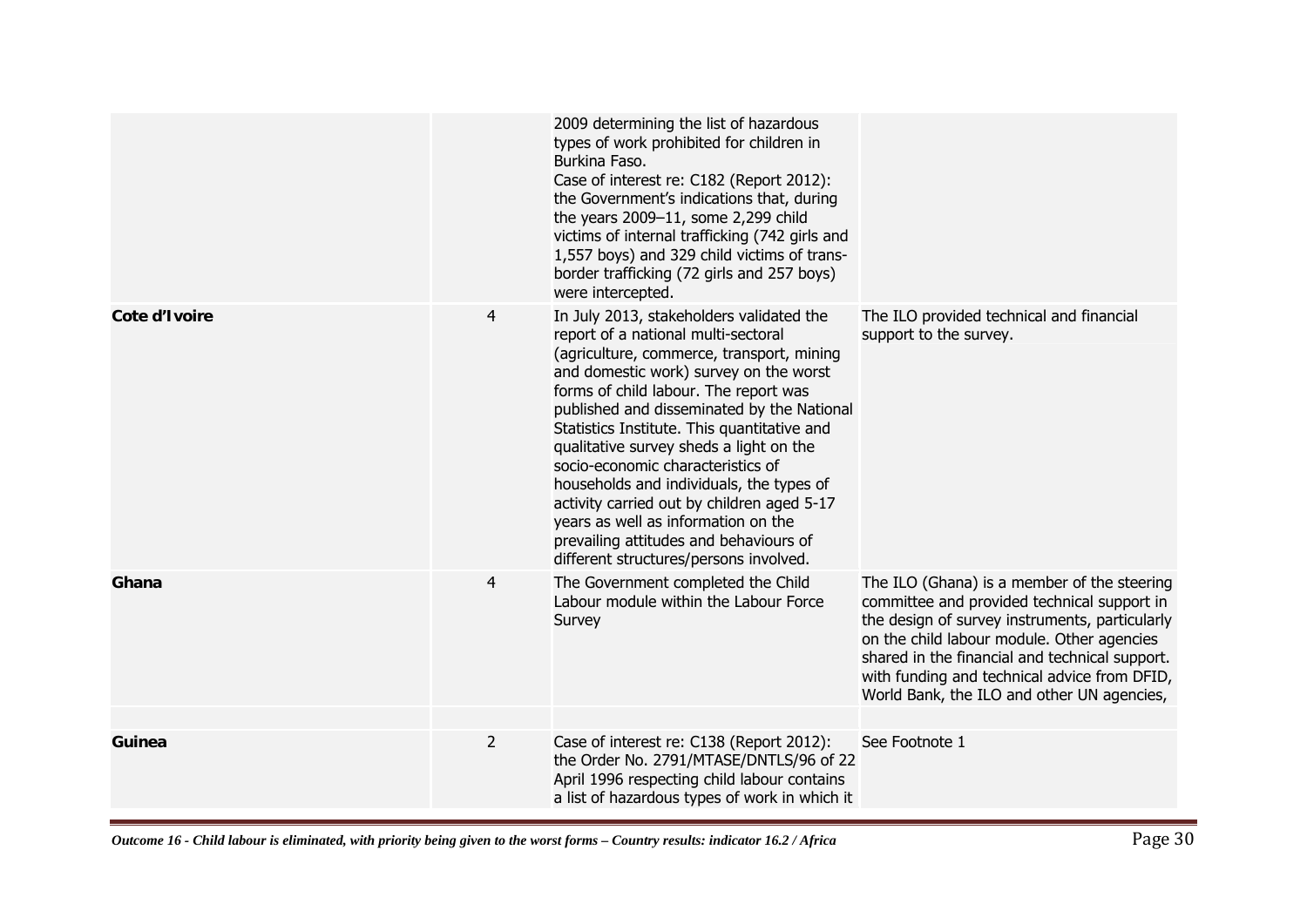|       |                | is forbidden to employ young workers<br>under 18 years of age, was prepared and<br>adopted in close collaboration with the<br>employers' and workers' organizations<br>concerned.<br>Case of interest re: C182 (Report 2012):<br>the adoption of the Guinean Children's Code<br>(Act No. L/2008/011/AN) of 19 August<br>2008.<br>Case of interest re: C182 (Report 2012): in<br>the context of the WACAP project, 700<br>children have been enrolled in school and<br>1,000 others protected against work in<br>commercial agriculture.<br>Case of satisfaction re: C182 (Report<br>(2012): sections 359 and 360 of the<br>Children's Code prohibit the production,<br>offering, dissemination, procuring,<br>possession and representation of any<br>pornography involving the performance by<br>children of explicit sexual activities, whether<br>real or simulated, or any representation of<br>the sexual organs of a child, under penalty<br>of imprisonment from one to five years and<br>a fine from GNF300,000 to GNF1 million.<br>Case of satisfaction re: C182 (Report<br>(2012): under section 411 of the Children's<br>Code, the worst forms of child labour are<br>prohibited, including all types of work<br>which, by their nature or the circumstances<br>in which they are carried out, are likely to<br>harm the health, safety or morals of<br>children. |                                                                            |
|-------|----------------|------------------------------------------------------------------------------------------------------------------------------------------------------------------------------------------------------------------------------------------------------------------------------------------------------------------------------------------------------------------------------------------------------------------------------------------------------------------------------------------------------------------------------------------------------------------------------------------------------------------------------------------------------------------------------------------------------------------------------------------------------------------------------------------------------------------------------------------------------------------------------------------------------------------------------------------------------------------------------------------------------------------------------------------------------------------------------------------------------------------------------------------------------------------------------------------------------------------------------------------------------------------------------------------------------------------------------------------------------------------------------|----------------------------------------------------------------------------|
| Kenya | $\overline{4}$ | The National Council for Children Services<br>has developed data collection tools, to<br>collect data on children from the counties                                                                                                                                                                                                                                                                                                                                                                                                                                                                                                                                                                                                                                                                                                                                                                                                                                                                                                                                                                                                                                                                                                                                                                                                                                          | The ILO has provided technical support for<br>the development of the tools |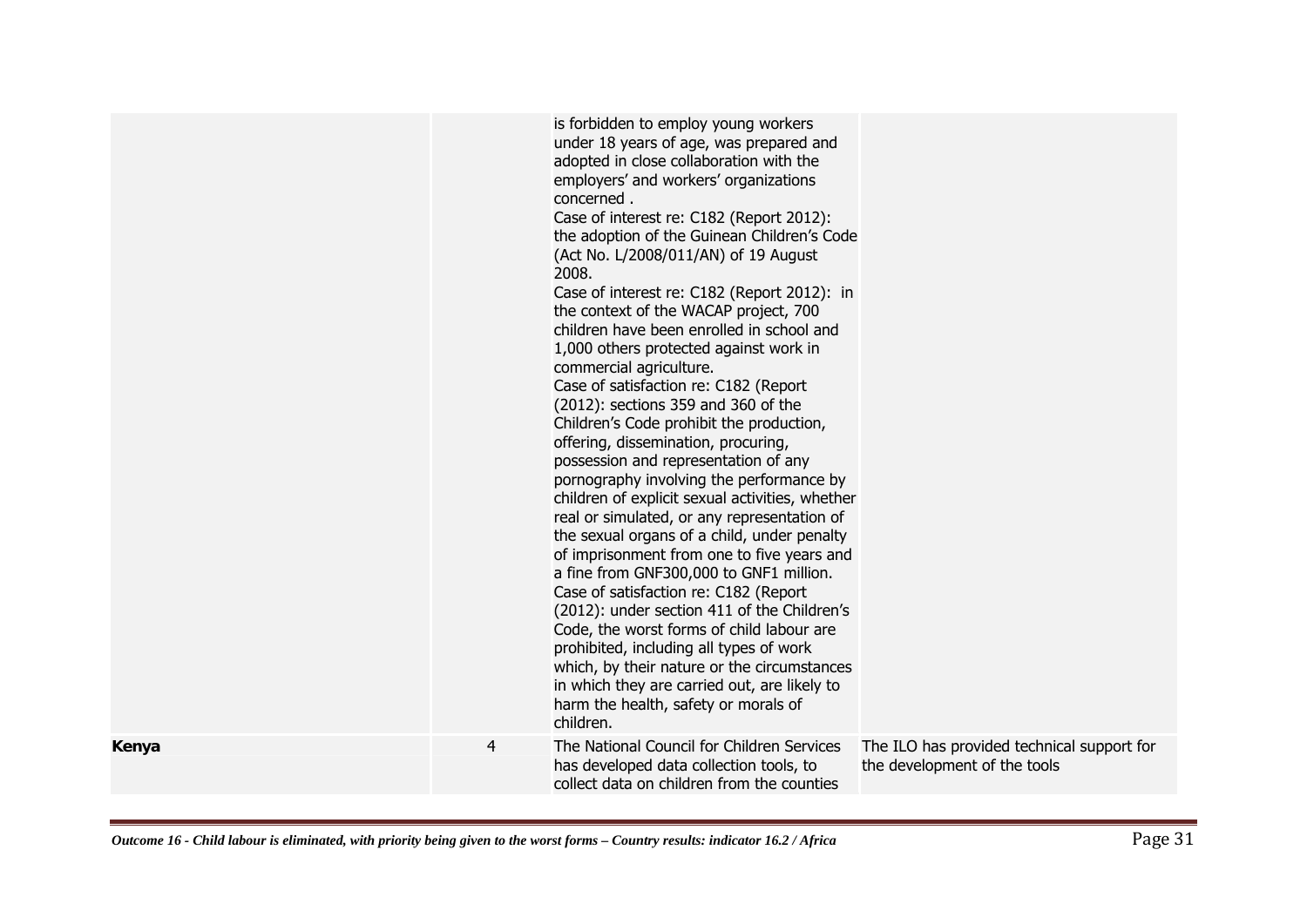|                                                                                                                      |                | and compile them at the national level, and<br>it included child labour indicators.                                                                                                                                                                                                                                                                                                                                                                                                                                                                                                                                                                                                                                                                                                                                                                                                                                                                                                    |                                                                            |
|----------------------------------------------------------------------------------------------------------------------|----------------|----------------------------------------------------------------------------------------------------------------------------------------------------------------------------------------------------------------------------------------------------------------------------------------------------------------------------------------------------------------------------------------------------------------------------------------------------------------------------------------------------------------------------------------------------------------------------------------------------------------------------------------------------------------------------------------------------------------------------------------------------------------------------------------------------------------------------------------------------------------------------------------------------------------------------------------------------------------------------------------|----------------------------------------------------------------------------|
| Liberia                                                                                                              | $\overline{2}$ | Case of satisfaction re: C182 (Report 2013):<br>The adoption of the Children's Law of 2011<br>which, under section 22 states that every<br>child shall have the right to be protected<br>from involvement in armed or any kind of<br>violent conflicts. The Committee notes that<br>according to section 3 of Chapter I of the<br>Children's Law a "child" shall mean any<br>person below the age of 18 years. Section<br>22 further prohibits the recruitment or<br>conscription of children into military<br>services.<br>Case of interest re: C182 (Report 2013): As<br>per the amendments made to the Penal<br>Law, a new section on subjecting or<br>involving a child to pornography has been<br>adopted under section 18.14. According to<br>this section, any person who subjects any<br>child to pornographic material or involves<br>any child in the making of such material<br>shall be guilty of a third-degree felony<br>(imprisonment for a maximum of three<br>years). |                                                                            |
| Madagascar/MDG206 - La capacité du<br>pays à disposer d'un système de suivi de<br>travail des enfants est renforcée. | 4              | The national statistical office, INSTAT,<br>completed and disseminated the findings<br>from the national child labour survey before questionnaires and draft the final report.<br>the end of 2013.                                                                                                                                                                                                                                                                                                                                                                                                                                                                                                                                                                                                                                                                                                                                                                                     | The ILO, through its EC-funded project,<br>provided support to develop the |
| <b>Malawi</b>                                                                                                        | $\overline{2}$ | Case of satisfaction re: C138 (Report 2013):<br>the Employment (Prohibition of Hazardous<br>Work for Children) Order was adopted and<br>gazetted in 2012. The Committee notes that                                                                                                                                                                                                                                                                                                                                                                                                                                                                                                                                                                                                                                                                                                                                                                                                     |                                                                            |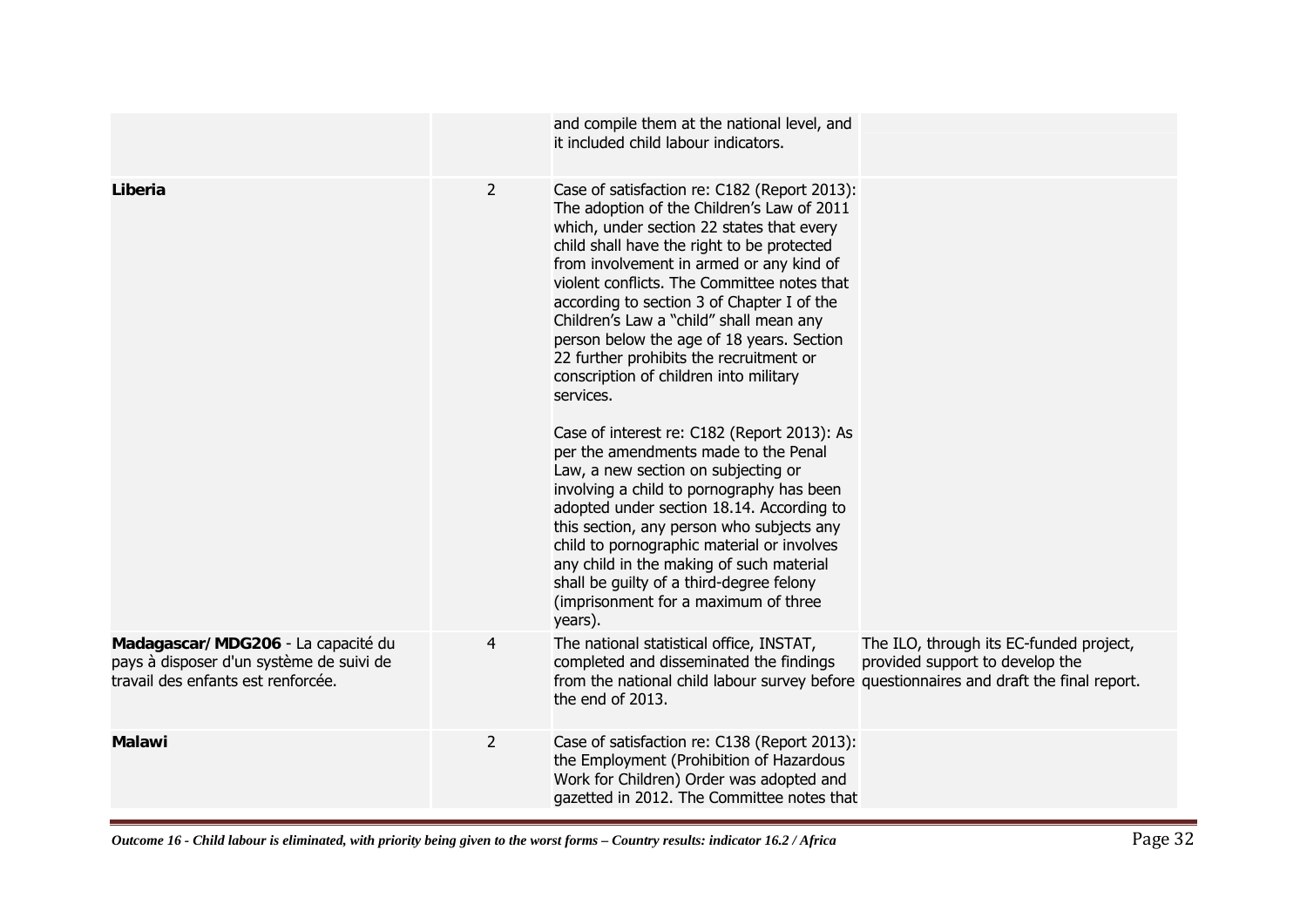|                |                | this Order contains an extensive list of<br>prohibited types of work for children under<br>18 years of age in the following sectors:<br>agriculture; industry (including the tobacco<br>sector); entertainment; tourism; health;<br>and miscellaneous.<br>Case of interest re: C182 (Report 2013):<br>The Employment (Prohibition of Hazardous<br>Work for Children) Order was adopted and<br>gazetted in 2012. The Committee notes that<br>this Order contains an extensive list of<br>prohibited types of work for children under<br>18 years of age. |                                                                                                                                                                   |
|----------------|----------------|---------------------------------------------------------------------------------------------------------------------------------------------------------------------------------------------------------------------------------------------------------------------------------------------------------------------------------------------------------------------------------------------------------------------------------------------------------------------------------------------------------------------------------------------------------|-------------------------------------------------------------------------------------------------------------------------------------------------------------------|
|                | $\overline{4}$ | The Baseline Survey on Child Labour for<br>District Mzimba, Mulanje and Kasungu<br>conducted and finalized in December 2012.                                                                                                                                                                                                                                                                                                                                                                                                                            | The ILO provided technical and financial<br>support to the Malawi National Statistics<br>Office for the development of the baseline<br>survey and research tools. |
| <b>Morocco</b> | $\overline{2}$ | Case of interest re: C 138 (Report 2012):<br>interest the Government's indication that<br>satisfactory results continue to be achieved:<br>primary schooling is almost generalized, as<br>the school enrolment rate recorded in<br>$2011 - 12$ is 97.9 per cent (97 per cent for<br>girls); the rate of the repetition of classes in<br>primary school fell between 2008-09 and<br>$2011-12$ from 16 to 8.2 per cent; and the<br>drop-out rate in primary school was 3.2 per<br>cent in 2011-12.                                                        | See Footnote 1                                                                                                                                                    |
| <b>Niger</b>   | $\overline{2}$ | Case of interest re: C182 (Report 2013):<br>Under the terms of section 107 of Act no.<br>2012-45 of 25 September 2012 issuing the<br>Labour Code, all forms of slavery or<br>practices similar to slavery, including the<br>forced or compulsory recruitment of                                                                                                                                                                                                                                                                                         |                                                                                                                                                                   |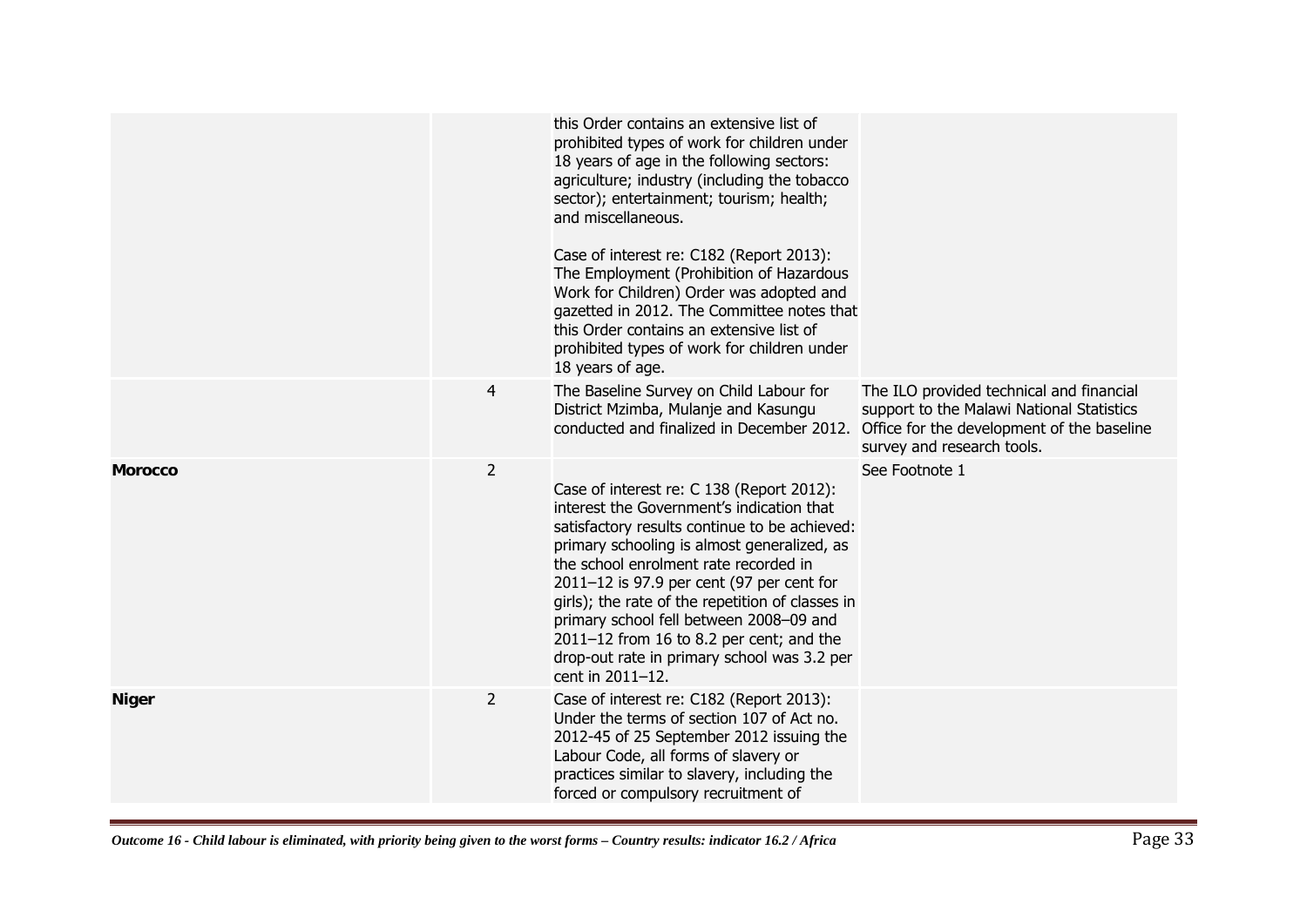|                              |   | children with a view to their use in armed<br>conflict, shall be considered as being the<br>worst forms of child labour and shall be<br>prohibited.                                                                                                                                                                                                                                                                                                                                                                                                                                                                                                                                                                                                                                                                                                                                                                                                                                                                                                                                                                                                                                                                               |
|------------------------------|---|-----------------------------------------------------------------------------------------------------------------------------------------------------------------------------------------------------------------------------------------------------------------------------------------------------------------------------------------------------------------------------------------------------------------------------------------------------------------------------------------------------------------------------------------------------------------------------------------------------------------------------------------------------------------------------------------------------------------------------------------------------------------------------------------------------------------------------------------------------------------------------------------------------------------------------------------------------------------------------------------------------------------------------------------------------------------------------------------------------------------------------------------------------------------------------------------------------------------------------------|
| Tanzania, United Republic of | 2 | Case of satisfaction re: C138 (Report 2013): See Footnote 1<br>The Law of the Child (Child Employment)<br>Regulations were adopted in 2012,<br>pursuant to Law of the Child Act no. 21 of<br>2009, which contain a list of hazardous<br>activities in which a child under 18 years of<br>age shall not be employed.<br>Case of satisfaction re: C182 (Report 2013):<br>The Law of the Child (Child Employment)<br>Regulations were adopted in 2012,<br>pursuant to Law of the Child Act no. 21 of<br>2009, which contains a list of hazardous<br>activities in which a child under 18 years of<br>age shall not be employed. The Committee<br>observes that this list includes a wide range<br>of hazardous types of work in the sectors<br>of: agriculture, fishing, mining and<br>quarrying, construction, service, trade,<br>transport and others.<br>Case of interest re: C182 (Report 2013):<br>The Government's information,<br>communicated in its report under the<br>Minimum Age Convention, 1973 (no. 138),<br>that during the 2011-12 financial year a<br>total of 17,243 children were withdrawn<br>from the worst forms of child labour, and<br>5,073 children were prevented from<br>engaging in these worst forms. |
| Rwanda                       | 2 | Case of satisfaction re: C138 (Report 2012): See Footnote 1<br>the adoption of Ministerial Order No. 06 of                                                                                                                                                                                                                                                                                                                                                                                                                                                                                                                                                                                                                                                                                                                                                                                                                                                                                                                                                                                                                                                                                                                        |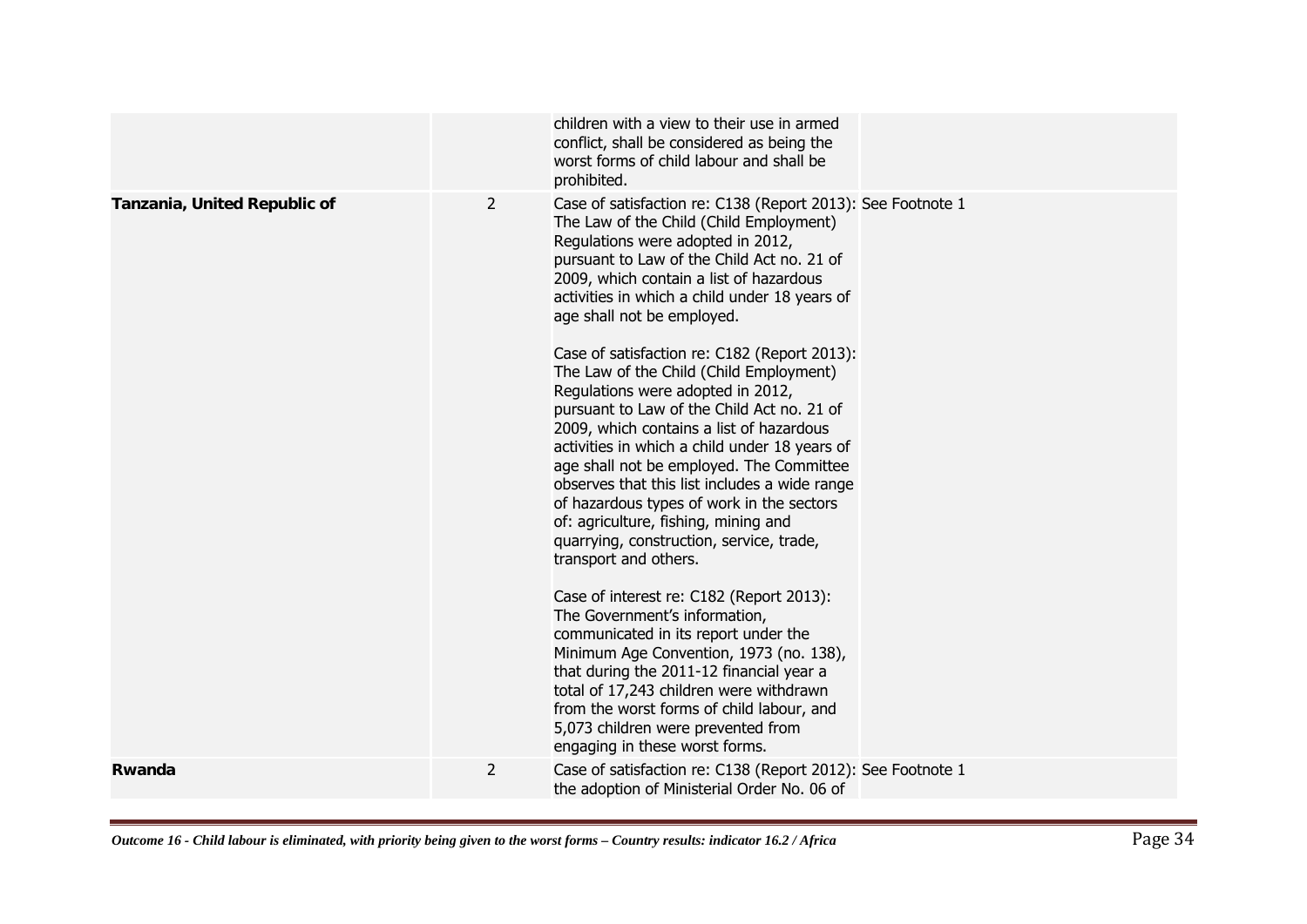|                       |                | 13 July 2010 determining the list of the<br>worst forms of child labour, their nature<br>and categories of institutions that may not<br>employ children.<br>Case of interest re: C138 (Report 2012):<br>the age of completion of schooling of 16<br>years is in line with the new minimum age<br>for admission to work specified in the Law<br>Regulating Labour (2009).<br>Case of interest re: C138 (Report 2012):<br>section 6 of the Ministerial Order No. 10 of<br>28 July 2010 regarding the declaration of<br>an enterprise and the nature of employer's<br>registers states that every employer shall<br>have a register of employment, and that<br>this register shall be kept at the place of<br>work.<br>Case of interest re: C182 (Report 2012):<br>pursuant to section 221 of the Penal Code<br>of 2012, any person who exploits a child by<br>involving him or her in armed conflict shall<br>be liable to a term of imprisonment of five<br>years to seven years and a fine of RWF5<br>million to RWF10 million (approximately<br>\$8,305 to \$16,611). |                |
|-----------------------|----------------|------------------------------------------------------------------------------------------------------------------------------------------------------------------------------------------------------------------------------------------------------------------------------------------------------------------------------------------------------------------------------------------------------------------------------------------------------------------------------------------------------------------------------------------------------------------------------------------------------------------------------------------------------------------------------------------------------------------------------------------------------------------------------------------------------------------------------------------------------------------------------------------------------------------------------------------------------------------------------------------------------------------------------------------------------------------------|----------------|
| Sao Tome and Principe | $\overline{2}$ | Case of interest re: C182 (ratification<br>2005): Section 172 of the Penal Code<br>prohibits the transporting of persons to a<br>foreign country for prostitution. The<br>Committee further notes that according to<br>section 181(2) of the Penal Code, enticing,<br>transporting, harbouring or receiving a<br>minor below the age of 18 years for<br>prostitution shall be punished. Chapter V of<br>the Penal Code contains provisions<br>prohibiting child prostitution and                                                                                                                                                                                                                                                                                                                                                                                                                                                                                                                                                                                       | See Footnote 1 |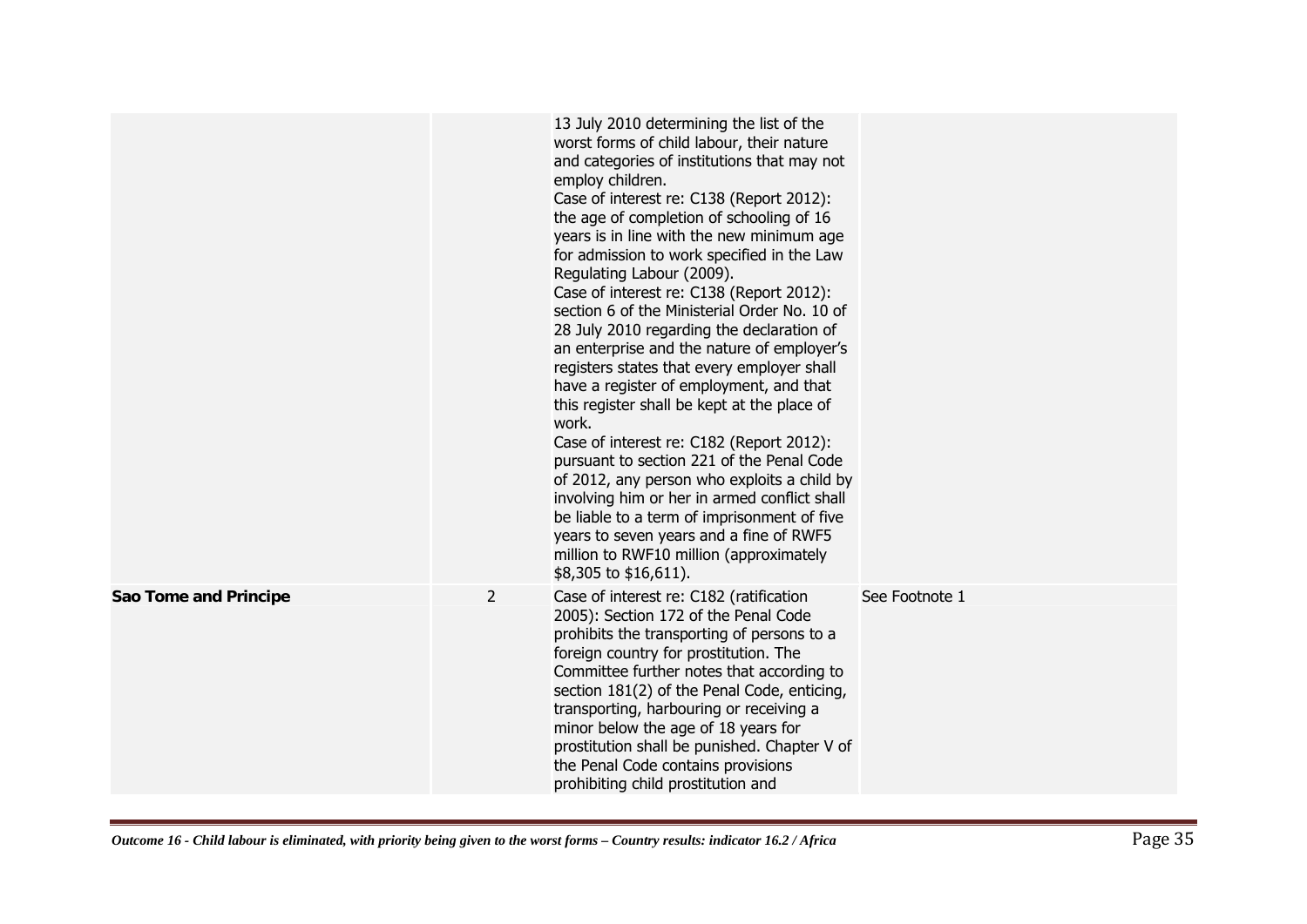|                                                                                                                       |                | pornography. The Committee notes that<br>according to section 179 of the Penal Code,<br>any person who commits a sexual activity<br>with a minor between 14 and 18 years of<br>age for remuneration shall be punished.                                                                                                                                                                                                                                                                                                                                                                                                                                                                                                                                    |                                                                                                                                                                                                                                                                                                               |
|-----------------------------------------------------------------------------------------------------------------------|----------------|-----------------------------------------------------------------------------------------------------------------------------------------------------------------------------------------------------------------------------------------------------------------------------------------------------------------------------------------------------------------------------------------------------------------------------------------------------------------------------------------------------------------------------------------------------------------------------------------------------------------------------------------------------------------------------------------------------------------------------------------------------------|---------------------------------------------------------------------------------------------------------------------------------------------------------------------------------------------------------------------------------------------------------------------------------------------------------------|
| Senegal                                                                                                               | $\overline{2}$ | Case of interest re: C182 (report 2012):<br>according to the information available from<br>ILO-IPEC, 4,147 children have up to now<br>been removed or protected from the worst<br>forms of child labour. Of these, prevention<br>for 3,309 children at risk (1,499 girls and<br>1,810 boys) was based on educational<br>measures and 838 children (432 girls and<br>406 boys) were removed from the worst<br>forms of child labour and placed in formal<br>education, or provided with education or<br>vocational training.<br>Case of interest re: C182 (Report 2012):<br>the Government's indication that, in the<br>context of the implementation of the PDEF,<br>the parity index for girls and boys rose from<br>0.99 to 1.15 between 2000 and 2011. | See Footnote 1                                                                                                                                                                                                                                                                                                |
| Sierra Leone/SLE127 - Capacity of<br>constituents partners to implement policies on<br>child labour enhanced          | 4              | The results from the National Child Labour<br>2013.                                                                                                                                                                                                                                                                                                                                                                                                                                                                                                                                                                                                                                                                                                       | ILO provided technical and financial<br>survey finalized and disseminated in August resources for the consultant for the NAP and<br>the Child Labour survey                                                                                                                                                   |
| Somalia/SOM129 - Policy and legal<br>framework established and implemented to<br>progressively eliminate child labour | $\overline{4}$ | Results from the Child labour rapid<br>assessment disseminated in June 2012.                                                                                                                                                                                                                                                                                                                                                                                                                                                                                                                                                                                                                                                                              | The ILO provided training on how to conduct<br>research on child labour, institutional<br>assessments, market opportunity mapping to<br>identify valuable and safe opportunities for<br>children. ILO provided funds and technical<br>support to conducted rapid assessment on<br>child labour in Somaliland. |
| <b>South Africa</b>                                                                                                   | $\overline{2}$ | Case of interest re: C182 (Report 2013):<br>According to the statistics provided by the<br>Government, primary school enrolment<br>rates have risen from 96 to 98 per cent                                                                                                                                                                                                                                                                                                                                                                                                                                                                                                                                                                                | See Footnote 1                                                                                                                                                                                                                                                                                                |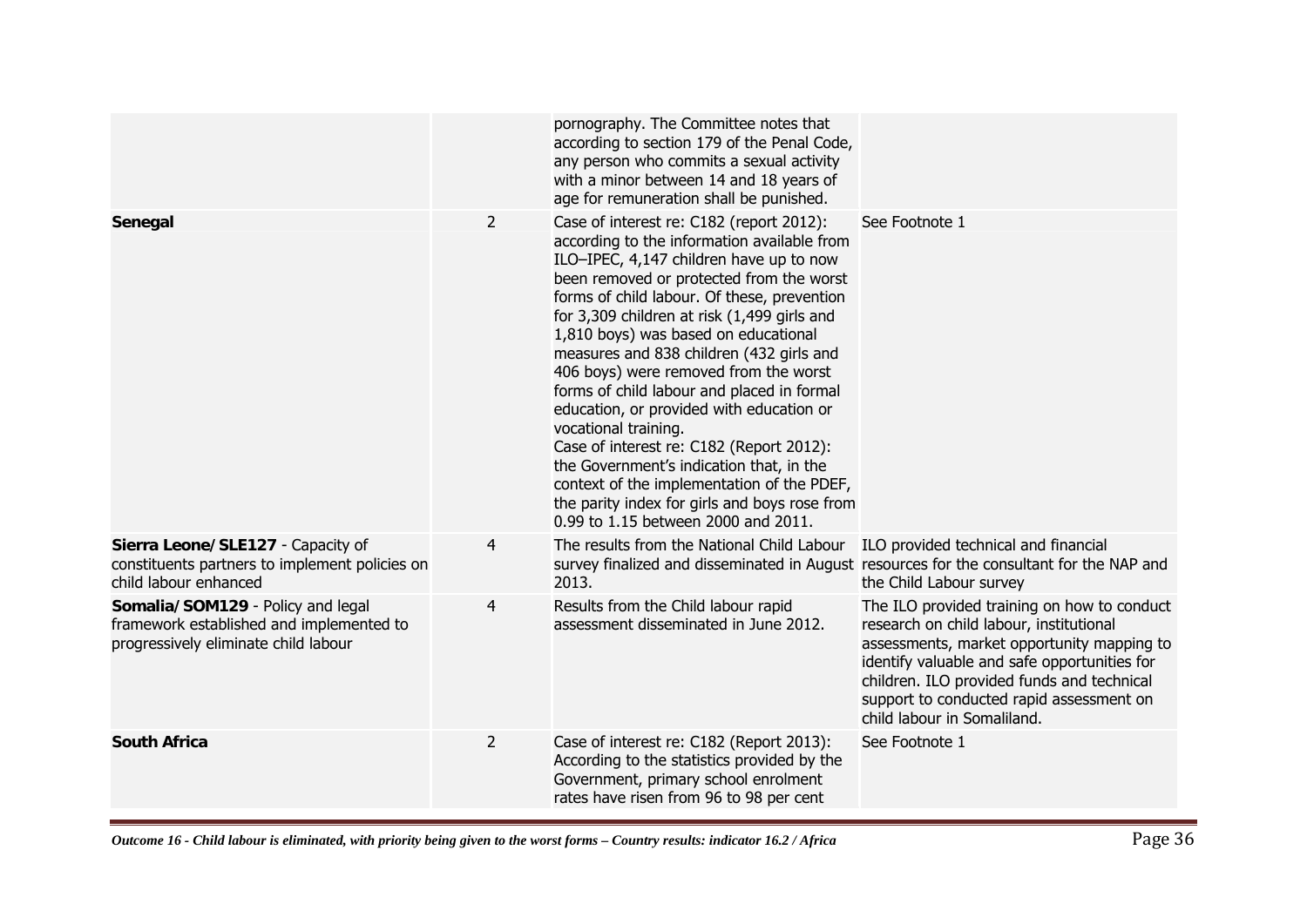|                    |                | from 2003 to 2011. School attendance rates<br>for children aged 7-15 years have risen<br>from 73 per cent in 2003 to 94 per cent in<br>2011                                                                                                                                                                                                                                                                                                                                                                                                                                                                                                                                                                                                                                                       |                                                                                                                                                        |
|--------------------|----------------|---------------------------------------------------------------------------------------------------------------------------------------------------------------------------------------------------------------------------------------------------------------------------------------------------------------------------------------------------------------------------------------------------------------------------------------------------------------------------------------------------------------------------------------------------------------------------------------------------------------------------------------------------------------------------------------------------------------------------------------------------------------------------------------------------|--------------------------------------------------------------------------------------------------------------------------------------------------------|
| <b>South Sudan</b> | 1              | Ratified C138 and C182 on 29 April 2012                                                                                                                                                                                                                                                                                                                                                                                                                                                                                                                                                                                                                                                                                                                                                           | The ILO has provided technical advice and<br>guidance on the Conventions.                                                                              |
| <b>Togo</b>        | $\overline{2}$ | Case of interest re: C138 (Report 2012): to See Footnote 1<br>strengthen the action of the labour<br>inspection services, particularly in relation<br>to the supervision of the working conditions<br>of children of working age, a number of<br>measures have been adopted: (i)<br>progressively increasing the number of<br>inspectors through an active training policy<br>in the National School of Administration; (ii)<br>strengthening the network of areas<br>covered, particularly by creating a regional<br>labour directorate in each economic region<br>and ten prefectural inspection services in<br>densely populated areas, as well as creating<br>new inspection areas in Lomé; and (iii)<br>progressively allocating high-quality human<br>resources to the inspection services. |                                                                                                                                                        |
|                    | $\overline{2}$ | As part of the Periodic Review Process,<br>Togo presented its report to the UNCHR on<br>October 6, 2011. 133 recommendations<br>were received including conditions related<br>to detention, violations against women and<br>child and notably child trafficking, etc. Togo<br>presented the final report accepting 112<br>recommendations (including those on child<br>trafficking). The final report was adopted by<br>the Experts' Committee on March 15, 2012.                                                                                                                                                                                                                                                                                                                                 | The ILO provided information on child labour<br>and child trafficking during report preparation<br>and worked with MOL on the draft<br>recommendation. |
|                    | 3              | The Togo Statistical Office carried out data<br>collection for a national survey on<br>commercial sexual exploitation of children                                                                                                                                                                                                                                                                                                                                                                                                                                                                                                                                                                                                                                                                 | The ILO supported the technical design of<br>the survey instrument and provided<br>resources for the data collection and analysis.                     |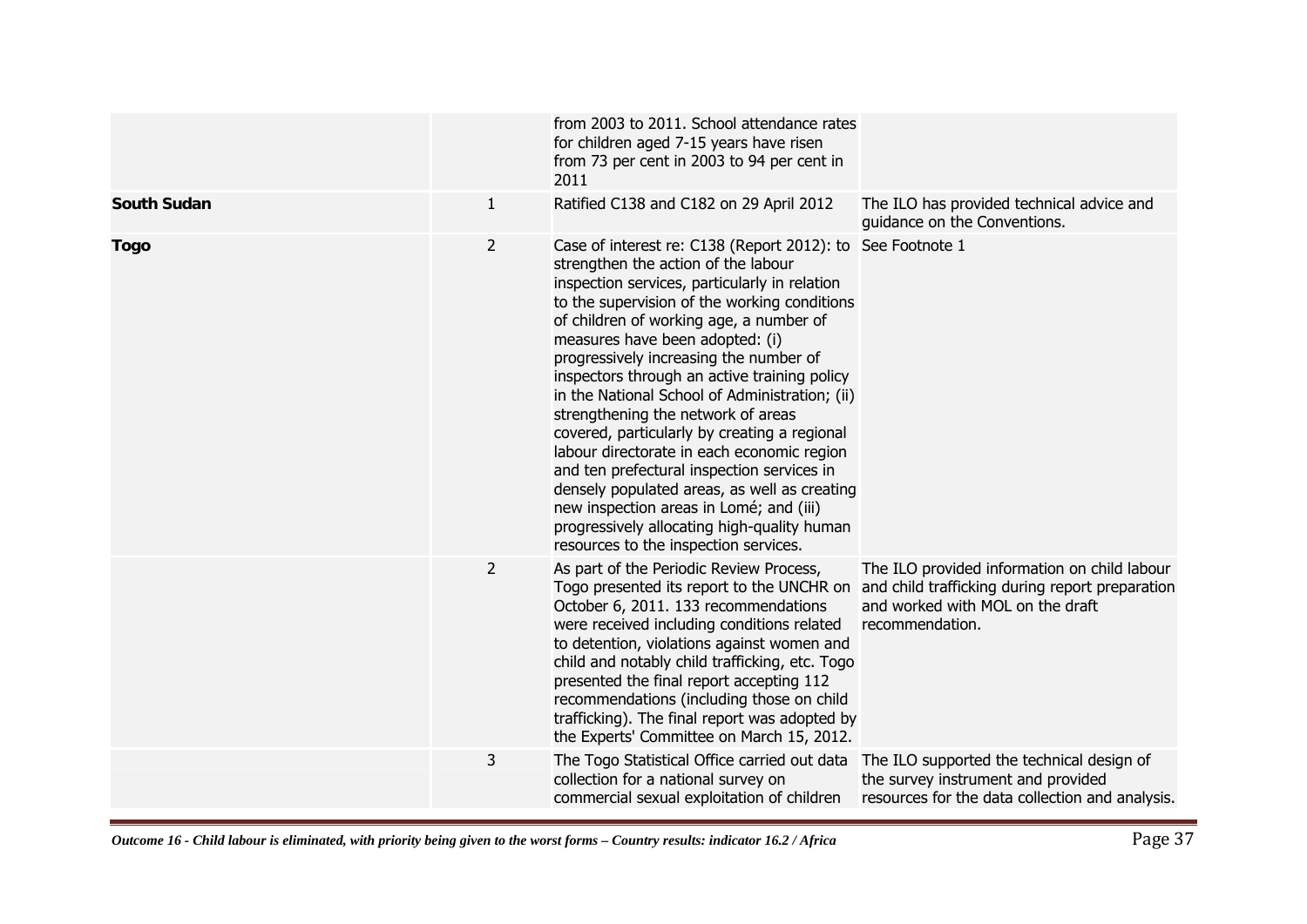|                                                            |                | (CSEC), a worst form of child labour, in<br>September 2012 and finalized and<br>published the results in September 2013                                                                                                                                                                                                                                                                                                                                                                                                                                                                                                                                                                                                                                                                                                                                                                                                                                                                                    |                                                                                                                                                                                                                                                                |
|------------------------------------------------------------|----------------|------------------------------------------------------------------------------------------------------------------------------------------------------------------------------------------------------------------------------------------------------------------------------------------------------------------------------------------------------------------------------------------------------------------------------------------------------------------------------------------------------------------------------------------------------------------------------------------------------------------------------------------------------------------------------------------------------------------------------------------------------------------------------------------------------------------------------------------------------------------------------------------------------------------------------------------------------------------------------------------------------------|----------------------------------------------------------------------------------------------------------------------------------------------------------------------------------------------------------------------------------------------------------------|
| Uganda/UGA152 - Knowledge base on<br>child labour improved | 4              | The results from the combined national<br>Labour Force and Child Labour Survey<br>finalized and disseminated.                                                                                                                                                                                                                                                                                                                                                                                                                                                                                                                                                                                                                                                                                                                                                                                                                                                                                              | The ILO provided technical and financial<br>support in which, supplementary financial<br>support was provided through USDOL and<br>One Un funded projects. The ILO built the<br>capacity of the Uganda Bureau of Statistics<br>(UBOS) to conduct such surveys. |
|                                                            | $\overline{2}$ | Case of satisfaction re: C182 (Report 2013): See Footnote 1<br>The Employment of Children Regulations,<br>adopted in 2011, contains the list of<br>hazardous activities prohibited to children<br>under 18 years of age. It observes that this<br>list includes occupations in a variety of<br>sectors, such as agriculture (harvesting and<br>marketing of tobacco or tea, preparing the<br>land of rice plantations, maize milling,<br>fishing); construction (building and<br>roadwork), mining (sand harvesting and<br>stone crushing); domestic work (cooking<br>with fire, child minding, laundry work); the<br>urban informal economy; and in<br>entertainment.<br>Case of interest re: C182 (Report 2013):<br>With the collaboration of ILO-IPEC through<br>the Project of Support for the preparatory<br>phase of the Uganda National Action Plan<br>(NAP) for the elimination of the worst forms<br>of child labour in Uganda was launched in<br>June 2012 for implementation until 2016-<br>17. |                                                                                                                                                                                                                                                                |
| Zambia                                                     | 4              | A rapid assessment on child labour in<br>tobacco-growing communities in Zambia<br>was conducted in 2012                                                                                                                                                                                                                                                                                                                                                                                                                                                                                                                                                                                                                                                                                                                                                                                                                                                                                                    | The ILO provided technical and financial<br>support.                                                                                                                                                                                                           |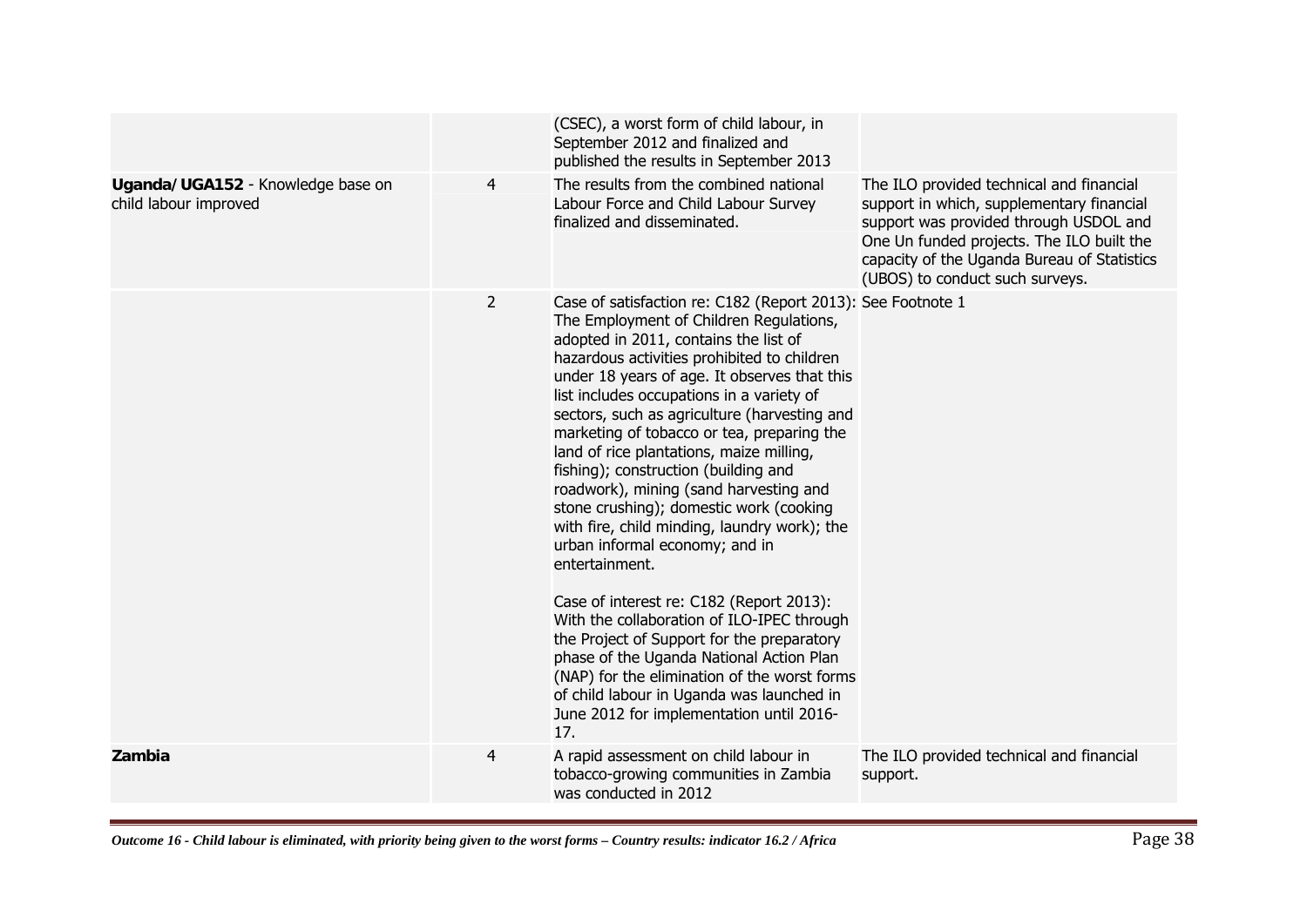| <b>Americas</b>           |                |                                                                                                                                                                                                                                                                                                                                                                                                                                                              |                                                                                                                                                                                                                 |
|---------------------------|----------------|--------------------------------------------------------------------------------------------------------------------------------------------------------------------------------------------------------------------------------------------------------------------------------------------------------------------------------------------------------------------------------------------------------------------------------------------------------------|-----------------------------------------------------------------------------------------------------------------------------------------------------------------------------------------------------------------|
| <b>Bahamas</b>            | $\overline{2}$ | Case of interest re: C138 and C182 (Report<br>2012): the Child Protection Act, 2007, entered<br>into force on 1 October 2009.<br>Case of satisfaction re: C138 (Report 2012): the<br>section 7(1) of the Child Protection Act provides<br>that no child $-$ a person below the age of 18<br>years - shall be employed or engaged in any<br>activity that may be detrimental to his or her<br>health, education, or mental, physical or moral<br>development. | See Footnote 1                                                                                                                                                                                                  |
| <b>Bolivia</b>            | 3              | The labour ministry initiated the new system of<br>inspection and monitoring of CL which both<br>produces statistical data and permits<br>comprehensive follow-up of cases.                                                                                                                                                                                                                                                                                  | The ILO provided technical support to<br>the development of the inspection<br>system, trained inspectors and<br>department heads in the use of the<br>system as well as inspection planning for<br>2012.        |
| <b>Dominican Republic</b> | 3              | The Government developed and is using as from The ILO has provided technical support<br>October 2012, the System of Information on<br>Child Labour (INFOSITI), as a tool to take more<br>focused measures to combat CL in the country<br>and facilitate the implementation of the National stakeholders to ensure a comprehensive<br>Roadmap.                                                                                                                | to the entire process: development of<br>the software, training of inspectors,<br>training of and coordination with local<br>response and services to children<br>withdrawn from CL through the<br>inspections. |
| Ecuador                   | $\overline{4}$ | In June 2013, the National Statistics and Census<br>Institute (Instituto Nacional de Estadísticas y<br>Censos, INEC) published the results of the Child<br>Labour Survey (which was carried out in<br>November 2012).                                                                                                                                                                                                                                        | The ILO participated in the sub-<br>commission on survey designing and in<br>each phase of the survey except the<br>tabulation and analysis of results and<br>drafting of the report.                           |
| <b>El Salvador</b>        | 4              | In June 2013, the study "Understanding the<br>results of Child Labour and Youth Employment in the development of the study, which<br>El Salvador" was completed, validated and<br>published. The report was officially launched on<br>6 September 2013.                                                                                                                                                                                                      | The ILO provided technical support in<br>also involved seven government<br>institutions: the Ministry of Economy,<br>the Ministry of Labour and Social                                                          |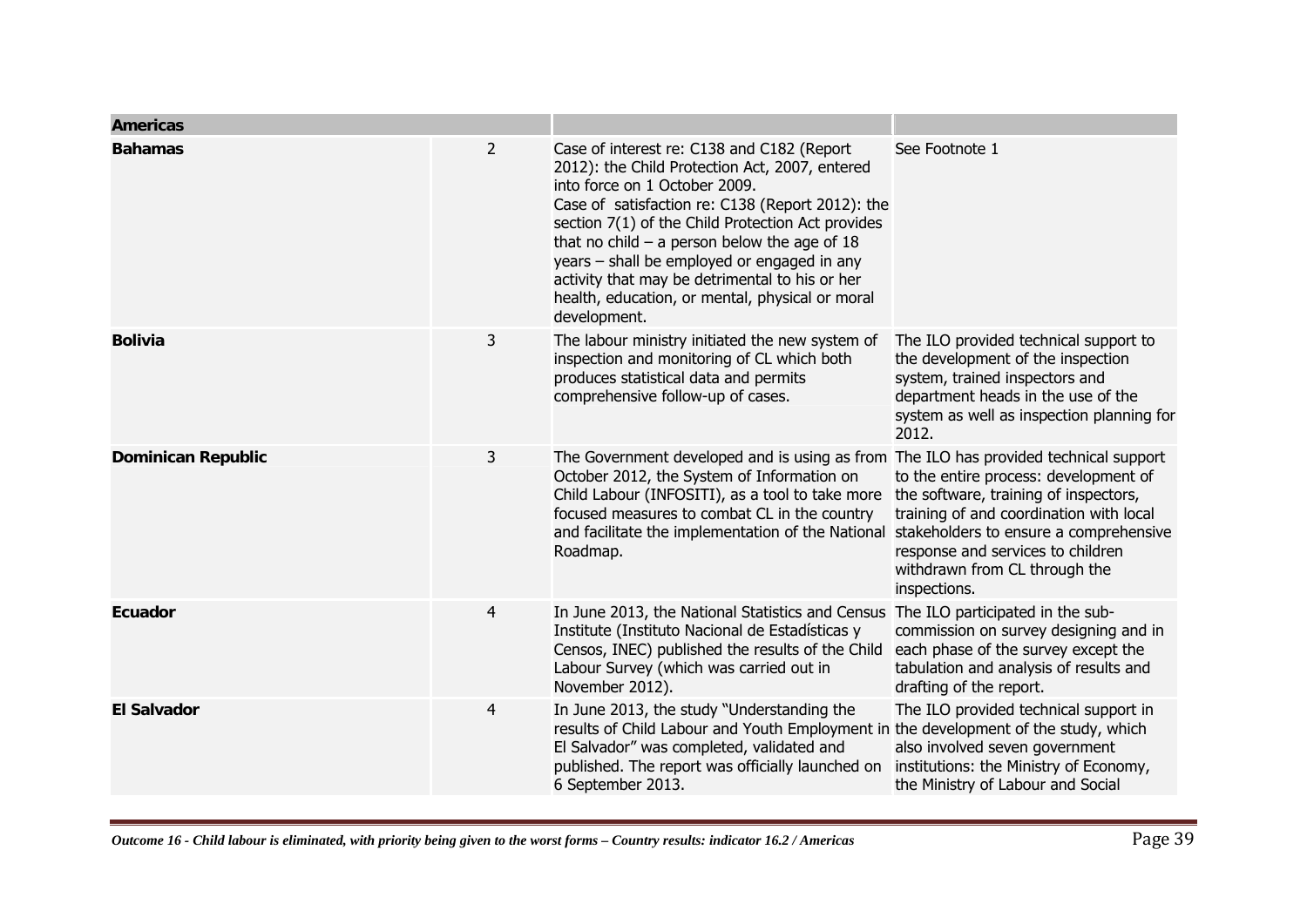|                 |                |                                                                                                                                                                                                                                                                                                                                                                                     | Welfare, the Ministry of Education, the<br>Department of Statistics and Censuses,<br>the Technical Secretariat of the<br>Presidency of the Republic, the National<br>Council for Children and Adolescents and<br>the National Youth Institute. The ILO<br>assisted in strengthening national<br>capacity in data analysis and application<br>of child labour and youth employment<br>policies for the validation meeting with<br>these government entities. |
|-----------------|----------------|-------------------------------------------------------------------------------------------------------------------------------------------------------------------------------------------------------------------------------------------------------------------------------------------------------------------------------------------------------------------------------------|-------------------------------------------------------------------------------------------------------------------------------------------------------------------------------------------------------------------------------------------------------------------------------------------------------------------------------------------------------------------------------------------------------------------------------------------------------------|
| Guatemala       | $\overline{2}$ | Case of interest re: C182 (Report 2012): interest See Footnote 1<br>that the objective of the conditional cash<br>transfer programme, Mi Familia Progresa, of<br>reaching out to 800,000 families has been<br>achieved; a total of 904,910 families benefitted<br>from the programme in 2010 and 874,282<br>families in 2011.                                                       |                                                                                                                                                                                                                                                                                                                                                                                                                                                             |
|                 | $\overline{4}$ | The Guatemala Modular Child Labour Survey<br>Report was published in 2013.                                                                                                                                                                                                                                                                                                          | The ILO supported the technical design<br>of the survey instrument and provided<br>resources for the data collection and<br>analysis                                                                                                                                                                                                                                                                                                                        |
| Guyana          | $\overline{2}$ | Case of interest re: C182 (Report<br>2012): according to section 3 of the Combating<br>of Trafficking in Persons Act of 2005 (Trafficking<br>in Persons Act), whoever engages in or<br>conspires to engage in or attempts to engage in,<br>or assist another person to engage in or<br>organizes or directs other persons to engage in<br>trafficking in persons shall be punished. | See Footnote 1                                                                                                                                                                                                                                                                                                                                                                                                                                              |
| <b>Honduras</b> | $\overline{2}$ | Case of interest re: C138 (Report 2012): interest See Footnote 1<br>the Government's indications as regards the<br>measures taken to implement the Plan of Action<br>for the Elimination of Child Labour (2008-15),                                                                                                                                                                 |                                                                                                                                                                                                                                                                                                                                                                                                                                                             |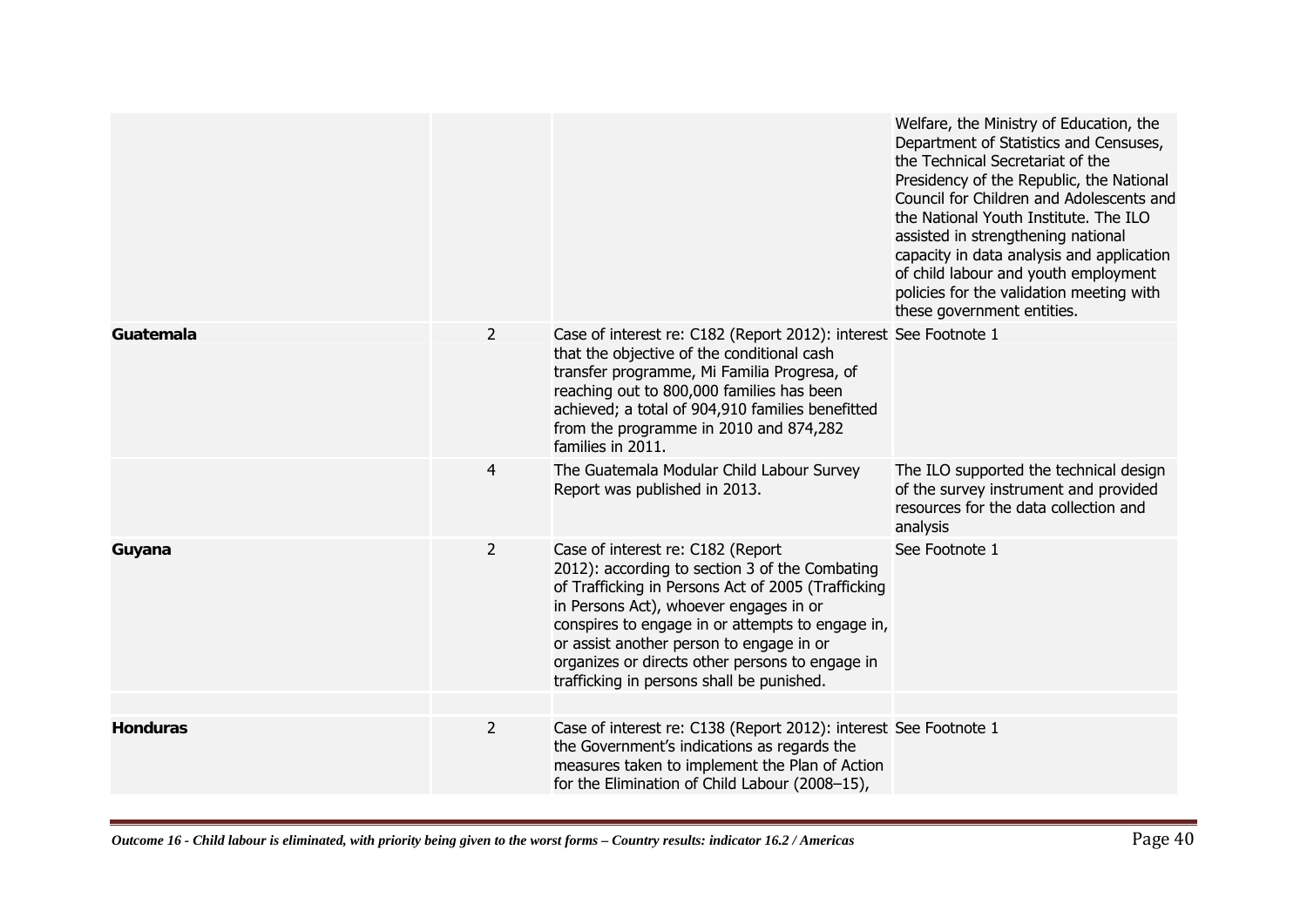|                                                                                                                                                     |                | which have included, inter alia, the appointment<br>of 30 municipal child defenders in the<br>departments of Valle, Copan and La Paz; the<br>decentralization of activities to eliminate child<br>labour through the establishment of four sub-<br>regional technical advisory committees<br>composed of workers' and employers'<br>organizations, Government and civil society with<br>coordinating authority on the local level in<br>Choluteca, San Pedro Sula, Progreso and Ceiba;<br>as well as other institutional changes.<br>Case of interest re: C182 (Report 2012): interest<br>the Law against Trafficking in Persons, which<br>was adopted by the National Congress on 30<br>May 2012 through Legislative Decree No. 59-<br>2012. Section 6 of the Law prohibits all forms of<br>trafficking, and also includes the prohibition of<br>commercial sexual exploitation and the use of<br>children below 18 years of age in illegal<br>activities. |                                                                            |
|-----------------------------------------------------------------------------------------------------------------------------------------------------|----------------|-------------------------------------------------------------------------------------------------------------------------------------------------------------------------------------------------------------------------------------------------------------------------------------------------------------------------------------------------------------------------------------------------------------------------------------------------------------------------------------------------------------------------------------------------------------------------------------------------------------------------------------------------------------------------------------------------------------------------------------------------------------------------------------------------------------------------------------------------------------------------------------------------------------------------------------------------------------|----------------------------------------------------------------------------|
| Jamaica/JAM151 - Significant policy and<br>programme actions taken to eliminate<br>child labour in line with ILO Conventions<br>and Recommendations | 2              | Case of interest re: C182 (Report 2012): the<br>measures taken by the Government with regard<br>to increasing access to basic education.                                                                                                                                                                                                                                                                                                                                                                                                                                                                                                                                                                                                                                                                                                                                                                                                                    | See Footnote 1                                                             |
| <b>Mexico</b>                                                                                                                                       | $\overline{2}$ | Case of interest re: C182 (Report 2012): the<br>adoption of the General Law to Prevent, Punish<br>and Eradicate Crimes relating to Trafficking in<br>Persons and to Protect and Assist the Victims of<br>these Crimes on 14 June 2012, which abrogates<br>the Act of 27 November 2007 concerning the<br>prevention and punishment of trafficking in<br>persons.                                                                                                                                                                                                                                                                                                                                                                                                                                                                                                                                                                                             | See Footnote 1                                                             |
|                                                                                                                                                     | 4              | Producers of sugarcane, horticultural produce<br>and coffee have developed studies on working                                                                                                                                                                                                                                                                                                                                                                                                                                                                                                                                                                                                                                                                                                                                                                                                                                                               | The ILO has provided technical support<br>to the elaboration, revision and |
|                                                                                                                                                     |                |                                                                                                                                                                                                                                                                                                                                                                                                                                                                                                                                                                                                                                                                                                                                                                                                                                                                                                                                                             |                                                                            |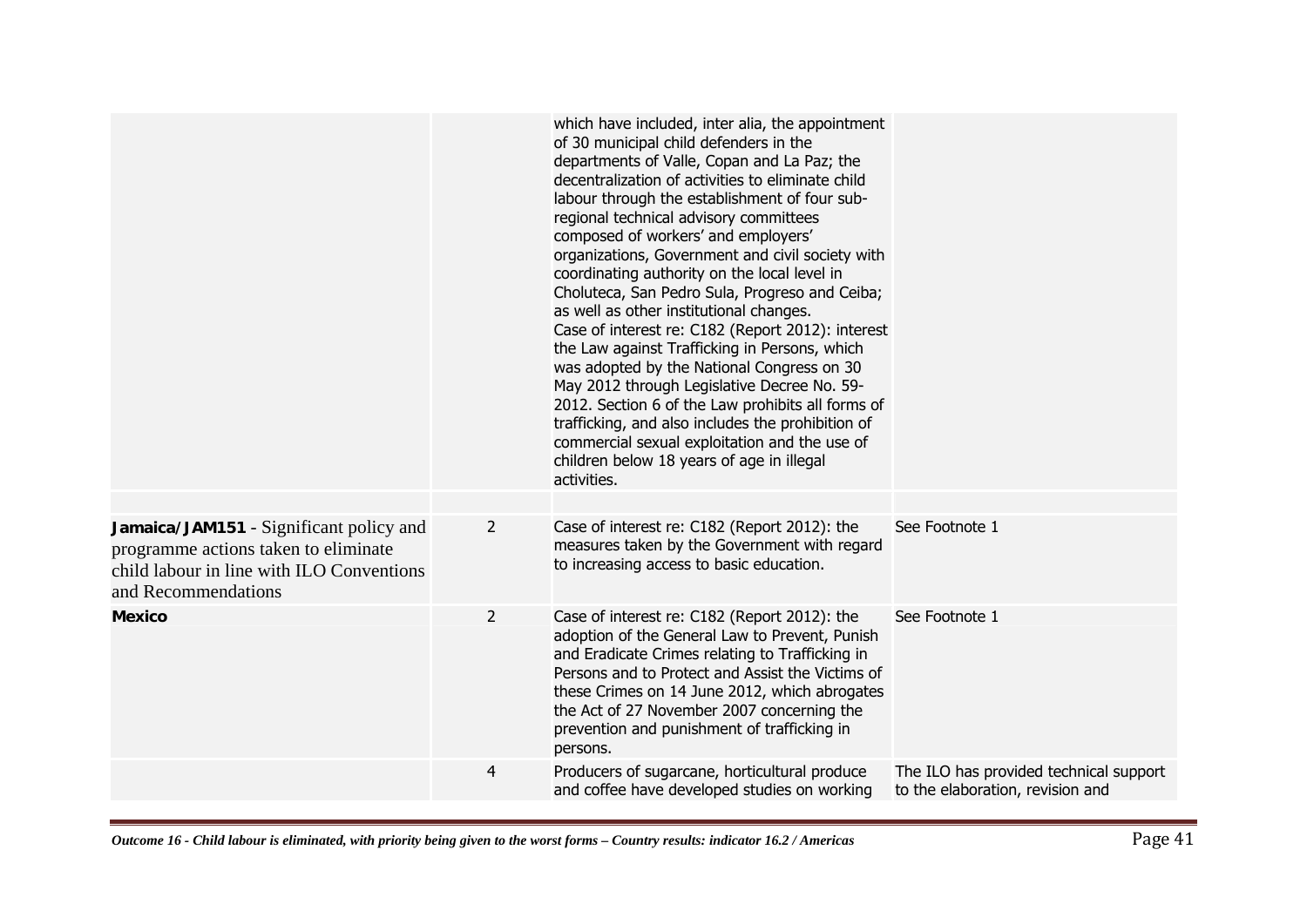|                    |                | conditions, environment and child labour in<br>agriculture in order to identify hazards and take<br>action against hazardous child labour in their<br>sector.                                                                                                                                                                                                                                                                                                              | publication of the studies.                                                                    |
|--------------------|----------------|----------------------------------------------------------------------------------------------------------------------------------------------------------------------------------------------------------------------------------------------------------------------------------------------------------------------------------------------------------------------------------------------------------------------------------------------------------------------------|------------------------------------------------------------------------------------------------|
| Panama             | $\overline{2}$ | Case of interest re: C182 (Report 2013): The<br>Committee notes that according to the 2010<br>child labour survey, 7 per cent of children aged<br>5 to 17 years are engaged in employment<br>(60,702 children), of which 25.2 per cent are<br>girls and 74.8 per cent are boys. The Committee<br>notes with interest that this figure represents a<br>decrease of 29,065 children compared to 2008<br>when it was found that 89,767 children aged 5<br>to 17 years worked. |                                                                                                |
| Paraguay           | $\overline{2}$ | Case of interest re: C138 (Report 2013): In the<br>context of the ratification of the Domestic<br>Workers Convention, 2011 (no. 189), by<br>Paraguay, a draft Bill concerning domestic work,<br>and fixing the minimum age for access to<br>employment for domestic workers at 18 years,<br>has been submitted to the Senate.                                                                                                                                              |                                                                                                |
|                    | $\overline{4}$ | In May 2013, the General Office of Surveys,<br>Statistics and Censuses (Dirección General de<br>Encuestas, Estadísticas y Censos, DGEEC),<br>publicly presented the report "Scope and<br>characteristics of child and adolescent labour in<br>Paraguay: National survey of activities of<br>children and adolescents, EANA 2011," the first<br>national specialized survey on child labour.                                                                                | The ILO provided oversight and<br>assistance throughout the survey<br>process. (RLA/09/52/USA) |
| <b>Saint Lucia</b> | $\overline{2}$ | Case of interest re: C182 (Report 2013):<br>According to sections 5(2) and 10 of the newly<br>enacted Counter-Trafficking Act of 2010,<br>recruiting, transporting, harbouring or receiving<br>and giving of a child for the purpose of<br>exploitation constitutes an aggravated offence.<br>The Committee also notes that, as per section 2                                                                                                                              | Footnote 1                                                                                     |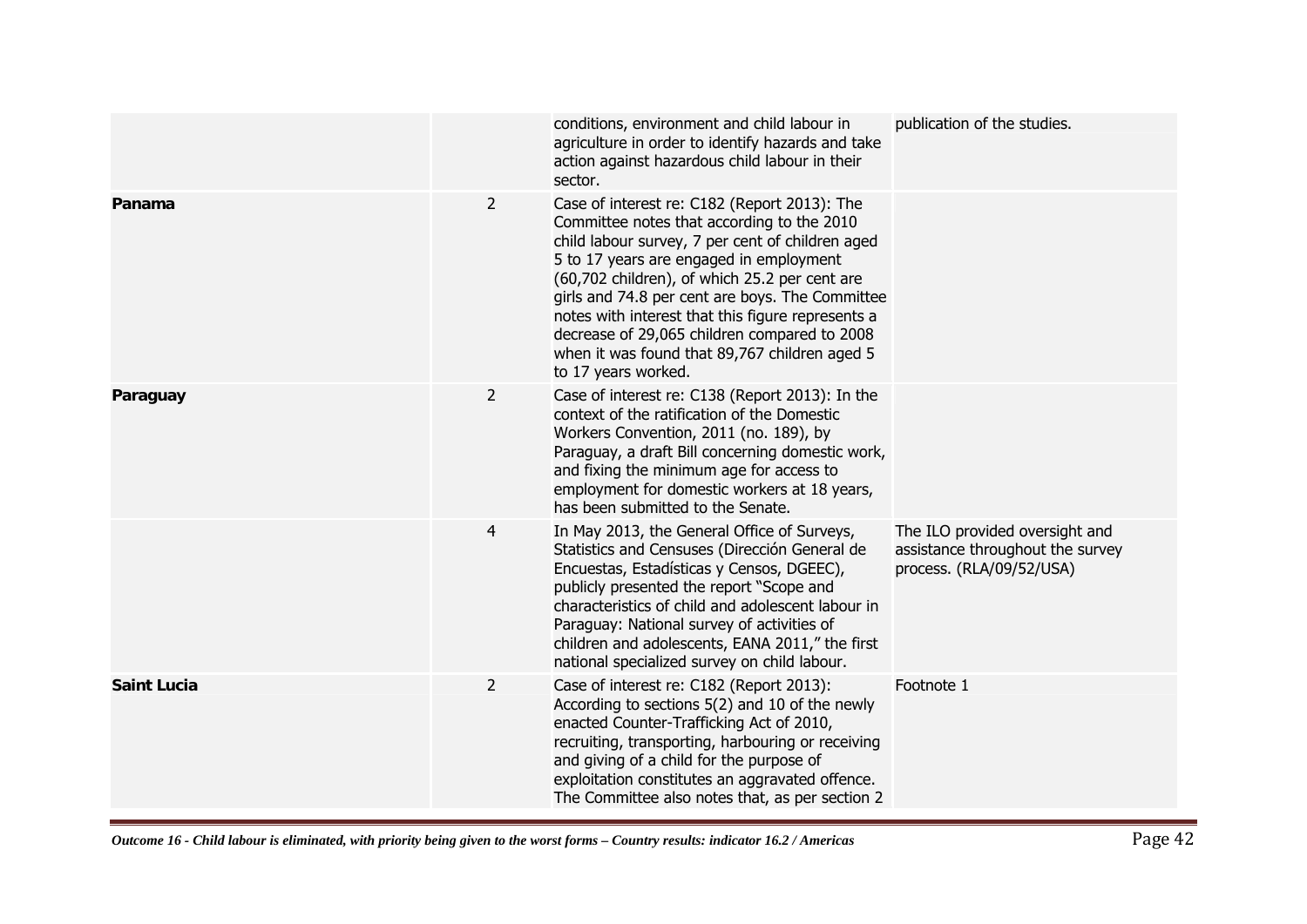|                                         |                | of the Counter-Trafficking Act, a "child" is<br>defined as a person below the age of 18 years<br>and the term "exploitation" incudes keeping a<br>person in a state of slavery, compelling or<br>causing a person to provide forced labour or<br>services as well as the exploitation of the<br>prostitution of another and engaging in any form<br>of commercial sexual exploitation.                                                                                                                                                                                                                                                                                                                                                                                                                                                                                                                                                                                               |                |
|-----------------------------------------|----------------|--------------------------------------------------------------------------------------------------------------------------------------------------------------------------------------------------------------------------------------------------------------------------------------------------------------------------------------------------------------------------------------------------------------------------------------------------------------------------------------------------------------------------------------------------------------------------------------------------------------------------------------------------------------------------------------------------------------------------------------------------------------------------------------------------------------------------------------------------------------------------------------------------------------------------------------------------------------------------------------|----------------|
| <b>Saint Vincent and the Grenadines</b> | 2              | Case of satisfaction re: C182 (Report 2013):<br>Section 7 of the Trafficking Act of 2011 provides<br>for penalties of imprisonment for 12 years or a<br>fine of \$100,000 for the offences related to<br>transporting a person for the purposes of<br>exploiting such a person in prostitution.<br>Subsection 2 of section 7 further stipulates that<br>the above offence, if committed against a child,<br>amounts to an aggravated offence and shall be<br>liable to an additional imprisonment of up to 15<br>years. The Committee further notes that the<br>definition of the term "exploitation" as laid down<br>under section 2 of the Trafficking Act of 2011<br>incudes: child pornography, exploitation of the<br>prostitution of another, engaging in any form of<br>commercial sexual exploitation, including but not<br>limited to pimping, pandering, procuring,<br>profiting from prostitution, as well as engaging<br>in sexual exploitation and any sexual activity. | See Footnote 1 |
| <b>Trinidad and Tobago</b>              | $\overline{2}$ | Case of satisfaction re: C 182 (Report 2012):<br>section 18 of the Trafficking in Persons Act<br>prohibits the trafficking of children, specifically<br>the recruiting, transporting, transferring or<br>receiving of a child into Trinidad and Tobago or<br>the harbouring of a child within the country for<br>the purpose of exploitation.<br>Case of interest re: C182 (Report 2013): Part<br>VIII of the Children's Act, 2012, pertains to child                                                                                                                                                                                                                                                                                                                                                                                                                                                                                                                                | See Footnote 1 |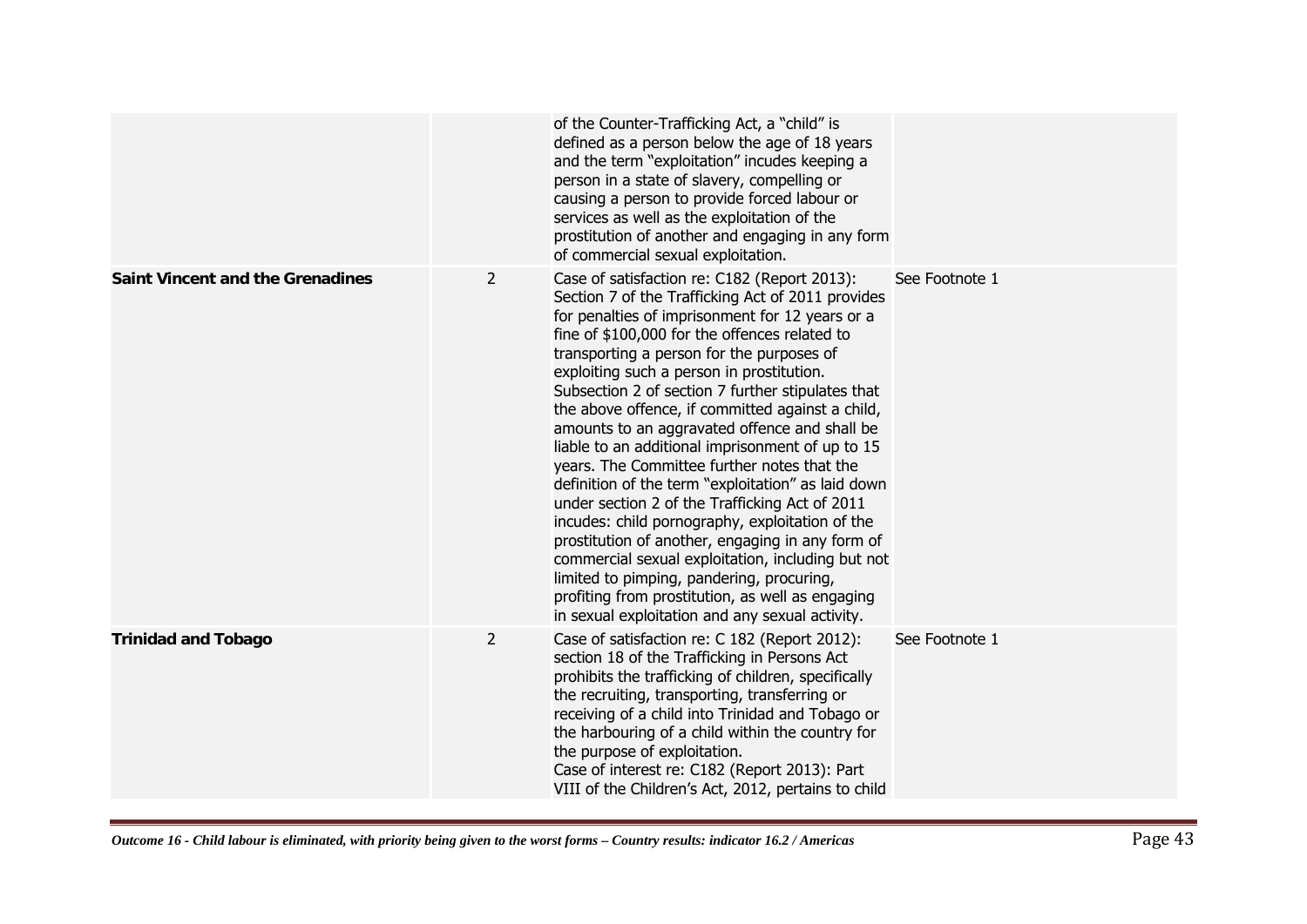|                                 |                | pornography and that section 40(1) of this Act<br>provides that a person who makes or permits<br>any child pornography to be made, or publishes,<br>distributes, possesses, purchases or exchanges<br>child pornography, commits an offence and is<br>liable upon conviction to a fine of 30,000<br>Trinidad and Tobago dollars (TTD) and to<br>imprisonment for ten years.                                                                                                                                                                                                                                                                                                                                                                                                                                                                                                                                                                                                                                                                                                                                                                                                                                                                                                                                                                                                                  |                |
|---------------------------------|----------------|----------------------------------------------------------------------------------------------------------------------------------------------------------------------------------------------------------------------------------------------------------------------------------------------------------------------------------------------------------------------------------------------------------------------------------------------------------------------------------------------------------------------------------------------------------------------------------------------------------------------------------------------------------------------------------------------------------------------------------------------------------------------------------------------------------------------------------------------------------------------------------------------------------------------------------------------------------------------------------------------------------------------------------------------------------------------------------------------------------------------------------------------------------------------------------------------------------------------------------------------------------------------------------------------------------------------------------------------------------------------------------------------|----------------|
| <b>United States of America</b> | $\overline{2}$ | Case of satisfaction re: C182 (report 2012): the<br>Final Rule on child labour provisions published<br>by the WHD in May 2010, based on the<br>recommendations of the NIOSH, revised seven<br>existing non-agricultural HOs to prohibit children<br>under 18 from performing additional types of<br>work, including: the tending, riding upon,<br>working from, repairing, servicing, or<br>disassembling an elevator, crane, derrick,<br>manlift (including of truck- or equipment-<br>mounted aerial platforms known as scissor lifts,<br>boom-type mobile elevating work platforms,<br>work assist vehicles, cherry pickers, basket<br>hoists, and bucket trucks), hoist, or high-lift<br>truck (including backhoes, front-end loaders,<br>skid loaders, skid-steer loaders, bobcat loaders,<br>and stacking trucks); cleaning power-driven<br>meat processing equipment; operating power-<br>driven hoists; and operating reciprocating saw<br>and abrasive cutting disks.<br>Case of interest re: C182 (Report 2012): the<br>Final Rule on child labour provisions of 2010<br>amended the child labour civil money penalty to<br>provide for up to US\$50,000 for each violation<br>that causes the death or serious injury of an<br>employee under 18 years of age (which can be<br>doubled if the violation is repeated or wilful).<br>Prior to the 2008 amendment, the maximum civil | See Footnote 1 |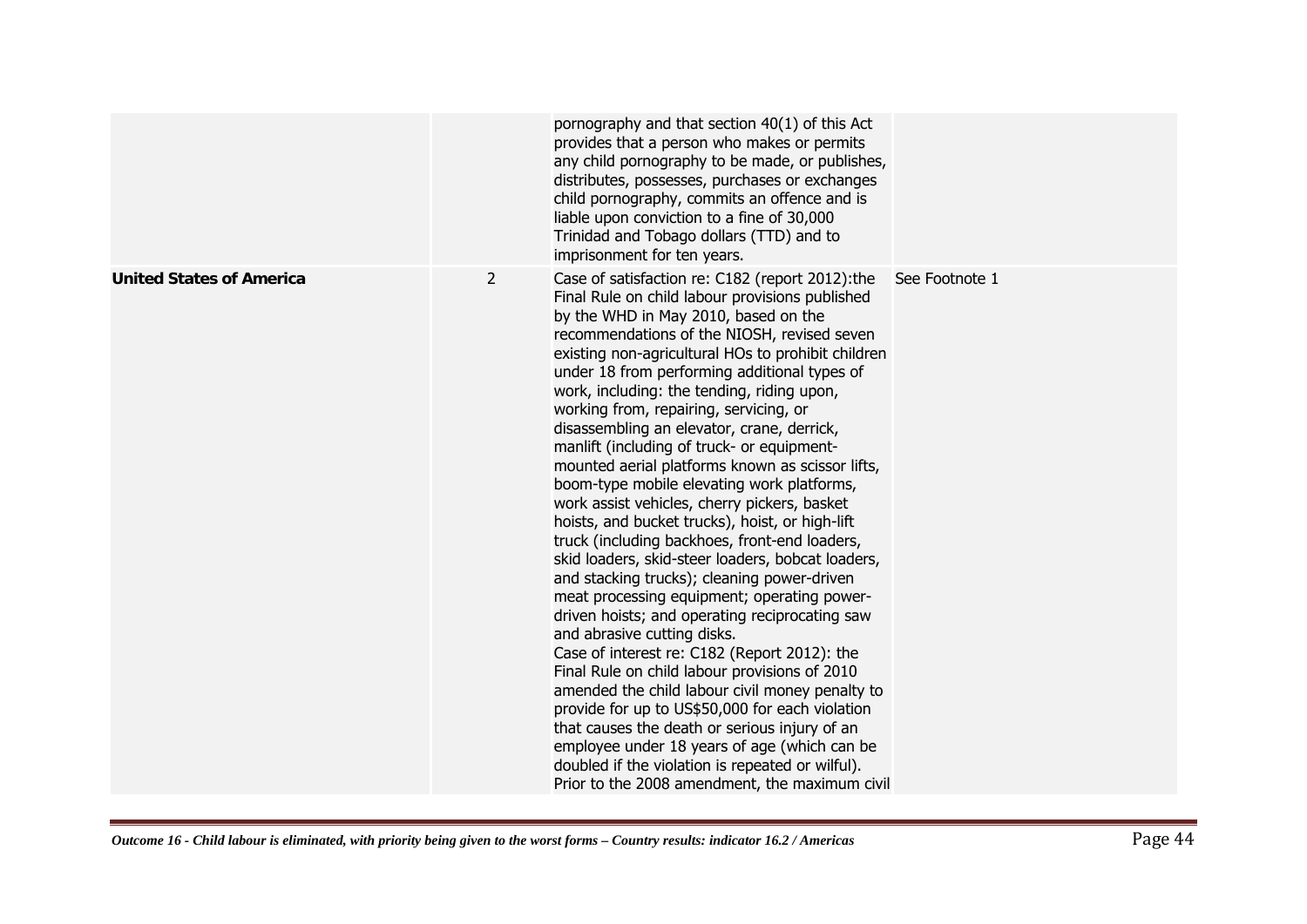| money penalty that could be assessed for any |
|----------------------------------------------|
| child labour violation was \$11,000.         |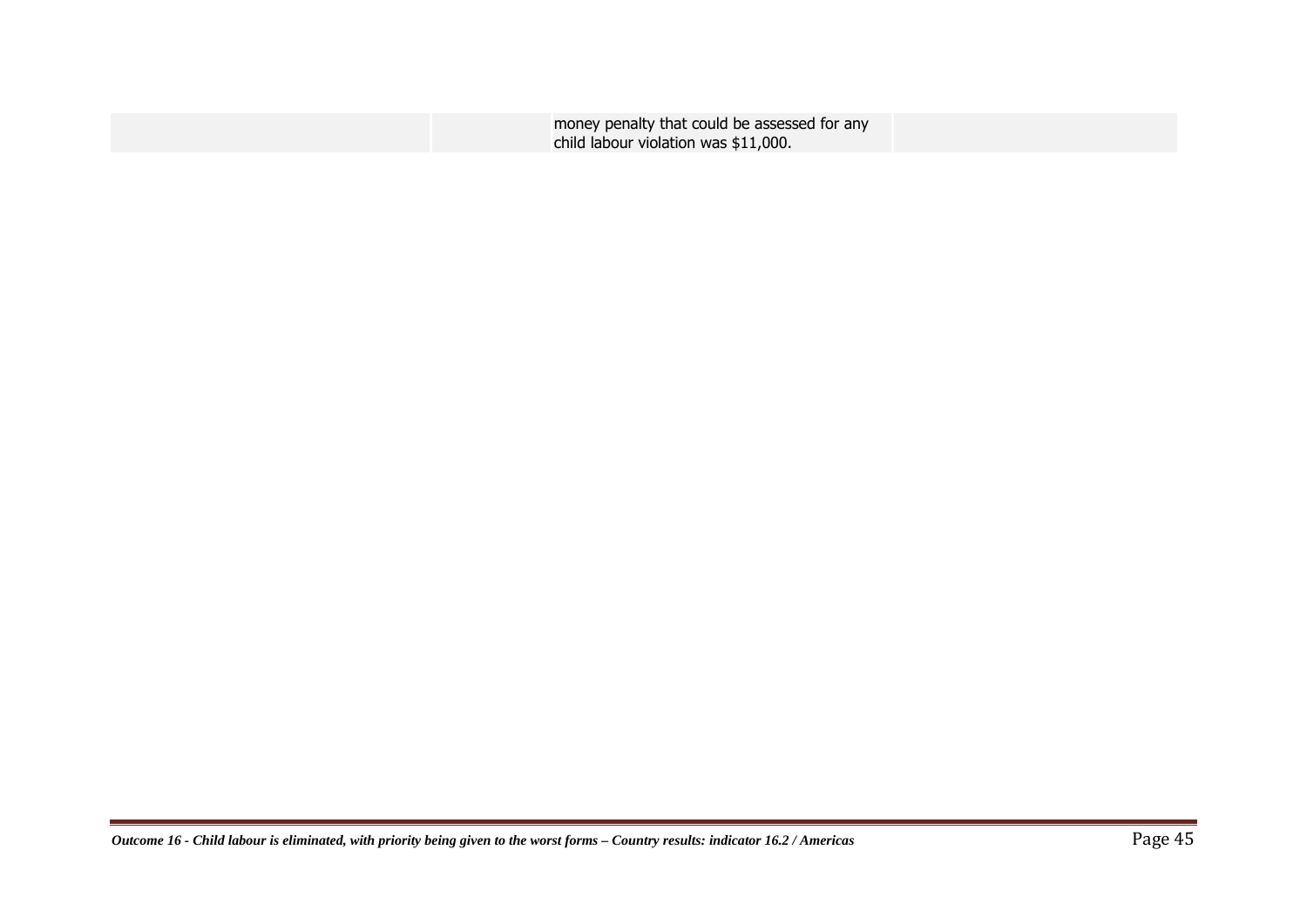| <b>Arab States</b> |                |                                                                                                                                                                                                                                                                                                                                                                                                                                                                                                                                                                                                                                                                                                                                                                                                                                                                                                                                                                                                                                                      |                                                                                                         |
|--------------------|----------------|------------------------------------------------------------------------------------------------------------------------------------------------------------------------------------------------------------------------------------------------------------------------------------------------------------------------------------------------------------------------------------------------------------------------------------------------------------------------------------------------------------------------------------------------------------------------------------------------------------------------------------------------------------------------------------------------------------------------------------------------------------------------------------------------------------------------------------------------------------------------------------------------------------------------------------------------------------------------------------------------------------------------------------------------------|---------------------------------------------------------------------------------------------------------|
| <b>Bahrain</b>     | 1 Reg          | Ratified C138 in March 2012.                                                                                                                                                                                                                                                                                                                                                                                                                                                                                                                                                                                                                                                                                                                                                                                                                                                                                                                                                                                                                         | The ILO has provided technical advice and<br>guidance on the Conventions.                               |
| Jordan             | $\overline{2}$ | Case of satisfaction re: C182 (Report 2012):<br>the list of hazardous, tiring or health<br>jeopardizing tasks for young persons was<br>amended on 16 July 2011, and that this<br>revised list is much more comprehensive than<br>the previous list, particularly as it focuses on<br>the types of hazards rather than jobs.                                                                                                                                                                                                                                                                                                                                                                                                                                                                                                                                                                                                                                                                                                                          | See footnote 1                                                                                          |
|                    | 3              | National Database on Child Labour established The ILO provided technical guidance to<br>to advance the implementation of Jordan's<br>National Framework on Child Labour.                                                                                                                                                                                                                                                                                                                                                                                                                                                                                                                                                                                                                                                                                                                                                                                                                                                                             | develop the first phase of the National<br>Child Labour Database which tracks cases<br>of child labour. |
| Lebanon            | $\overline{2}$ | Case of satisfaction re: C138 (Report 2013):<br>The adoption of Decree no. 8987 on the<br>prohibition of the employment of minors under<br>the age of 18 in works that may harm their<br>health, safety or morals. The Committee<br>observes that, according to this decree, minors<br>under the age of 18 shall not be employed in<br>prohibited types of work and activities which,<br>by their nature, harm the health, safety or<br>morals of children, limit their education and<br>constitute once of the worst forms of child<br>labour included in Annex no. 1 of the Decree.<br>Moreover, minors under the age of 16 shall not<br>be employed in such types of hazardous work<br>which are listed in Annex no. 2 of the Decree.<br>Case of satisfaction re: C182 (Report 2013):<br>The promulgation of Act no. 164 of 24 August<br>2011 prohibiting trafficking in persons. By<br>virtue of sections $586(1)$ and $586(5)$ of the Act,<br>the trafficking of child victims under 18 years<br>of age for the purpose of exploitation - which | See footnote 1                                                                                          |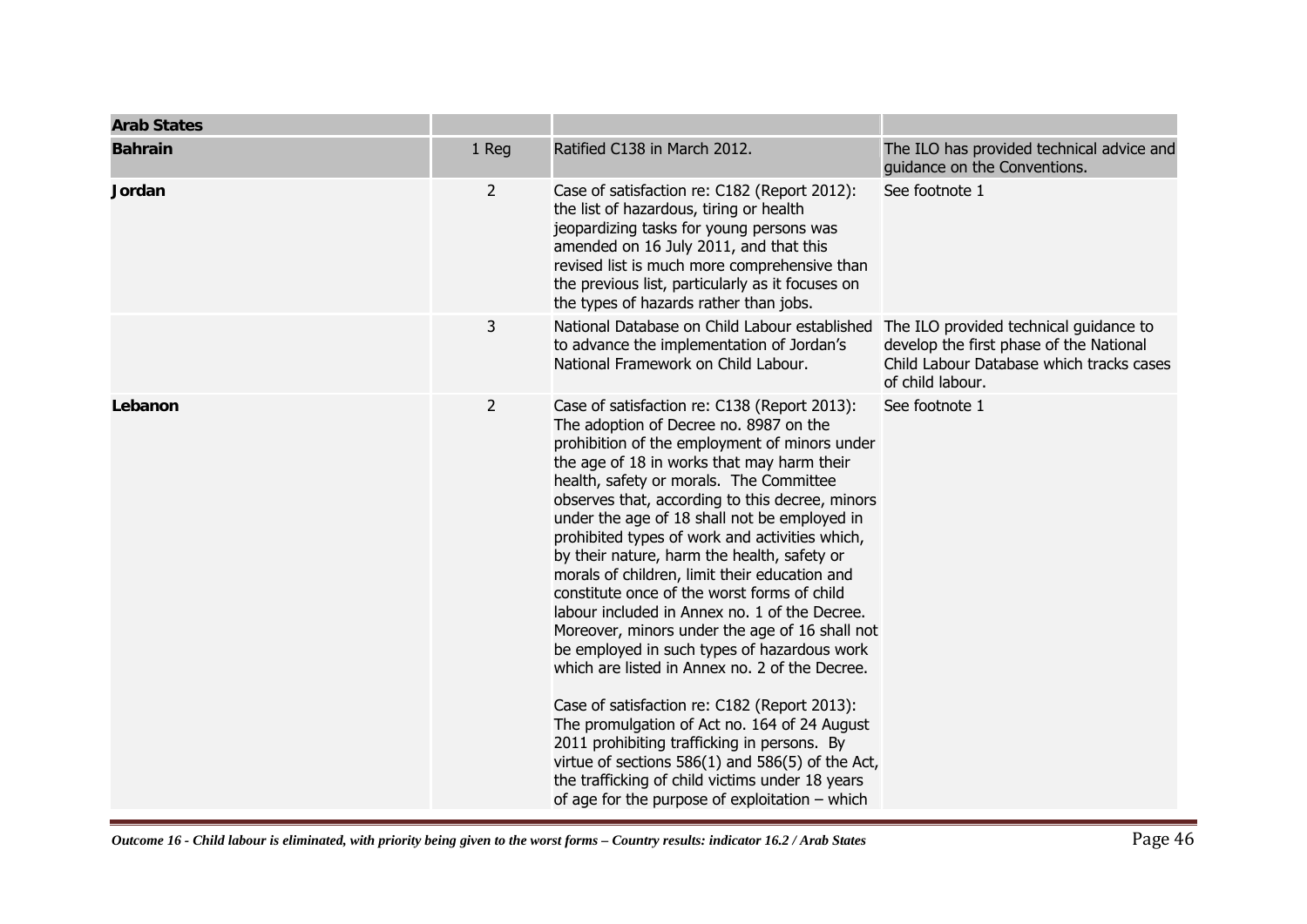|                             |                | includes sexual exploitation and exploitation for<br>the purpose of forced or compulsory labour -<br>is punishable by a sentence of imprisonment<br>varying between ten and 12 years and by a<br>fine that can amount to 200 to 400 times the<br>official minimum wage.                                                                                                                                                                                                                                                                                                                                                                                                                                                                                                                                                                                                                                                                                                                               |                |
|-----------------------------|----------------|-------------------------------------------------------------------------------------------------------------------------------------------------------------------------------------------------------------------------------------------------------------------------------------------------------------------------------------------------------------------------------------------------------------------------------------------------------------------------------------------------------------------------------------------------------------------------------------------------------------------------------------------------------------------------------------------------------------------------------------------------------------------------------------------------------------------------------------------------------------------------------------------------------------------------------------------------------------------------------------------------------|----------------|
| <b>United Arab Emirates</b> | $\overline{2}$ | Case of interest re: C182 (Report 2012): that<br>111 perpetrators were convicted. Moreover,<br>the Government indicates that four of the 17<br>cases of human trafficking involved six child<br>victims in total, all of them between 14 and 17<br>years of age. In these cases, the perpetrators<br>received sentences of imprisonment ranging<br>from three to ten years, as well as deportation.<br>Case of satisfaction re: C 138 and C182<br>(Report 2012): that section 3 of Ministerial<br>Order No. 803 of 2012, which amends<br>Ministerial Order No. 1189 of 2010, relating to<br>the rules and conditions governing the<br>granting of work permits to young persons,<br>prohibits employers from engaging young<br>persons under the age of 18 years in 31 types<br>of hazardous work, including mineral extraction<br>in mines and quarries, work in nightclubs and<br>bars, work with explosives or dangerous<br>machinery, welding of lead or silver, and the<br>slaughter of animals. | See footnote 1 |
| Yemen                       | $\overline{2}$ | Case of satisfaction re: C138 (Report 2013):<br>According to section 5 of Ministerial Order no.<br>11 of 2013 which repeals Ministerial Order no.<br>56, the minimum age for admission to<br>employment, which is free of any hazards, may<br>not be lower than the age of completion of<br>compulsory education and may not be lesser<br>than 14 years in any case which is the age                                                                                                                                                                                                                                                                                                                                                                                                                                                                                                                                                                                                                  | See footnote 1 |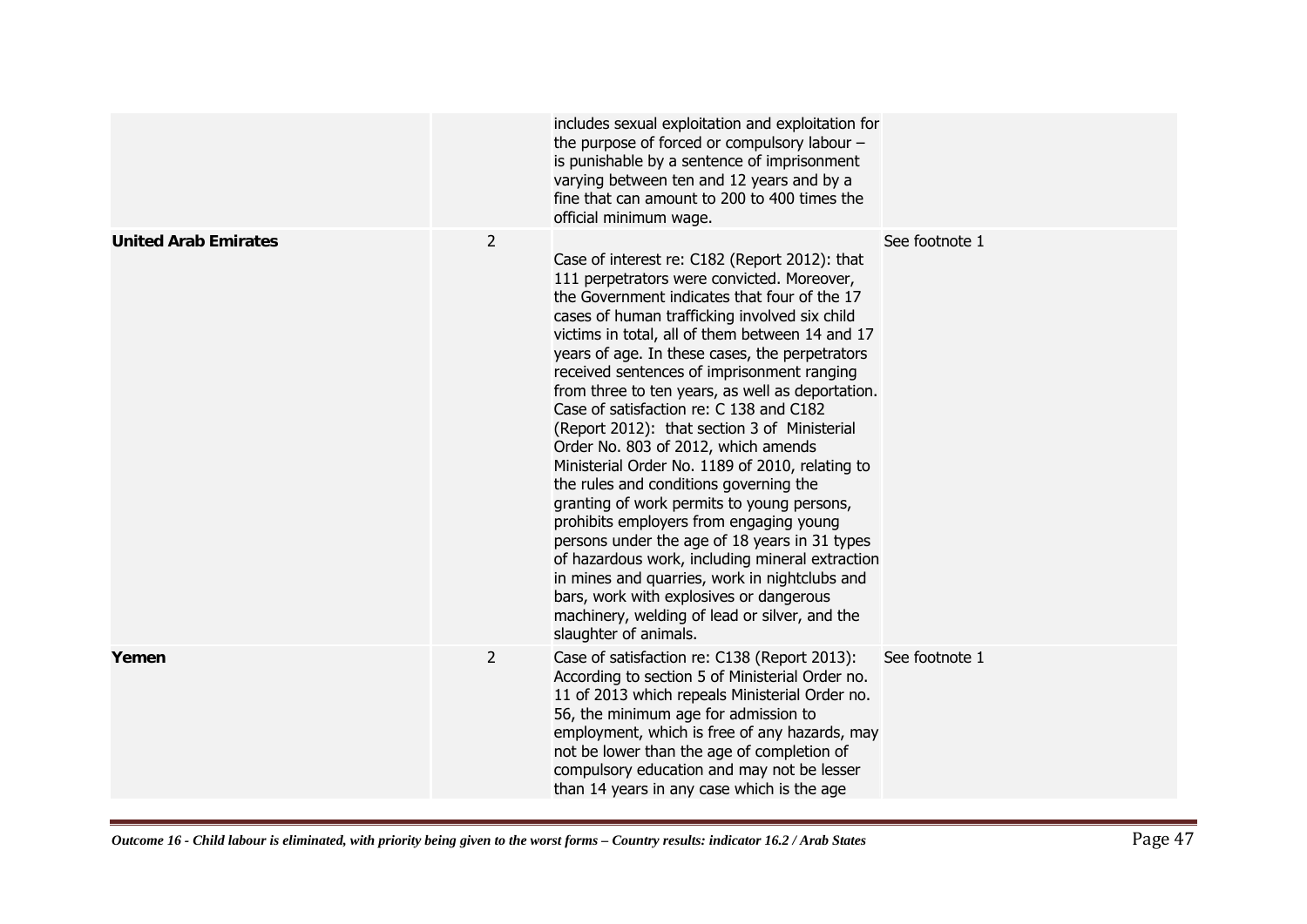| specified by the Government upon ratification |  |
|-----------------------------------------------|--|
| of the Convention.                            |  |
|                                               |  |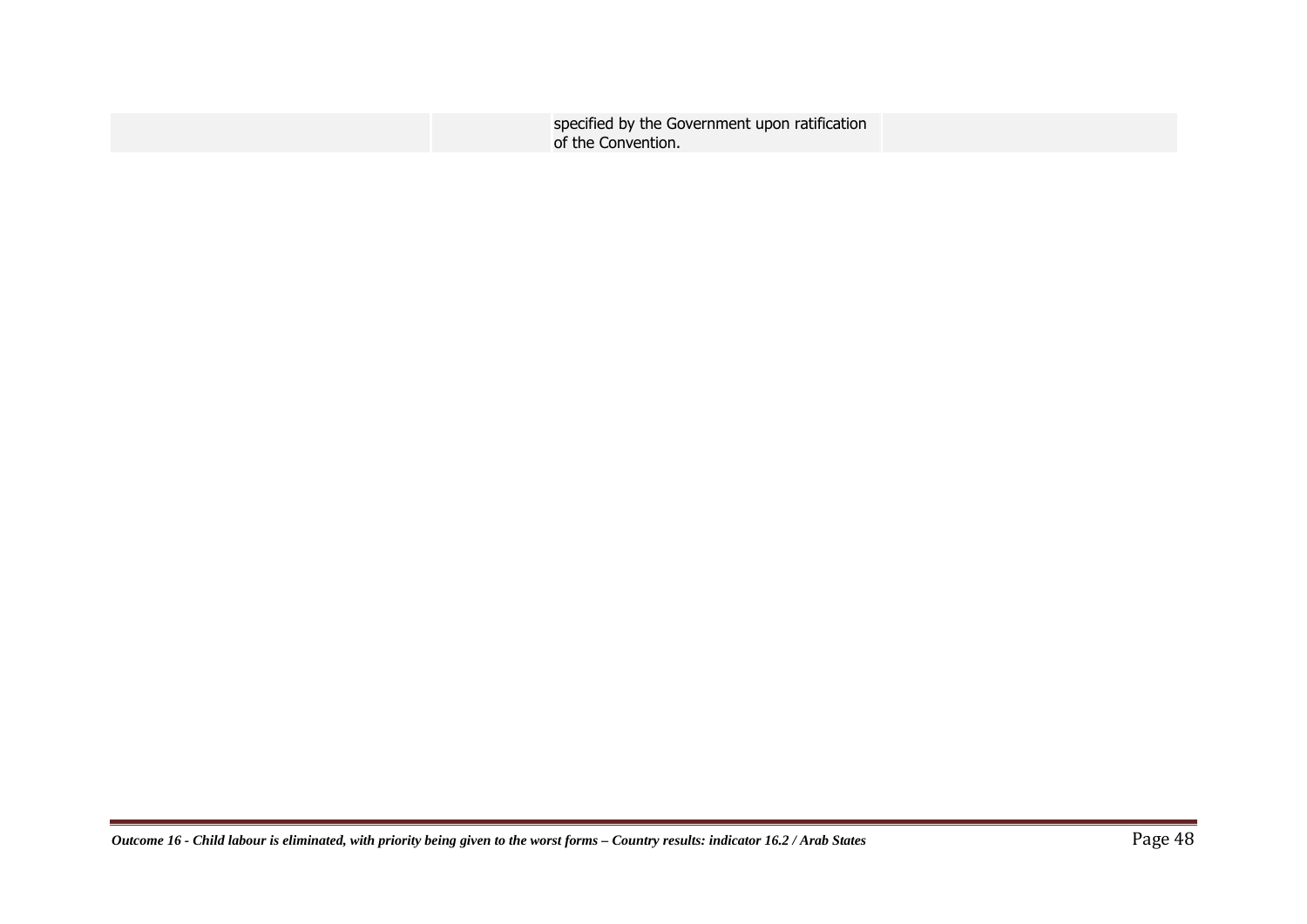| <b>Asia and the Pacific</b>                                                                                                                                          |       |                                                                                                                                                                                                                                                                                                                                                                                                                                                                                                  |                                                                                                                                                                                                                |
|----------------------------------------------------------------------------------------------------------------------------------------------------------------------|-------|--------------------------------------------------------------------------------------------------------------------------------------------------------------------------------------------------------------------------------------------------------------------------------------------------------------------------------------------------------------------------------------------------------------------------------------------------------------------------------------------------|----------------------------------------------------------------------------------------------------------------------------------------------------------------------------------------------------------------|
| <b>Bangladesh</b>                                                                                                                                                    | 3     | Institutional capacity to conduct data collection The ILO provided financial and technical<br>for a National Child Labour Survey (combined support to the Bangladesh Bureau of<br>with a Labour Force Survey) was built through Statistics to conduct data collection for a<br>the conduct training of survey coordinators and national child abour survey.<br>supervisors, and field enumerators. The survey<br>design was developed jointly the ILO and the<br>Bangladesh Bureau of Statistics |                                                                                                                                                                                                                |
| Cambodia/KHM228 - Effective progress<br>made toward the elimination of child<br>labour, especially its worst forms                                                   | 4     | The National Institute of Statistics of Cambodia The ILO provided technical training, and<br>implemented a combined national Labour<br>Force-Child Labour-Decent Work Indicators<br><b>Survey 2012.</b>                                                                                                                                                                                                                                                                                          | analytical and financial support for the<br>conduct of the survey.                                                                                                                                             |
|                                                                                                                                                                      | 4     | A pilot survey on child labour in the fisheries<br>and aquaculture sector of Cambodia was<br>conducted in February 2013 and results<br>available. The draft survey report is available<br>and the final version was completed in June<br>2013.                                                                                                                                                                                                                                                   | The ILO, through a USDOL funded project<br>provided technical inputs and financial<br>assistance to this survey.                                                                                               |
| Lao, People's Democratic Republic                                                                                                                                    | 4     | The results of the National Child Labour Survey The ILO provided technical and financial<br>of Lao PDR conducted during 2012, were<br>launched on 18 January 2013.                                                                                                                                                                                                                                                                                                                               | support for the conduct of all activities<br>linked to the Lao PDR national child labour<br>survey.                                                                                                            |
| The Maldives                                                                                                                                                         | 1 Reg | Ratified C138 and C182 in January 2013                                                                                                                                                                                                                                                                                                                                                                                                                                                           | The ILO has provided technical advice and<br>guidance on the Conventions.                                                                                                                                      |
| Mongolia/MNG 226 "Promotion of youth<br>employment and the elimination of the worst<br>forms of child labour are linked through area-<br>based integrated approach." | 4     | National Statistics Office (NSO) conducted the<br>national Child Labour Survey. The report was<br>launched in 2013                                                                                                                                                                                                                                                                                                                                                                               | The 2012 Child Labour Survey is based on<br>ILO methodology of estimating child<br>labour, and for which ILO provided<br>technical support                                                                     |
| <b>Myanmar</b>                                                                                                                                                       | 1 Reg | Ratified C182 in December 2013                                                                                                                                                                                                                                                                                                                                                                                                                                                                   | The ILO has provided technical advice and<br>quidance on the Conventions.                                                                                                                                      |
| <b>Pakistan</b>                                                                                                                                                      | 4     | Rapid assessment surveys were undertaken in<br>2013 by national partners in 2 districts in<br>Balochistan Province, 5 districts in KPK<br>Province, 12 districts in Punjab Province, and 6<br>districts in Sindh Province to identify children                                                                                                                                                                                                                                                   | ILO provided financial support through<br>the EC-funded project for the rapid<br>assessment surveys and the preparation<br>of good practices. Technical support for<br>the documentation of good practices was |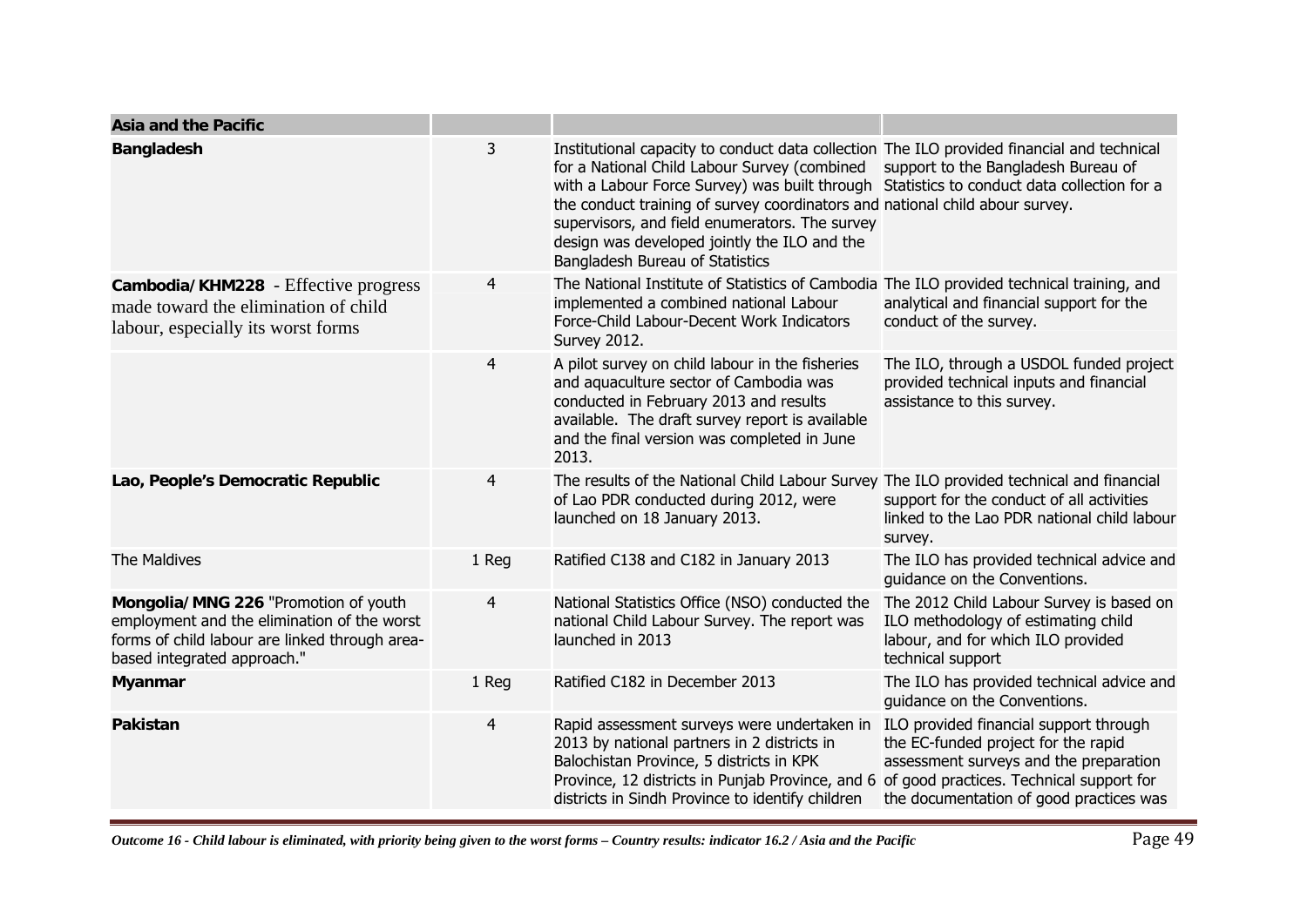|                                                                                                                         |                | involved in hazardous child labour in various<br>sectors.                                                                                                                                                                                                                                                                                                                                                                                                                                                                                                                                                                                                                                                                                                                                                                                                                                                                                                                                                                                        | provided by the ILO as well as for the<br>rapid assessment surveys and the<br>preparation of the consolidated report.                                   |
|-------------------------------------------------------------------------------------------------------------------------|----------------|--------------------------------------------------------------------------------------------------------------------------------------------------------------------------------------------------------------------------------------------------------------------------------------------------------------------------------------------------------------------------------------------------------------------------------------------------------------------------------------------------------------------------------------------------------------------------------------------------------------------------------------------------------------------------------------------------------------------------------------------------------------------------------------------------------------------------------------------------------------------------------------------------------------------------------------------------------------------------------------------------------------------------------------------------|---------------------------------------------------------------------------------------------------------------------------------------------------------|
| Philippines/PHL103 - Effective progress by<br>Philippine national programme to eliminate<br>worst forms of child labour | 4              | Development of the Child Labour Knowledge<br>Sharing System (CLKSS) resulted in<br>consolidated resources on child labour in the<br>country including policies, research, studies,<br>good practices, programs, updates and<br>National Child Labour Committee reports.                                                                                                                                                                                                                                                                                                                                                                                                                                                                                                                                                                                                                                                                                                                                                                          | The ILO provided technical advice on<br>elements to include and supported the<br>Department of Labor and Employment in<br>the development of the CLKSS. |
| Samoa                                                                                                                   | $\overline{2}$ | Case of satisfaction re: C138 (Report 2013):<br>Pursuant to section 51(2) of the LER Act of<br>2013 children under 18 years of age are<br>prohibited from being employed on dangerous<br>machinery or in any occupation or in any place<br>under working conditions injurious or likely to<br>be injurious to the physical or moral health of<br>such child.<br>Case of satisfaction re: C182 (Report 2013):<br>According to section 73 of the Crimes Act<br>2013, any person who offers or agrees to pay<br>or reward another person for sexual<br>intercourse or sexual connection shall be<br>punished. Moreover, pursuant to section 157 of<br>the Crimes Act 2013 dealing in people under<br>18 years for sexual exploitation is an offence<br>punishable with imprisonment not exceeding<br>14 years.<br>Case of interest re: C182 (Report 2013):<br>Section 51(2) of the Labour and Employment<br>Relations Act 2013, prohibits the employment<br>of children under the age of 18 years on<br>dangerous machinery or in any occupation or | See Footnote 1                                                                                                                                          |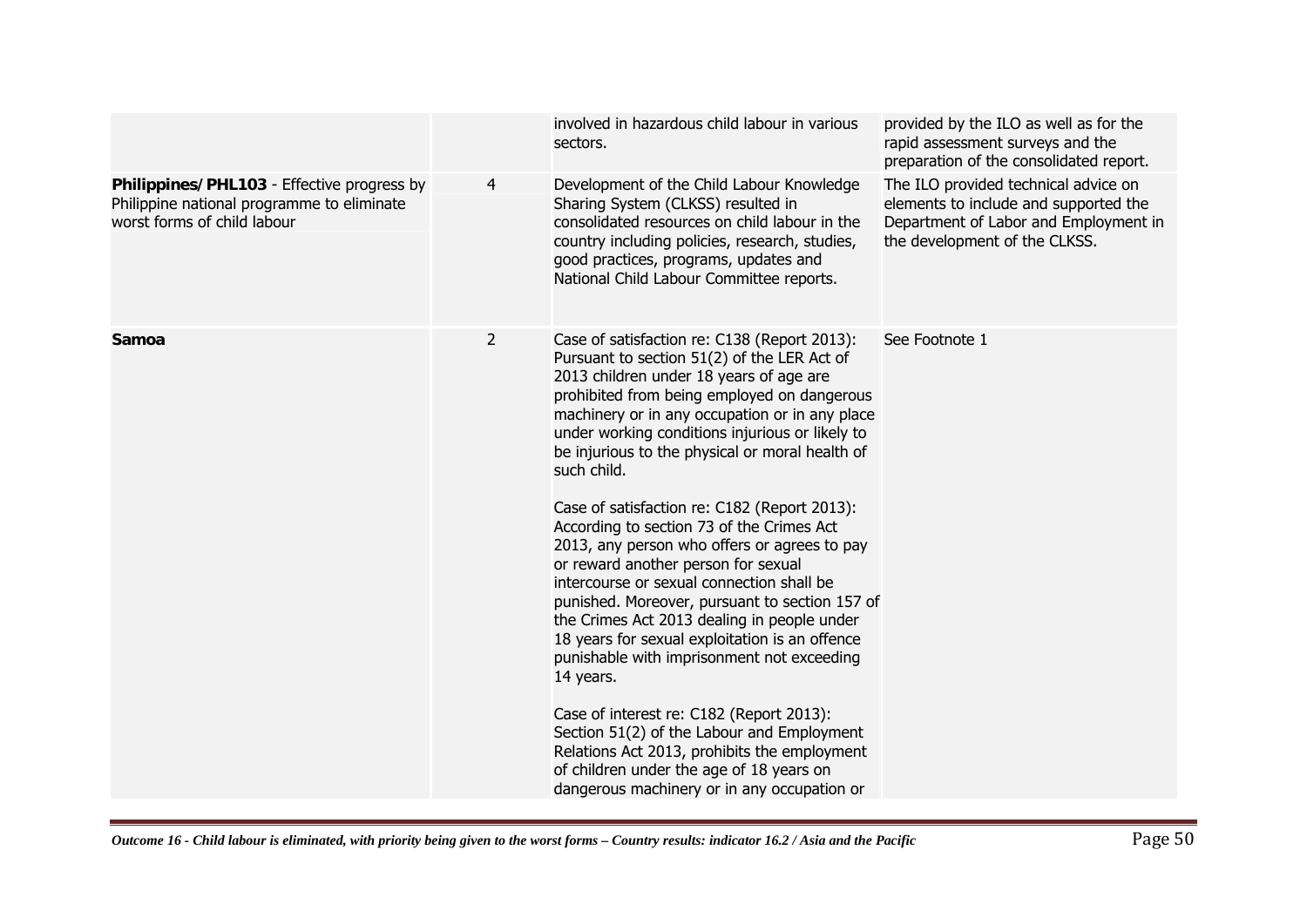|                       |                       | in any place under working conditions injurious<br>or likely to be injurious to the physical or moral<br>health of such child.                                                                                                                                                                                                                                                                                                                                                                                                                  |                                                                                                                                                                   |
|-----------------------|-----------------------|-------------------------------------------------------------------------------------------------------------------------------------------------------------------------------------------------------------------------------------------------------------------------------------------------------------------------------------------------------------------------------------------------------------------------------------------------------------------------------------------------------------------------------------------------|-------------------------------------------------------------------------------------------------------------------------------------------------------------------|
| <b>Solomon Island</b> | 1                     | Ratified No. 182 in April 2012 and Convention<br>No. 138 in April 2013                                                                                                                                                                                                                                                                                                                                                                                                                                                                          | The ILO has provided technical advice and<br>guidance on the Conventions.                                                                                         |
| Vietnam               | $\mathbf{2}^{\prime}$ | Case of interest re: C138 (Report 2013): The<br>Government's information that a number of<br>revisions in the provisions of the Labour Code<br>were adopted in 2012, including the adoption<br>of section 164, which provides that employers<br>are only entitled to employ children over 13<br>years of age in light work, and under the<br>conditions that the working hours must be<br>arranged in order not to prejudice their<br>attendance at school and that the occupational<br>safety and health of these children must be<br>ensured. | See Footnote 1                                                                                                                                                    |
|                       | 4                     | The National Child Labour survey finalized in<br>2013.                                                                                                                                                                                                                                                                                                                                                                                                                                                                                          | The ILO, through its Spanish and USDOL-<br>funded projects, provided technical<br>support on statistical methodologies,<br>survey questionnaires and terminology. |
|                       |                       |                                                                                                                                                                                                                                                                                                                                                                                                                                                                                                                                                 |                                                                                                                                                                   |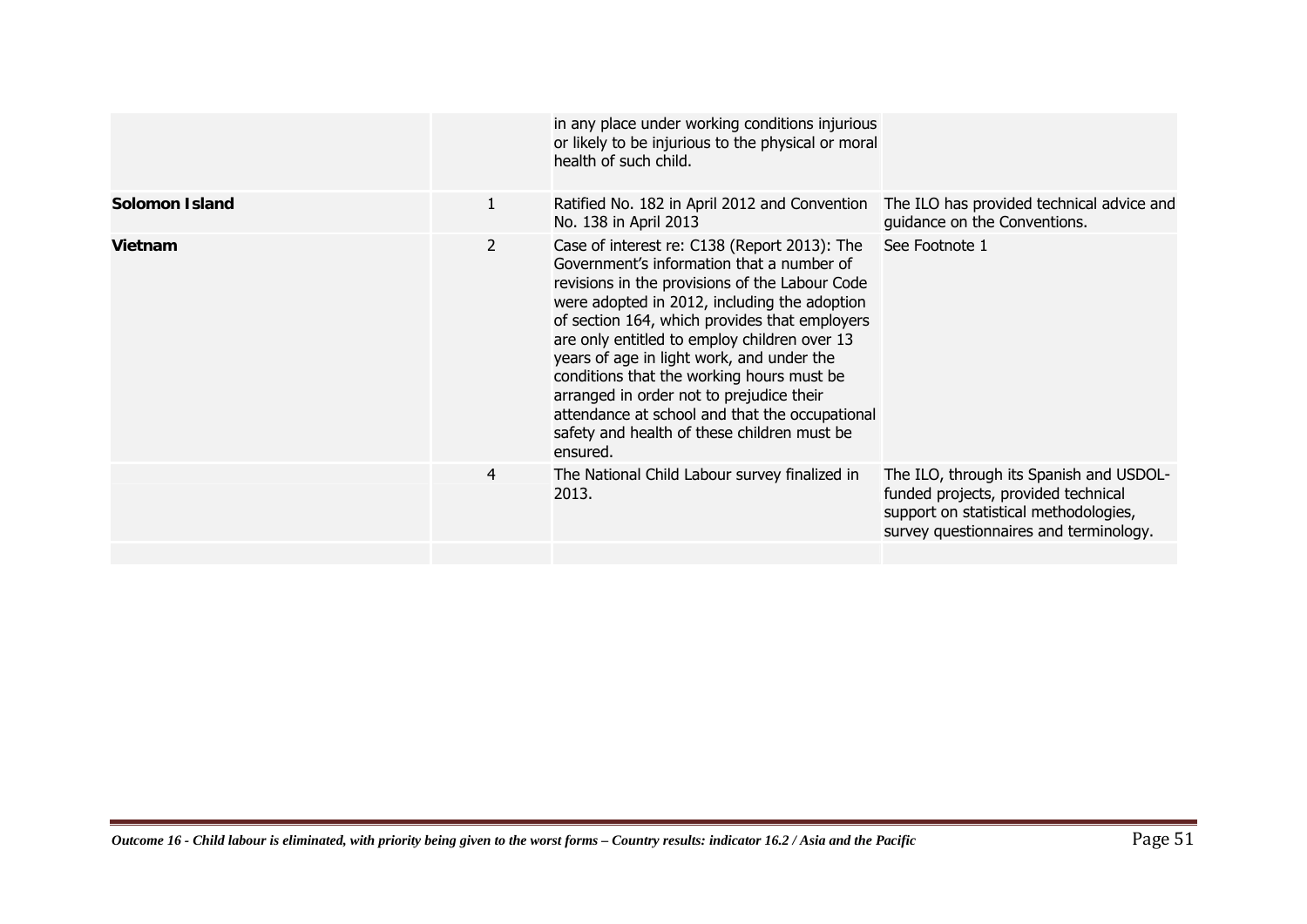| <b>Europe</b>  |                |                                                                                                                                                                                                                                                                                                                                                                                                                                                                                                                                                                                                                  |                                                                                                                                             |
|----------------|----------------|------------------------------------------------------------------------------------------------------------------------------------------------------------------------------------------------------------------------------------------------------------------------------------------------------------------------------------------------------------------------------------------------------------------------------------------------------------------------------------------------------------------------------------------------------------------------------------------------------------------|---------------------------------------------------------------------------------------------------------------------------------------------|
| <b>Albania</b> | $\overline{4}$ | The Albania National Child Labour Survey<br>Report was published in 2013.                                                                                                                                                                                                                                                                                                                                                                                                                                                                                                                                        | The design and implementation of the<br>survey as well as the technical support to<br>the analysis of the data was supported by<br>the ILO. |
| Georgia        | $\overline{2}$ | Case of interest re: C182 (Report 2012):<br>amendments to the Criminal Code which<br>introduced new offences relating to child<br>pornography came into force on September<br>2010.                                                                                                                                                                                                                                                                                                                                                                                                                              | See Footnote 1                                                                                                                              |
| <b>Ireland</b> | $\overline{2}$ | Case of satisfaction re: C182 (Report 2012):<br>the adoption of the Criminal Law (Human<br>Trafficking) Act 2008, section 1 of which<br>defines a "child" as a person under 18 years of<br>age.                                                                                                                                                                                                                                                                                                                                                                                                                  | See Footnote 1                                                                                                                              |
| <b>Israel</b>  | $\overline{2}$ | Case of interest re: C182 (Report 2012): the<br>measures undertaken by the Educational and<br>Social Services Department of the Ministry of<br>Education to decrease the gap between drop-<br>out rates between Arab Israeli population<br>compared to those in the Jewish population,<br>notably in terms of personal, family and<br>learning assistance programmes, assistance<br>hours and supplementary classes to close<br>learning gaps, and the strengthening of<br>visitation officers who ensure compliance with<br>Israeli's Compulsory Education Law and return<br>drop outs to the education system. | See Footnote 1                                                                                                                              |
| Kazakhstan     | 2              | Case of interest re: C138 (Report 2013): The<br>Government's information that the Law of 17<br>February 2012, on amending and<br>supplementing the Labour Code, has<br>introduced an obligation on employers to keep<br>registers or other documents, indicating the<br>names and dates of birth of workers under 18                                                                                                                                                                                                                                                                                             |                                                                                                                                             |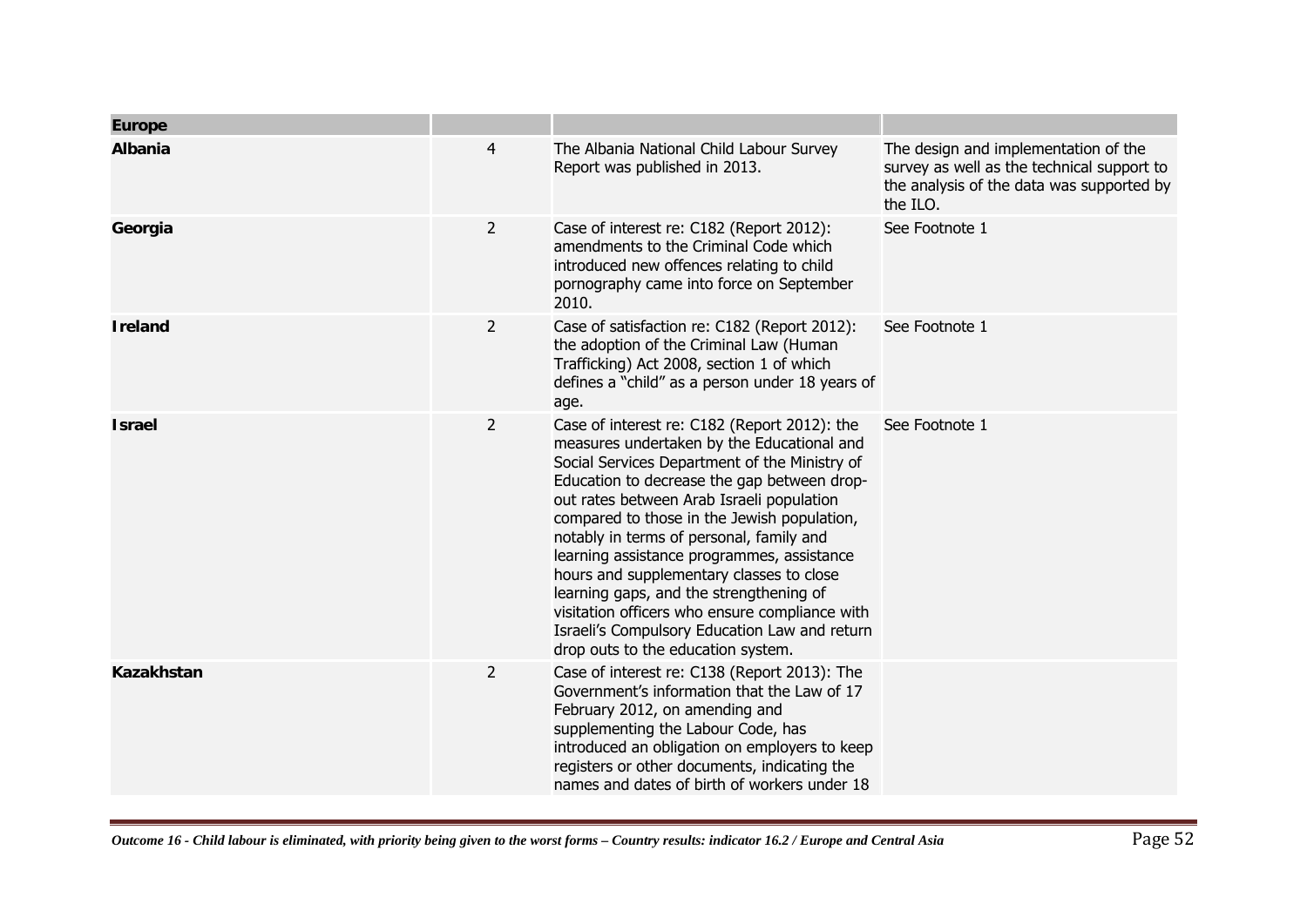|                                              |                | years of age employed by him/her.                                                                                                                                                                                                                                                                                                                                                                                                                                            |                |
|----------------------------------------------|----------------|------------------------------------------------------------------------------------------------------------------------------------------------------------------------------------------------------------------------------------------------------------------------------------------------------------------------------------------------------------------------------------------------------------------------------------------------------------------------------|----------------|
| Kyrgyzstan                                   | $\overline{2}$ | Case of interest re: C182 (Report 2012): the<br>Government's indication that, as a result of the<br>joint efforts by the national partners and the<br>ILO, 425 children have been withdrawn from,<br>or prevented from entering, the worst forms of<br>child labour, and that 2,478 children and 191<br>families have received direct assistance (such<br>as medical, educational and legal services, as<br>well as food support and school supplies).                       | See Footnote 1 |
| Latvia                                       | $\overline{2}$ | Case of interest re: C182 (Report 2012): the<br>Government's information that a set of<br>measures for Roma integration, including<br>educational, social and health services was<br>developed by the Ministry of Culture in<br>consultation with representatives from other<br>ministries, local government, educational<br>institutions, NGOs operating in the field of<br>protection of the rights of Roma, as well as<br>representatives of the Roma community.          | See Footnote 1 |
| <b>Netherlands - Aruba</b>                   | $\overline{2}$ | Case of interest re: C 138 (Report 2012): the<br>Government's indication that the State<br>Ordinance on Compulsory Education (AB 2011<br>No. 82) was signed into law on 23 December<br>2011.                                                                                                                                                                                                                                                                                 | See Footnote 1 |
| The former Yugoslav Republic of<br>Macedonia | $\overline{2}$ | Case of satisfaction re: C138 (Report 2013):<br>The Government's indication that the Rulebook<br>on the minimal requirements for safety and<br>health during work for young workers was<br>adopted and published on 15 November 2012.<br>The rule book prescribes the minimum<br>occupational safety and health requirements<br>for employees younger than 18 years of age.<br>In addition, the Rulebook prescribes the list of<br>harmful factors and working conditions to | See Footnote 1 |